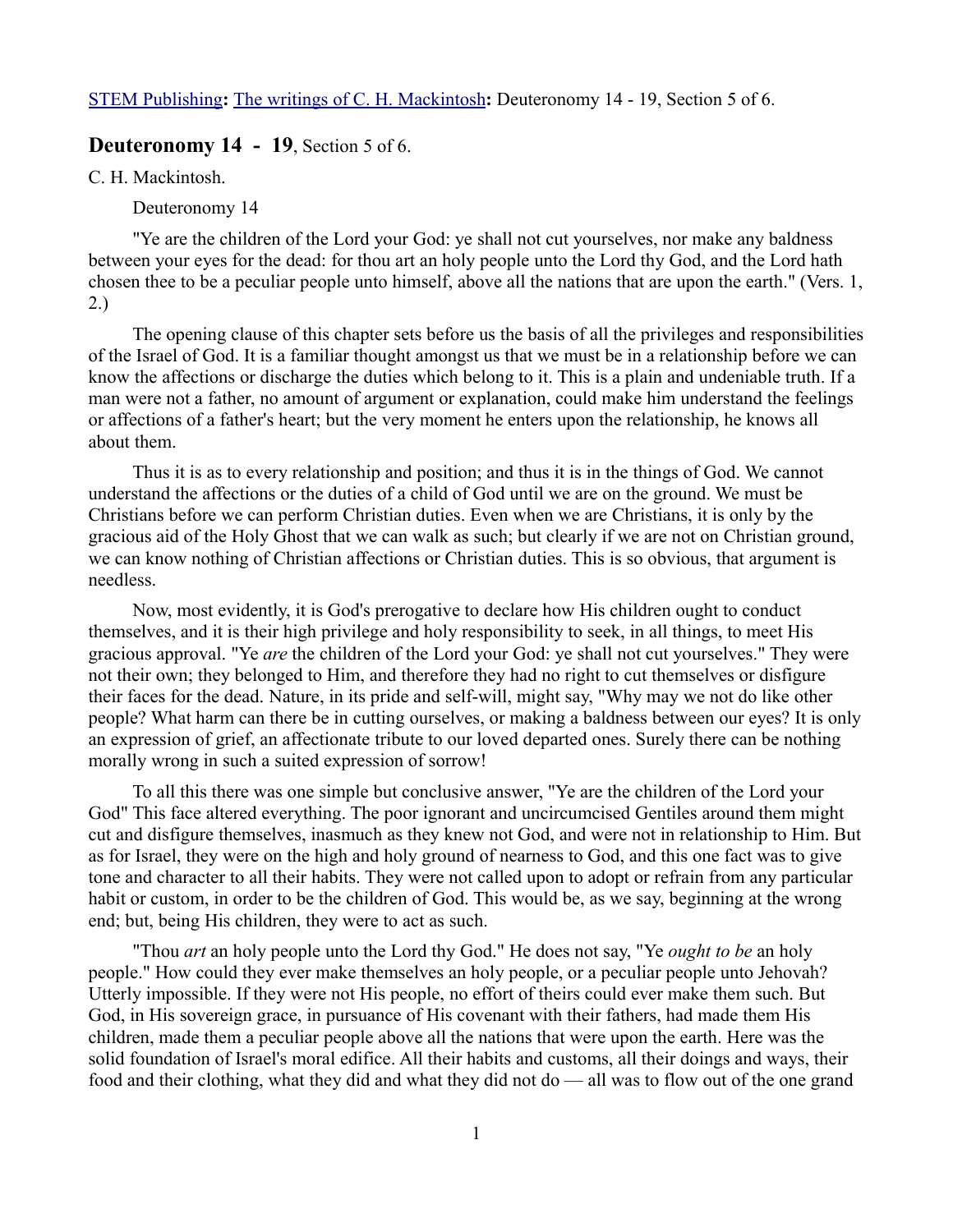fact, with which they had no more to do than with their natural birth, namely, that they actually were the children of God, the people of His choice, the people of His own special possession.

Now, we cannot but acknowledge it to be a privilege of the very highest order to have the Lord so near to us, and so interested in all our habits and ways. To mere nature, no doubt, to one who does not know the Lord, is not in relationship to Him, the very idea of His holy presence, or of nearness to Him would be simply intolerable. But to every true believer, every one who really loves God, it is a most delightful thought to have Him near us, and to know that He interests Himself in all the most minute details of our personal history, and most private life; that He takes cognisance of what we eat and what we wear; that He looks after us by day and by night, sleeping and waking, at home and abroad; in short, that His interest in and care for us go far beyond those of the most tender, loving mother for her babe.

All this is perfectly wonderful; and surely if we only realised it more fully we should live a very different sort of life, and have a very different tale to tell. What a holy privilege, what a precious reality to know that our loving Lord is about our path by day, and about our bed by night; that His eye rests upon us when we are dressing in the morning, when we sit down to our meals, when we go about our business, and in all our intercourse, from morning till night. May the sense of this be a living and abiding power in the heart of every child of God on the face of the earth!

From verse 3 to 20, we have the law as to clean and unclean beasts, fishes and fowls. The leading principles as to all these have already come under our notice in Leviticus 11.\* But there is a very important difference between the two scriptures. The instructions in Leviticus are given primarily to Moses and Aaron; in Deuteronomy they are given directly to the people. This is perfectly characteristic of the two books. Leviticus may be specially termed, the priest's guide book. In Deuteronomy the priests are almost entirely in the background, and the people are prominent. This is strikingly apparent all through the book, so that there is not the slightest foundation for the idea that Deuteronomy merely repeats Leviticus. Nothing can be further from the truth. Each book has its own peculiar province, its own design, its own work. The devout student sees and owns this with deep delight. Infidels are wilfully blind, and can see nothing.

{\*As we have given in our "Notes on the Book of Leviticus," chapter 11, what we believe to be the scriptural import of Verses 4-20 of our chapter, we must refer the reader to what is there advanced.}

In verse 21 of our chapter, the marked distinction between the Israel of God and the stranger is strikingly presented. " Ye shall not eat of anything that dieth of itself; *thou shalt give it unto the stranger* that is in thy gates; that *he may eat it;* or thou mayest sell it unto an alien; for thou art an holy people unto the Lord thy God" The grand fact of Israel's relationship to Jehovah marked them off from all the nations under the sun. It was not that they were, in themselves, a whit better or holier than others; but Jehovah was holy, and they were His people. "Be ye holy, for I am holy."

Worldly people often think that Christians are very Pharisaic in separating themselves from other people, and refusing to take part in the pleasures and amusements of the world; but they do not really understand the question. The fact is, for a Christian to participate in the vanities and follies of a sinful world would be, to use a typical phrase, like an Israelite eating that which had died of itself. The Christian, thank God, has gotten something better to feed upon than the poor dead things of this world. He has the living bread that came down from heaven, the true manna; and not only so, but he eats of "the old corn of the land of Canaan," type of the risen and glorified Man in the heavens. Of these most precious things the poor unconverted worldling knows absolutely nothing and, hence, he must feed upon what the world has to offer him. It is not a question of the right or the wrong of things looked at in themselves. No one could possibly have known ought about the wrong of eating of anything that had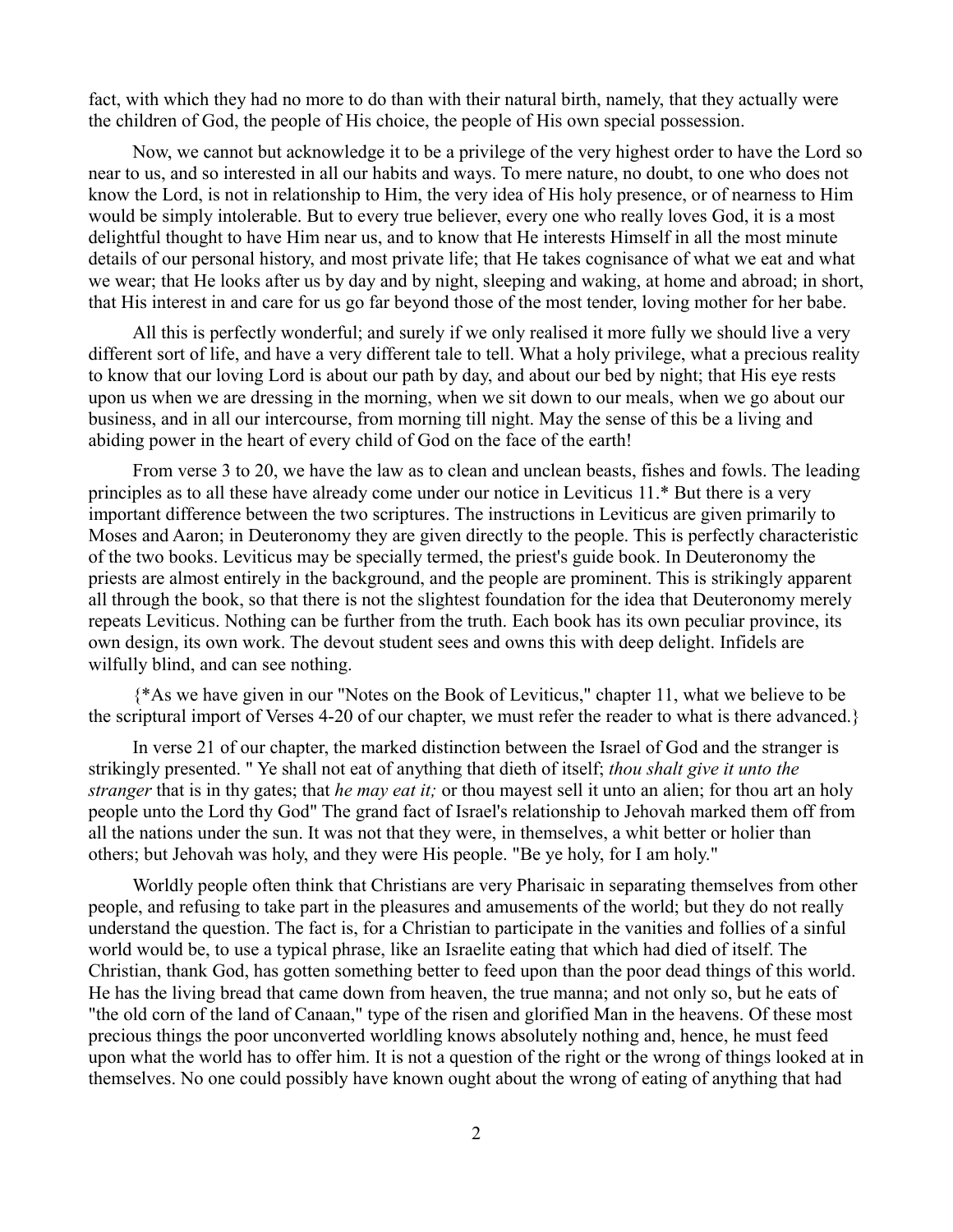died of itself, if God's word had not settled it.

This is the all-important point for us. We cannot expect the world to see or feel with us as to matters of right and wrong. It is our business to look at things from a divine standpoint. Many things may be quite consistent for a worldly man to do which a Christian could not touch at all, simply because he is a Christian. The question which the true believer has to ask as to everything which comes before him is simply, "Can I do this to the glory of God? Can I connect the Name of Christ with it?" If not, he must not touch it.

In a word, the Christian's standard and test for everything is Christ. This makes it all so simple. Instead of asking, Is such a thing consistent with *our* profession, *our* principles, *our* character or *our* reputation? we have to ask, Is it consistent with Christ? This makes all the difference. Whatever is unworthy of Christ is unworthy of a Christian. If this be thoroughly understood and laid hold of it will furnish a great practical rule which may be applied to a thousand details. If the heart be true to Christ, if we walk according to the instincts of the divine nature, as strengthened by the ministry of the Holy Ghost, and guided by the authority of holy scripture, we shall not be much troubled with questions of right or wrong in our daily life.

Before proceeding to quote for the reader the lovely paragraph which closes our chapter, we would very briefly call his attention to the last clause of verse 21. "Thou shalt not seethe a kid in his mother's milk." The fact that this commandment is given three times, in various connections, is sufficient to mark it as one of special interest and practical importance. The question is, what does it mean? what are we to learn from it? We believe it teaches very plainly that the Lord's people must carefully avoid everything contrary to nature. Now, it was, manifestly, contrary to nature that what was intended for a creature's nourishment should be used to seethe it.

We find, all through the word of God, great prominence given to what is according to nature what is comely. "Does not even nature itself teach you?" says the inspired apostle, to the assembly at Corinth. There are certain feelings and instincts implanted in nature, by the Creator, which must never be outraged. We may set it down as a fixed principle, an axiom in Christian ethics, that no action can possibly be of God that offers violence to the sensibilities proper to nature. The Spirit of God may, and often does, lead us beyond and above nature, but never against it.

We shall now turn to the closing verses of our chapter, in which we shall find some uncommonly fine Practical instruction. "Thou shalt truly tithe all the increase of thy seed, that the field bringeth forth year by year. And thou shalt eat before the Lord thy God, in the place which he shall choose to place his name there, the tithe of thy corn, of thy wine, and of thine oil, and the firstlings of thy herds and of thy flocks; that thou mayest learn to fear the Lord thy God always. And if the way be too long for thee, so that thou art not able to carry it; or if the place be too far from thee, which the Lord thy God shall choose to set his name there, when the Lord thy God hath blessed thee; then shalt thou turn it into money, and bind up the money in thine hand, and shalt go unto the place which the Lord thy God shall choose; and thou shalt bestow that money for whatsoever thy soul lusteth after, for oxen, or for sheep, or for wine or for strong drink, or for whatsoever thy soul desireth; and thou shalt eat there before the Lord thy God, and thou shalt rejoice, thou, and thine household, and the Levite that is within thy gates; thou shalt not forsake him; for he hath no part nor inheritance with thee. At the end of three years thou shalt bring forth all the tithe of thine increase the same year, and shalt lay it up within thy gates And the Levite (because he hath no part nor inheritance with thee) and the stranger, and the fatherless, and the widow, which are within thy gates, shall come, and shall eat, and be satisfied, that the Lord thy God may bless thee in all the work of thine hand which thou doest." (Vers. 22-29.)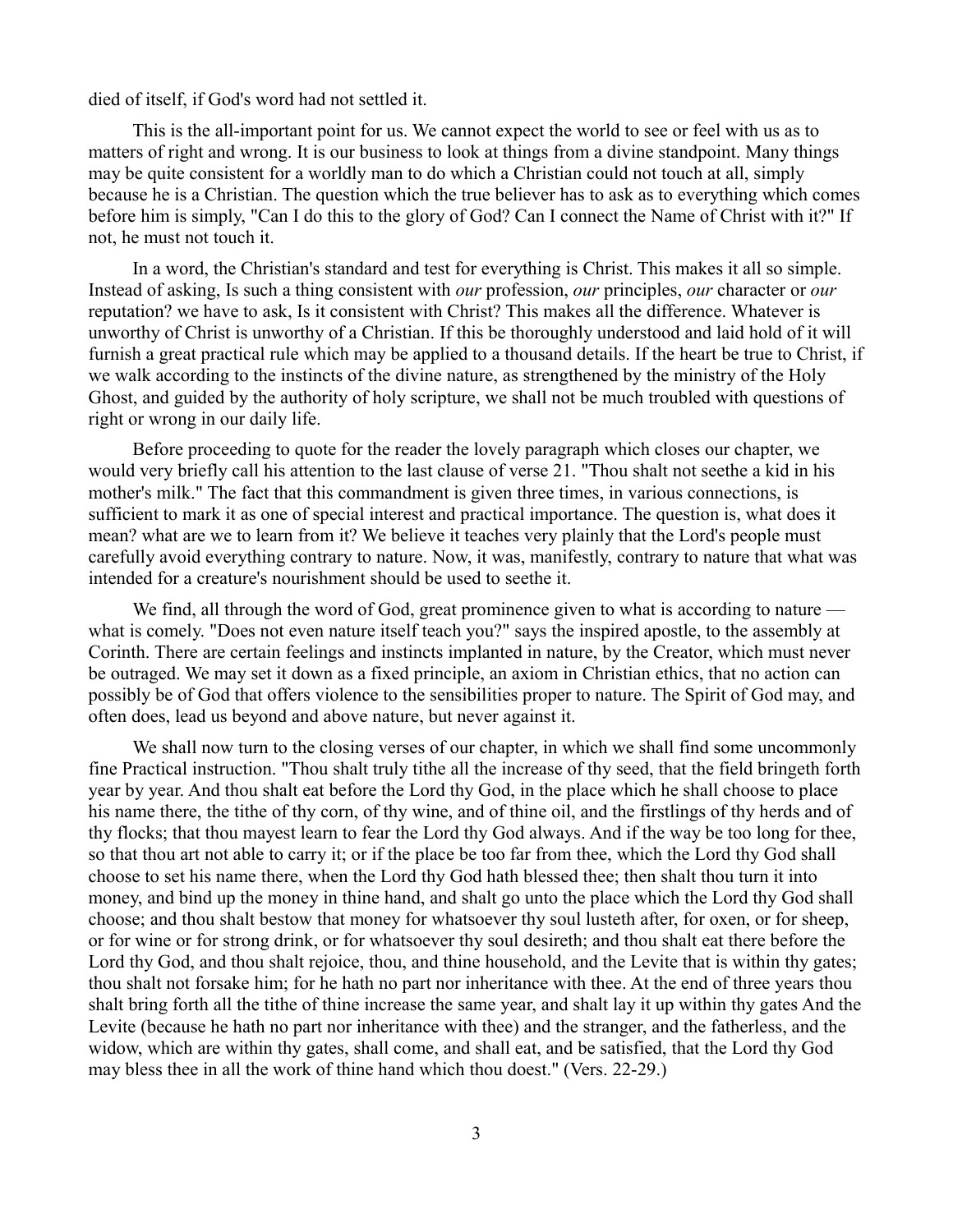This is a deeply interesting and most important passage, setting before us, with special simplicity, the basis, the centre and practical features of Israel's national and domestic religion. The grand foundation of Israel's worship was laid in the fact that both they themselves and their land belonged to Jehovah. The land was His, and they held as tenants under Him. To this precious truth they were called, periodically, to bear testimony by faithfully tithing their land. "Thou shalt truly tithe all the increase of thy seed, that thy field bringeth forth year by year." They were to own, in this practical way, the proprietorship of Jehovah, and never lose sight of it. They were to own no other landlord but the Lord their God. All they were and all they had belonged to Him. This was the solid groundwork of their national worship — their national religion.

And then as to the centre, it is set forth with equal clearness. They were to gather to the place where Jehovah recorded His Name. Precious privilege for all who truly loved that glorious Name! We see in this passage, as also in many other portions of the word of God, what importance He attached to the periodical gatherings of His people around Himself. Blessed be His Name, He delighted to see His beloved people assembled in His presence, happy in Him and in one another; rejoicing together in their common portion, and feeding in sweet and loving fellowship on the fruit of Jehovah's land. "Thou shalt eat before the Lord thy God, *in the place which He shall choose,* to place his name there, the tithe of thy corn ....*that thou mayest learn to fear the Lord thy God always."*

There was — there could be, no other place like that, in the judgement of every faithful Israelite, every true lover of Jehovah. All such would delight to flock to the hallowed spot where that beloved and revered Name was recorded. It might seem strange and unaccountable to those who knew not the God of Israel, and cared nothing about Him, to see the people travelling — many of them — a long distance from their homes, and carrying their tithes to one particular spot. They might feel disposed to call in question the needs-be for such a custom. "Why not eat at home? they might say. But the simple fact is, such persons knew nothing whatever about the matter, and were wholly incapable of entering into the preciousness of it. To the Israel of God, there was the one grand moral reason for journeying to the appointed place, and that reason was found in the glorious motto — *Jehovah Shammah* — " the Lord is there." If an Israelite had wilfully determined to stay at home, or to go to some place of his own choosing, he would neither have met Jehovah there, nor his brethren, and hence he would have eaten alone. Such a course would have incurred the judgement of God; it would have been an abomination. There was but one centre, and that was not of man's choosing, but of God's. The godless Jeroboam, for his own selfish political ends, presumed to interfere with the divine order, and set up his calves at Bethel and Dan; but the worship offered there was offered to demons and not to God. It was a daring act of wickedness which brought down upon him and upon his house the righteous judgement of God; and we see, in Israel's after history, that "Jeroboam the son of Nebat" is used as the terrible model of iniquity for all the wicked kings.

But all the faithful in Israel were sure to be found at the one divine centre, and nowhere else. You would not find such making all sorts of excuses for staying at home; neither would you find them running hither and thither to places of their own or other people's choosing; no, you would find them gathered to Jehovah Shammah, and there alone. Was this narrowness and bigotry? Nay, it was the fear and love of God. If Jehovah had appointed a place where He would meet His people, assuredly His people should meet Him there.

And not only had He appointed the place, but in His abounding goodness, He devised a means of making that place as convenient as possible for His worshipping people. Thus we read, "And if the way be too long for thee, so that thou art not able to carry it; or if *the place* be too far from thee *which the Lord thy God shall choose to set his name there,* when the Lord thy God hath blessed thee; then thou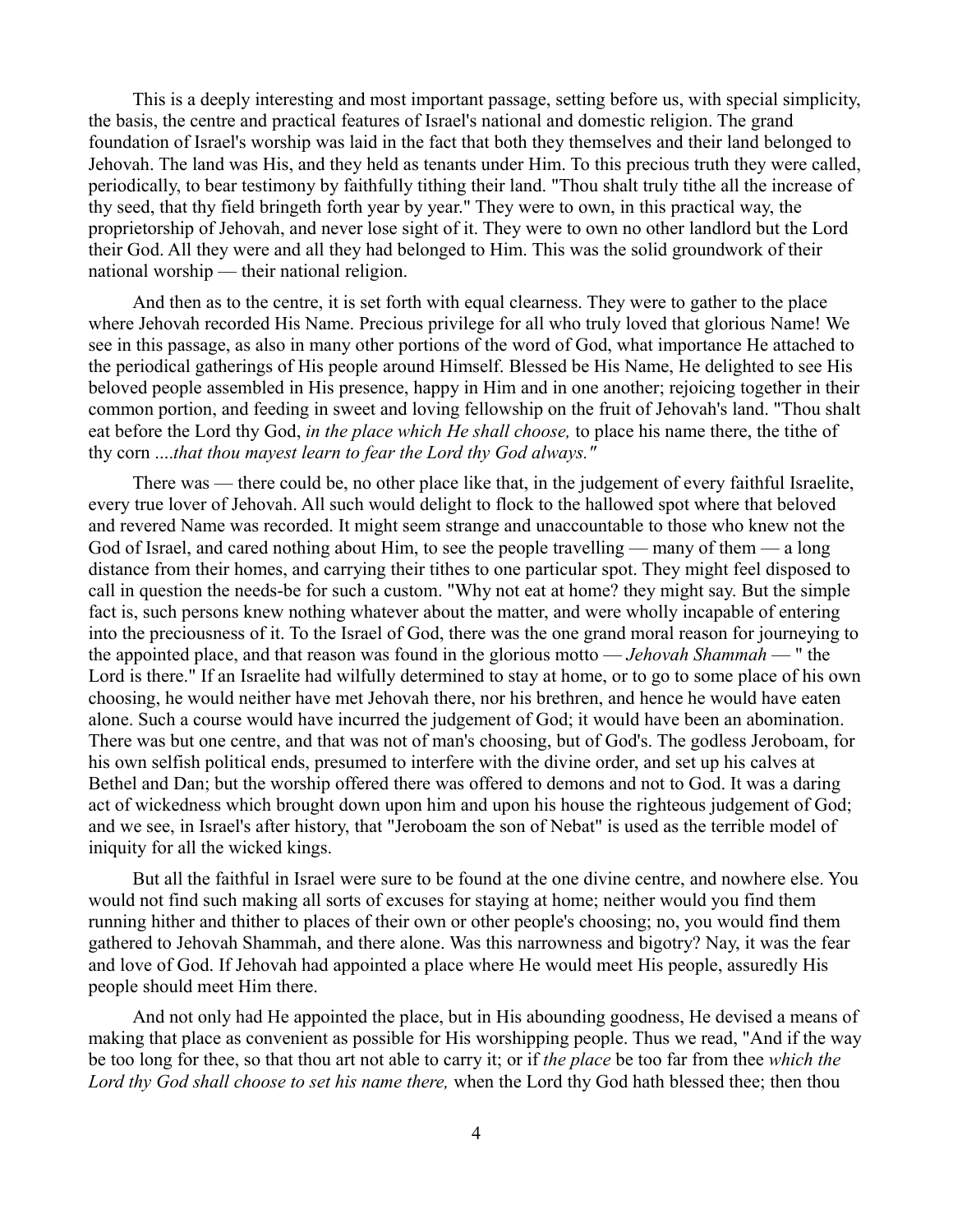shalt turn it into money, and bind up the money in thine hand, and shalt go unto the place which the Lord thy God shall choose.... *And thou shalt eat there before the Lord thy God,* and thou shalt rejoice, thou and thy household."

This is perfectly beautiful. The Lord, in His tender care and considerate love, took account of everything. He would not leave a single difficulty in the way of His beloved people, in the matter of their assembling round Himself. He had His own special joy in seeing His redeemed people happy in His presence; and all who loved His Name would delight to meet the loving desire of His heart by being found at the divinely appointed centre.

If any Israelite were found neglecting the blessed occasion of assembling with his brethren, at the divinely chosen place and time, it would have simply proved that he had no heart for God or for His people, or, what was worse, that he was wilfully absent. He might reason as he pleased about his being happy at home, happy elsewhere; it was a false happiness, inasmuch as it was happiness found in the path of disobedience, the path of wilful neglect of the divine appointment.

All this is full of most valuable instruction for the church of God now. It is the will of God now, no less than of old, that His people should assemble in His presence, on divinely appointed ground, and to a divinely appointed centre. This, we presume, will hardly be called in question by any one having a spark of divine light in his soul. The instincts of the divine nature, the leadings of the Holy Ghost, and the teachings of holy scripture, do all, most unquestionably, lead the Lord's people to assemble themselves together for worship, communion, and edification. However dispensations may differ, there are certain great principles and leading characteristics which always hold good; and the assembling of ourselves together is, most assuredly, one of these. Whether under the old economy or under the new, the assembling of the Lord's people is a divine institution.

Now, this being so, it is not a question of our happiness, one way or the other; though we may be perfectly sure that all true Christians will be happy in being found in their divinely appointed place. There is ever deep joy and blessing in the assembly of God's people. It is impossible for us to find ourselves together in the Lord's presence and not be truly happy. It is simply heaven upon earth for the Lord's dear people — those who love His Name, love His Person, love one another, to be together, round His table, around Himself. What can exceed the blessedness of being allowed to break bread together in remembrance of our beloved and adorable Lord, to show forth His death until He come; to raise, in holy concert, our anthems of praise to God and the Lamb; to edify, exhort and comfort one another, according to the gift and grace bestowed upon us by the risen and glorified Head of the church; to pour out our hearts, in sweet fellowship, in prayer, supplication, intercession and giving of thanks for all men, for kings and all in authority, for the whole household of faith, the church of God, the body of Christ, for the Lord's work and workmen all over the earth.

Where, we would ask, with all possible confidence, is there a true Christian, in a right state of soul, who would not delight in all this, and say, from the very depths of his heart, that there is nothing this side the glory to be compared with it?

But, we repeat, our happiness is not the question; it is less than secondary. We are to be ruled, in this, as in all beside, by the will of God as revealed in His holy word. The question for us is simply this, Is it according to the mind of God that His people should assemble themselves together for worship and mutual edification? If this be so, woe be to all who wilfully refuse, or indolently neglect to do so, on any ground whatsoever; they not only suffer serious loss, in their own souls, but they are offering dishonour to God, grieving His Spirit, and doing injury to the assembly of His people.

These are very weighty consequences, and they demand the serious attention of all the Lord's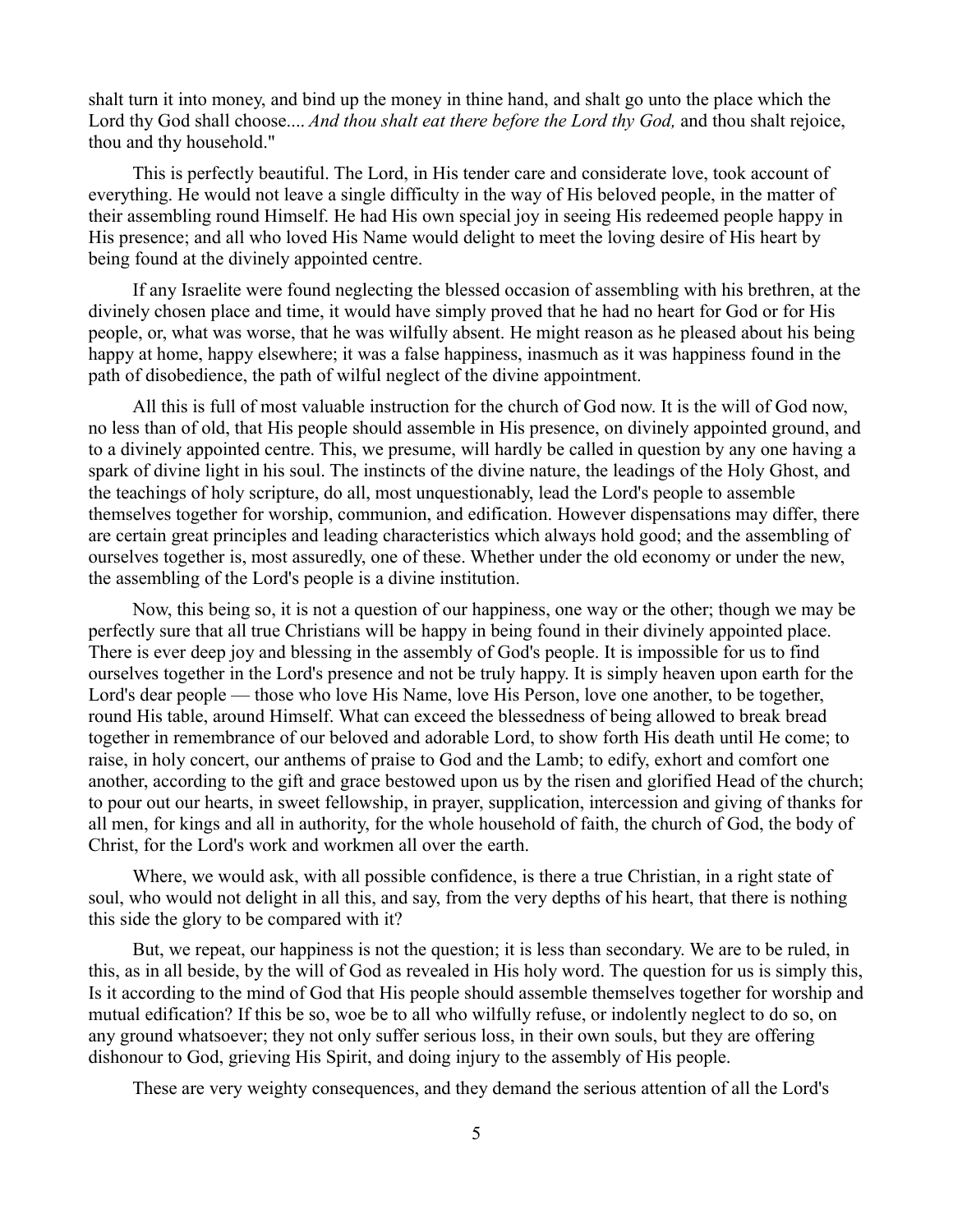people. It must be obvious to the reader that it is according to the revealed will of God that His people should assemble themselves together, in His presence. The inspired apostle exhorts us, in the tenth chapter of his Epistle to the Hebrews, not to forsake the assembling of ourselves together. There is special value, interest and importance attaching to the assembly. The truth as to this begins to dawn upon us in the opening pages of the New Testament. Thus, in Matt. 18: 20, we read the words of our blessed Lord, *"Where two or three are gathered together* in my name, *there am* I in the midst of them." Here we have the divine centre. "*My Name."* This answers to "The place which the Lord thy God shall choose to place his name there," so constantly named, and so strongly insisted upon in the book of Deuteronomy. It was absolutely essential that Israel should gather at that one place. It was not a matter as to which people might choose for themselves. Human choice was absolutely and rigidly excluded. It was "The place which the Lord thy God shall choose," and no other. This we have seen distinctly. It is so plain that we have only to say, "How readest thou?"

Nor is it otherwise with the church of God. It is not human choice, or human judgement, or human opinion, or human reason, or human anything. It is absolutely and entirely divine. The *ground* of our gathering is divine, for it is accomplished redemption. The *centre* round which we are gathered is divine, for it is the Name of Jesus. The *power* by which we are gathered is divine, for it is the Holy Ghost. And the *authority* for our gathering is divine, for it is the word of God.

All this is as clear as it is precious; and all we need is the simplicity of faith to take it in and act upon it. If we begin to reason about it, we shall be sure to get into darkness; and if we listen to human opinions, we shall be plunged in hopeless perplexity between the conflicting claims of Christendom's sects and parties. Our only refuge, our only resource, our only strength, our only comfort, our only authority is the precious word of God. Take away that, and we have absolutely nothing. Give us that, and we want no more.

This is what makes it all so real and so solid for our souls. Yes; reader, and so consolatory and tranquillizing, too. The truth as to our assembly is as clear, and as simple, and as unquestionable as the truth in reference to our salvation. It is the privilege of all Christians to be as sure that they are gathered on God's ground, around God's centre, by God's power, and on God's authority, as that they are within the blessed circle of God's salvation.

And, then, if we be asked, "How can we be certain of being round God's centre?" We reply, simply by the word of God. How could Israel of old be sure as to God's chosen place for their assembly? By His express commandment. Were they at any loss for guidance? Surely not; His word was as clear and as distinct as to their place of worship as it was in reference to everything else. It left not the slightest ground for uncertainty. It was so plainly set before them that, for any one to raise a question, could only be regarded as wilful ignorance or positive disobedience.

Now, the question is, Are Christians worse off than Israel in reference to the great subject of their place of worship, the centre and ground of their assembly? Are they left in doubt and uncertainty? Is it an open question? Is it a matter as to which, every man is left to do what is right in his own eyes? Has God given us no positive, definite instruction on a question so intensely interesting, and so vitally important? Could we imagine, for a moment, that the One who graciously condescended to instruct His people of old in matters which we, in our fancied wisdom, would deem unworthy of notice, would leave His church now without any definite guidance as to the ground, centre, and characteristic features of our worship? Utterly impossible! Every spiritual mind must reject, with decision and energy, any such idea.

No, beloved Christian reader, you know it would not be like our gracious God to deal thus with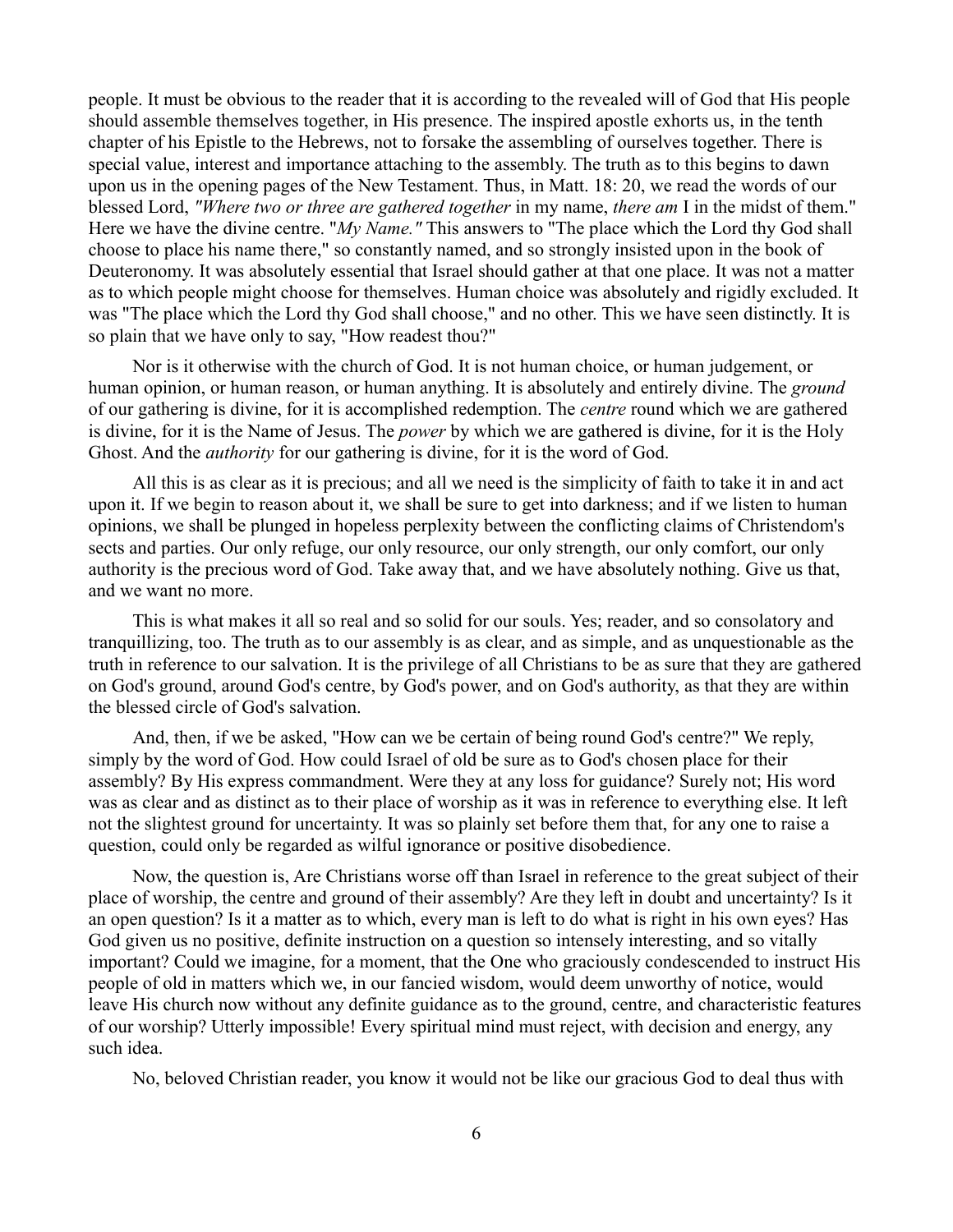His heavenly people. True, there is no such thing now as a particular place to which all Christians are to betake themselves periodically for worship. There was such a place, for God's earthly people; and there will be such a place for restored Israel and for all nations by-and-by. "It shall come to pass in the last days, that the mountain of the Lord's house shall be established m the top of the mountains, and shall be exalted above the hills; and all nations shall flow unto it. And many people shall go and say, Come ye, and let us go up to the mountain of the Lord, to the house of the God of Jacob; and he will teach us of his ways, and we will walk in his paths; for *out of Zion* shall go forth the law, and the word of the Lord from Jerusalem." (Isa. 2) And again, "It shall come to pass, that every one that is left of all the nations which came against Jerusalem, shall even go up from year to year to worship the King the Lord of hosts, and to keep the feast of tabernacles. And it shall be that whoso will not come up of *all the families of the earth, unto Jerusalem,* to worship the King, the Lord of hosts, even upon them shall be no rain." (Zech. 14: 16, 17.)

Here are two passages culled, one from the first, and the other from the last but one, of the divinely inspired prophets, both pointing forward to the glorious time when Jerusalem shall be God's centre for Israel and for all nations. And we may assert, with all possible confidence, that the reader will find all the prophets, with one consent, in full harmony with Isaiah and Zechariah, on this profoundly interesting subject. To apply such passages to the church, or to heaven, is to do violence to the clearest grandest utterances that ever fell on human ears; it is to confound things heavenly and earthly, and to give a flat contradiction to the divinely harmonious voices of prophets and apostles.

It is needless to multiply quotations. All scripture goes to prove that Jerusalem was and will yet be God's earthly centre for His people, and for all nations. But, just now, that is to say, from the day of Pentecost, when God the Holy Ghost came down, to form the church of God, the body of Christ, until the moment when our Lord Jesus Christ shall come to take His people away out of this world, there is no place, no city, no sacred locality, no earthly centre for the Lord's people. To talk to Christians about holy places or consecrated ground is as thoroughly foreign to them — at least it ought to be — as it would have been to talk to a Jew about having his place of worship in heaven. The idea is wholly out of place, wholly out of character.

If the reader will turn, for a moment, to the fourth chapter of John, he will find, in our Lord's marvellous discourse with the woman of Sychar, the most blessed teaching on this subject. "The woman saith unto him, Sir, I perceive that thou art a prophet. Our fathers worshipped in this mountain; and ye say, that in Jerusalem is the place where men ought to worship. Jesus saith unto her, woman, believe me, the hour cometh, when ye shall neither in this mountain, nor yet at Jerusalem, worship the Father. Ye worship ye know not what; we know what we worship; for salvation is of the Jews. But the hour cometh, and now is, when the true worshippers shall worship the Father in spirit and in truth; for the Father seeketh such to worship him. God is a Spirit; and they that worship him must worship him in spirit and in truth." (Vers. 19-24.)

This passage entirely sets aside the thought of any special place of worship now. There really is no such thing. "*The Most High dwelleth not in temples made with hands;* as saith the prophet, Heaven is my throne, and earth is my footstool: what house will ye build me? saith the Lord; or what is the place of my rest? Hath not my hand made all these things?" (Acts 7.48-50.) And again, "God that made the world, and all things therein, seeing that he is Lord of heaven and earth, *dwelleth not in temples made with hands; neither is worshipped with man's hands,* as though he needed anything, seeing he giveth to all life, and breath, and all things." (Acts 17: 24, 25.)

The teaching of the New Testament, from beginning to end, is clear and decided as to the subject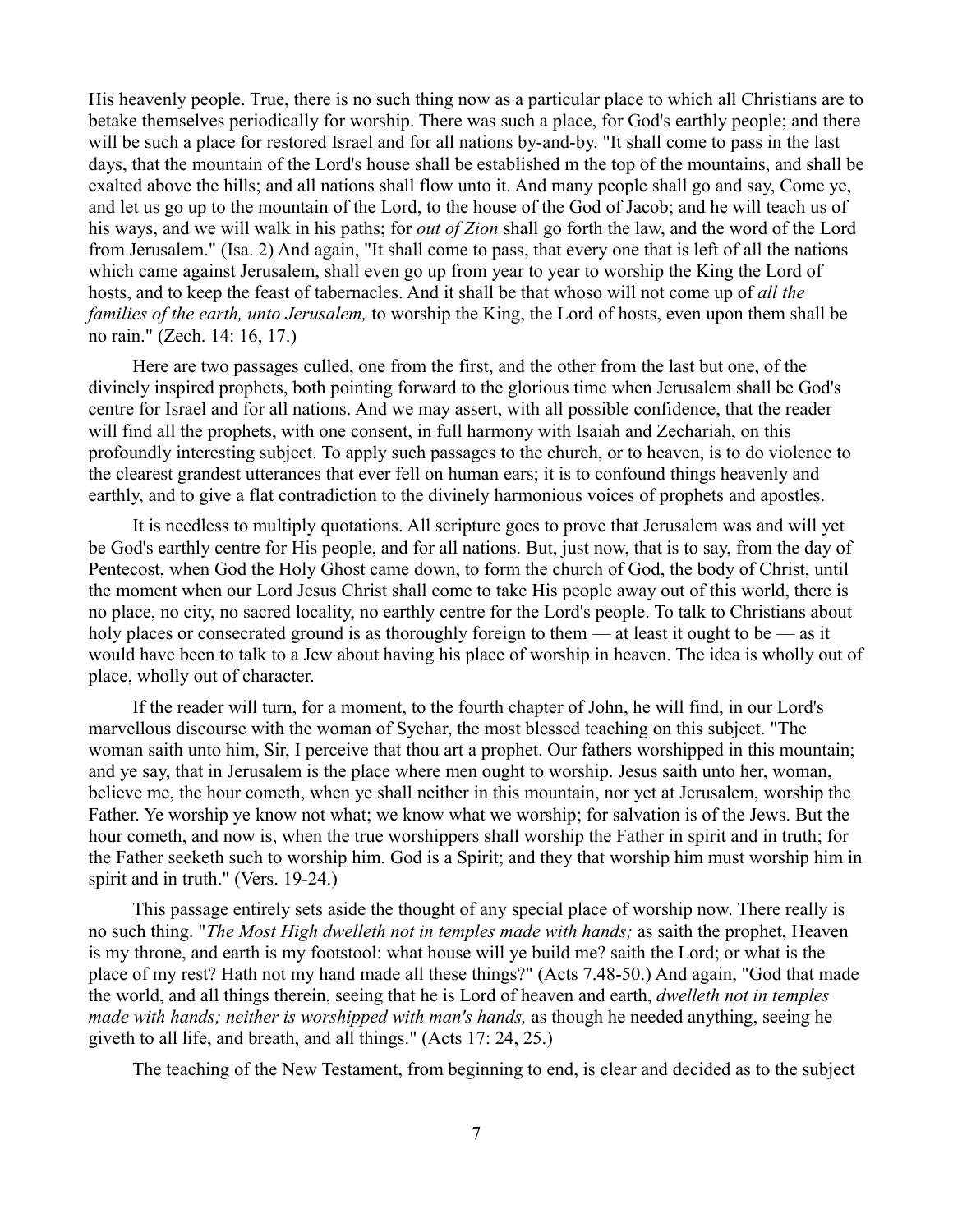of worship; and the Christian reader is solemnly bound to give heed to that teaching, and to seek to understand and submit his whole moral being to its authority. There has ever been, from the very earliest ages of the church's history, a strong and fatal tendency to return to Judaism, not only on the subject of righteousness, but also on that of worship. Christians have not only been put under the law for life and righteousness, but also under the Levitical ritual for the order and character of their worship. We have dealt with the former of these in chapters 4 and 5 of these "Notes;" but the latter is hardly less serious in its effect upon whole tone and character of Christian life and conduct.

We have to bear in mind that Satan's great object is to cast the church of God down from her excellency, in reference to her standing, her walk and her worship. No sooner was the church set up on the day of Pentecost than he commenced his corrupting and undermining process, and for eighteen long centuries he has carried it on with diabolical persistency. In the face of these plain passages quoted above, in reference to the character of worship which the Father is now seeking, and as to the fact that, God does not dwell in temples made with hands, we have seen, in all ages, the strong tendency to return to the condition of things under the Mosaic economy. Hence the desire for great buildings, imposing rituals, sacerdotal orders, choral services, all of which are in direct opposition to the mind of Christ and to the plainest teachings of the New Testament. The professing church has entirely departed from the spirit and authority of the Lord in all these things; and yet, strange and sad to say, these very things are continually appealed to as proofs of the wonderful progress of Christianity. We are told by some of our public teachers and guides that the blessed Apostle Paul had little idea of the grandeur to which the church was to attain; but if he could only see one of our venerable cathedrals, with its lofty aisles and painted windows, and listen to the peals of the organ and the voices of the choristers, he would see what an advance had been made upon the upper room at Jerusalem!

Ah! reader, be assured it is all a most thorough delusion. It is true, indeed, the church has made progress, but it is in the wrong direction; it is not upward but downward. It is away from Christ, away from the Father, away from the Spirit, away from the word.

We should like to ask the reader this one question, If the Apostle Paul were to come to London for next Lord's day? where could he find what he found in Troas, eighteen hundred years ago, as recorded in Acts 20: 7? Where could he find a company of disciples gathered simply by the Holy Ghost, to the Name of Jesus, to break bread in remembrance of Him, and to show forth His death till He come? Such was the divine order then, and such must be the divine order now. We cannot for a moment, believe that the apostle would accept anything else. He would look for the divine thing; he would have that or nothing. Now, where could He find it? Where could he go and find the table of his Lord as appointed by Himself, the same night in which He was betrayed?

Mark, reader, we are bound to believe that the apostle Paul would insist upon having the table and the supper of his Lord, as he had received them direct from Himself in the glory, and given them by the Spirit, in the tenth and eleventh chapter of his epistle to the Corinthians — an epistle addressed to all that in every place call on the name of our Lord Jesus Christ, both theirs and ours." We cannot believe that he would teach God's order, in the first century and accept man's disorder in the nineteenth. Man has no right to tamper with a divine institution. He has no more authority to alter a single jot or tittle connected with the Lord's supper than Israel had to interfere with the order of the Passover.

Now, we repeat the question — and earnestly entreat the reader to ponder and answer it in the divine presence, and in the light of scripture — Where could the apostle find this in London, or anywhere else in Christendom on next Lord's day? Where could he go and take his seat at the table of his Lord, in the midst of a company of disciples gathered simply on the *ground* of the one body, to the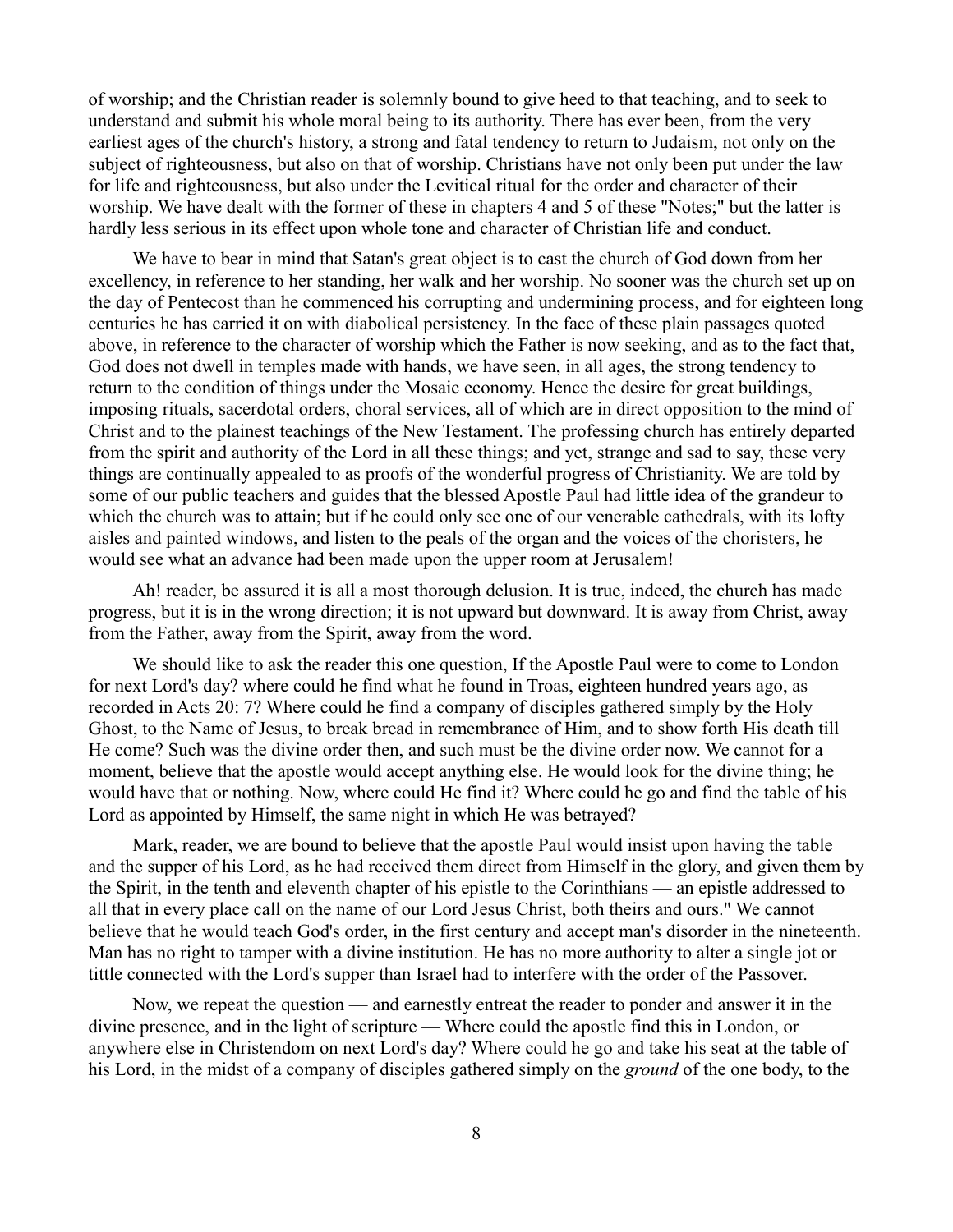one centre, the Name of Jesus, by the *power* of the Holy Ghost, and on the *authority* of the word of God? Where could he find a sphere in which he could exercise his gifts without human authority, appointment, or ordination? We ask these questions in order to exercise the heart and conscience of the reader. We are fully convinced that there are places, here and there, where Paul could find these things carried out, though in weakness and failure; and we believe the Christian reader is solemnly responsible to find them out. Alas! alas! they are few and far between, compared with the mass of Christians meeting otherwise.

We may perhaps be told that if people knew that it was the apostle Paul, they would willingly allow him to minister. But then he would neither seek nor accept their permission, inasmuch as he tells us plainly, in the first chapter of Galatians, that his ministry was "not of men, neither by man, but by Jesus Christ, and God the Father, who raised him from the dead."

And not only so, but we may rest assured that the blessed apostle would insist upon having the Lord's table spread upon the divine ground of the *one body;* and he could only consent to eat the Lord's Supper according to its divine order as laid down in the New Testament. He could not accept, for a moment, anything but the divine reality. He would say, "Either that or nothing." He could not admit any human interference with a divine institution; neither could He accept any new ground of gathering, or any new principle of organisation. He would repeat his Own inspired statements, "There is *one body* and one Spirit;" and "We being many, are one bread, *one body;* for we are all partakers of that one bread." These words apply to "all that in every place call on the name of Jesus Christ our Lord; and they hold good in all ages of the church's existence on earth.

The reader must be very clear and distinct as to this. God's principle of gathering and unity must, on no account, be surrendered. The moment men begin to organise, to form societies, churches or associations, they act in direct opposition to the word of God, the mind of Christ, and the present action of the Holy Ghost. Man might as well set about to form a world as to form a church. It is entirely a divine work. The Holy Ghost came down, on the day of Pentecost, to form the church of God, the body of Christ; and this is the only church, the only body that scripture recognises; all else is contrary to God, even though it may be sanctioned and defended by thousands of true Christians.

Let not the reader misunderstand us. We are not speaking of salvation, of eternal life, or of divine righteousness, but of the true ground of gathering the divine principle on which the Lord's table should be spread, and the Lord's supper celebrated. Thousands of the Lord's beloved people have lived and died in the communion of the church of Rome; but the church of Rome is not the church of God, but a horrible apostasy; and the sacrifice of the mass is not the Lord's supper, but a marred, mutilated and miserable invention of the devil. If the question in the mind of the reader be merely what amount of error he can sanction without forfeiting his soul's salvation, it is useless to proceed with the grand and important subject before us.

But where is the heart that loves Christ that could be content to take such miserably low ground as this? What would have been thought of an Israelite of old who could content himself with being a child of Abraham, and could enjoy his vine and his fig-tree, his flocks and his herds, but never think of going to worship at the place where Jehovah had recorded His Name? Where was the faithful Jew who did not love that sacred spot? "Lord, I have loved the habitation of thine house, and the place where thine honour dwelleth"

And when, by reason of Israel's sin, the national polity was broken up, and the people were in captivity, we hear the true-hearted exiles amongst them Pouring forth their lament in the following touching and eloquent strain, "By the rivers of Babylon, there we sat down; yea, *we wept, when we*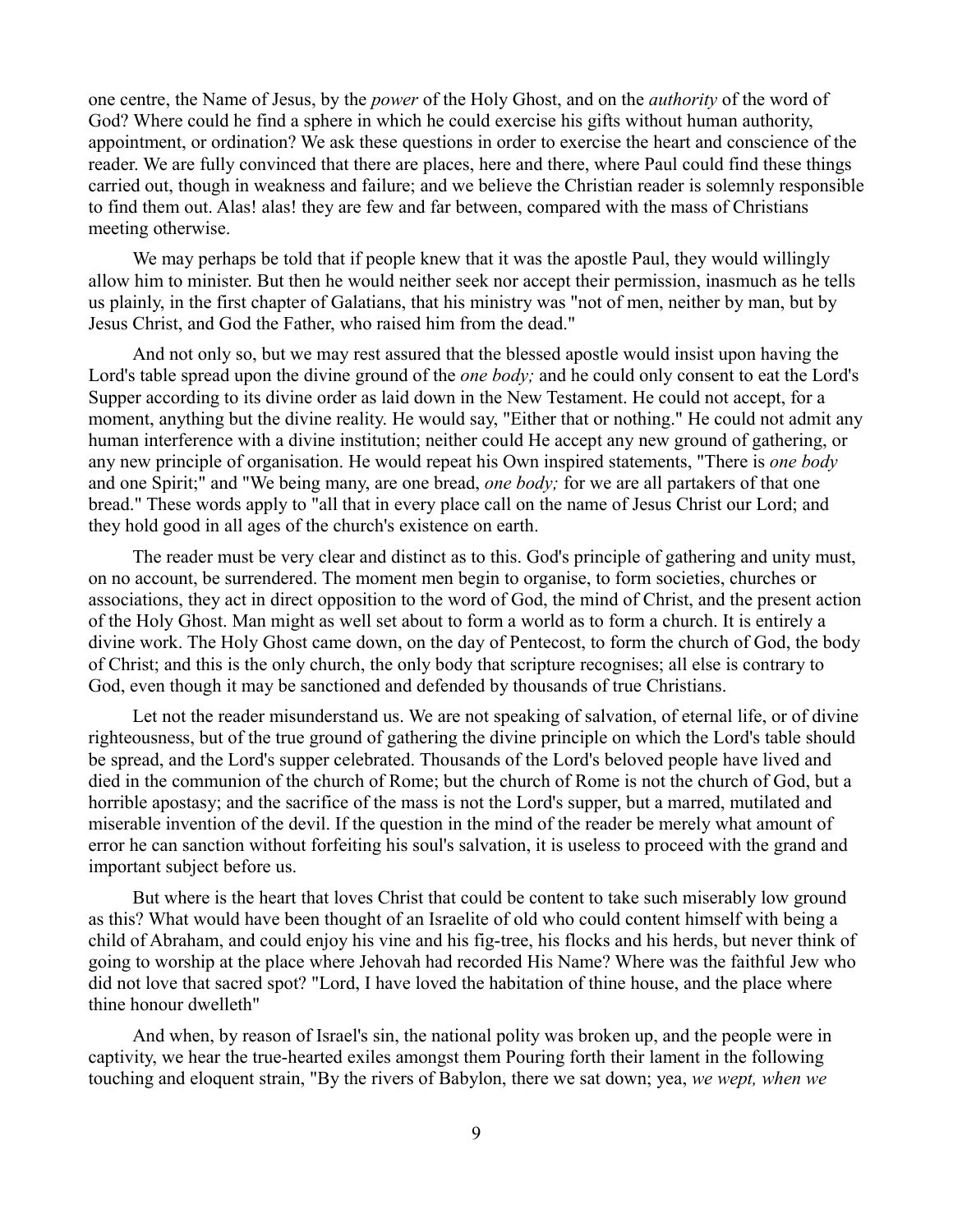*remembered Zion,* We hanged our harps upon the willows in the midst thereof. For there they that carried us away captive required of us a song; and they that wasted us required of us mirth, saying, Sing us one of the songs of Zion. How shall we sing the Lord's song in a strange land? If I forget thee, O Jerusalem," — God's centre for His earthly people — "let my right hand forget her cunning. If I do not remember thee, let my tongue cleave to the roof of my mouth; if I prefer not Jerusalem above my chief joy." (Ps. 137.)

And again, in Daniel 6, we find that beloved exile opening his window, three times a day, and praying toward Jerusalem, although he knew that the lions' den was the penalty. But why insist upon praying toward Jerusalem? Was it a piece of Jewish superstition? Nay; it was a magnificent display of divine principle; it was an unfurling of the divine standard amid the depressing and humiliating consequences of Israel's folly and sin. True, Jerusalem was in ruins; but God's thoughts respecting Jerusalem were not in ruins. It was His centre for His earthly people. "Jerusalem is builded as a city that is compact together, whither the tribes go up, the tribes of the Lord, unto the testimony of Israel, to give thanks unto the name of Lord. For there are set thrones of judgement, the thrones of the house of David. Pray for the peace of Jerusalem; they shall prosper that love thee. Peace be within thy walls, and prosperity within thy palaces. *For my brethren and companions' sakes,* I will now say, Peace be within thee. *Because of the house of the Lord our God* I will seek thy good." (Ps. 122)

Jerusalem was the centre for Israel's twelve tribes, in days gone by, and it will be so in the future. To apply the above and similar passages to the church of God here or hereafter, on earth or in heaven, is simply turning things upside down, confounding things essentially different, and thus doing an incalculable amount of damage both to scripture and the souls of men. We must not allow ourselves to take such unwarrantable liberties with the word of God.

Jerusalem was and will be God's earthly centre; but, now, the church of God should own no centre but the glorious and infinitely precious Name of Jesus. "Where two or three are gathered together in my name, there am I in the midst of them." Precious centre! To this alone the New Testament points, to this alone the Holy Ghost gathers. It matters not where we are gathered, in Jerusalem or Rome, London, Paris or Canton. It is not *where* but *how*.

But be it remembered, it must be a divinely real thing It is of no possible use to profess to be gathered in or to the blessed Name of Jesus, if we are not really so. The apostle's word as to faith may apply with equal force to the question of our centre of gathering. 'What doth it profit, my brethren, though a man say "he is gathered to the Name of Jesus? God deals in moral realities; and while it is perfectly clear that a man who desires to be true to Christ cannot possibly consent to own any other centre or any other ground of gathering but His Name, yet it is quite possible — alas! alas! how very possible — for people to profess to be on that blessed and holy ground, while their spirit and conduct, their habits and ways, their whole course and character go to prove that they are not in the power of their profession.

The apostle said to the Corinthians that he would "know not the speech but the power." A weighty word, most surely, and much needed at all times, but specially needed in reference to the important subject now before us. We would lovingly, yet most solemnly press upon the conscience of the Christian reader his responsibility to consider this matter in the holy retirement of the Lord's presence, and in the light of the New Testament. Let him not set it aside on the plea of its not being essential. It is, in the very highest degree, essential, inasmuch as it concerns the Lord's glory, and the maintenance of His truth. This is the only standard by which to decide what is essential and what is not. Was it essential for Israel to gather at the divinely appointed centre? Was it left an open question? Might every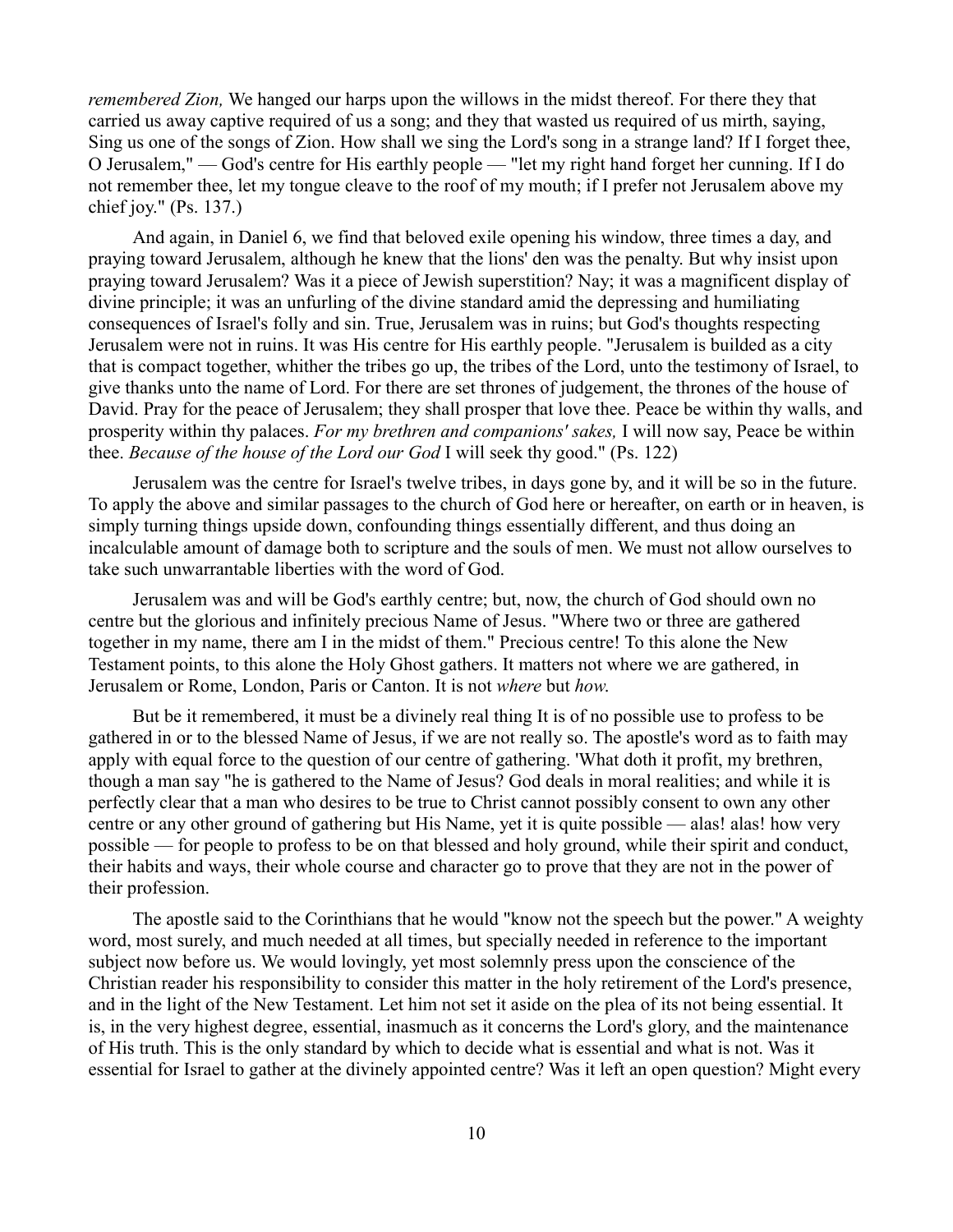man choose a centre for himself? Let the answer be weighed in the light of Deuteronomy 14. It was absolutely essential that the Israel of God should assemble round the centre of the God of Israel. This is unquestionable. Woe be to the man who presumed to turn his back on the place where Jehovah had set His Name. He would, very speedily, have been taught his mistake. And if this was true for God's earthly people, is it not equally true for the church, and the individual Christian? Assuredly it is. We are bound, by the very highest and most sacred obligations, to refuse every *ground* of gathering but the one body; every *centre* of gathering but the Name of Jesus; every *power* of gathering but the Holy Ghost; every *authority* of gathering but the word of God. May all the Lord's beloved people, everywhere, be led to consider those things in the fear and love of His holy Name!

We shall now close this section by quoting the last paragraph of our chapter, in which we shall find some most valuable practical teaching.

"At the end of three years thou shalt bring forth all the tithe of thine increase the same year, and shalt lay it up within thy gates; and the Levite, (because he hath no part nor inheritance with thee,) and the stranger, and the fatherless, and the widow, which are within thy gates, *shall come,* and *shall eat,* and *be satisfied;* that the Lord thy God may bless thee in all the work of thine hand which thou doest."

Here we have a lovely home-scene, a most touching display of the divine character, a beautiful outshining of the grace and kindness of the God of Israel. It does the heart good to breath the fragrant air of such a passage as this. It stands in vivid and striking contrast with the cold selfishness of the scene around us. God would teach His people to think of, and care for, all who were in need. The tithe belonged to Him, but He would give them the rare and exquisite privilege of devoting it to the blessed object of making hearts glad.

There is peculiar sweetness in the words, "shall come" — "shall eat" — "and be satisfied." So like our own ever Gracious God! He delights to meet the need of all. He opens His hand, and satisfies the desire of every living thing. And not only so, but it is His joy to make His people the channel through which the grace, the kindness and the sympathy of His heart may flow forth to all. How precious is this! What a privilege to be God's almoners, the dispensers of His bounty, the exponents of His goodness! Would that we entered more fully into the deep blessedness of all this! May we breathe more the atmosphere of the divine presence, and then we shall more faithfully reflect the divine character!

As the deeply interesting and practical subject presented in verses 28 and 29 will come before us in another connection, in our study of chapter 26, we shall not dwell further upon it here.

## Deuteronomy 15

"At the end of every seven years thou shalt make a release. And this is the manner of the release. Every creditor that lendeth ought unto his neighbour shall release it; he shall not exact it of his neighbour, or of his brother; *because it is called the Lord's release*. Of a foreigner thou mayest exact it again; but that which is thine with thy brother thine hand shall release. Save when there shall be no poor among you; for the Lord shall greatly bless thee in the land which the Lord thy God giveth thee for an inheritance to possess it; only if thou carefully hearken unto the voice of the Lord thy God, to observe to do all these commandments which I command thee this day. For the Lord thy God blesseth thee, as he promised thee; and thou shalt lend unto many nations, but thou shalt not borrow; and thou shalt reign over many nations, but they shall not reign over you." (Vers. 1-6.)

It is truly edifying to mark the way in which the God of Israel was ever seeking to draw the hearts of His people to Himself by means of the various sacrifices, solemnities and institutions of the Levitical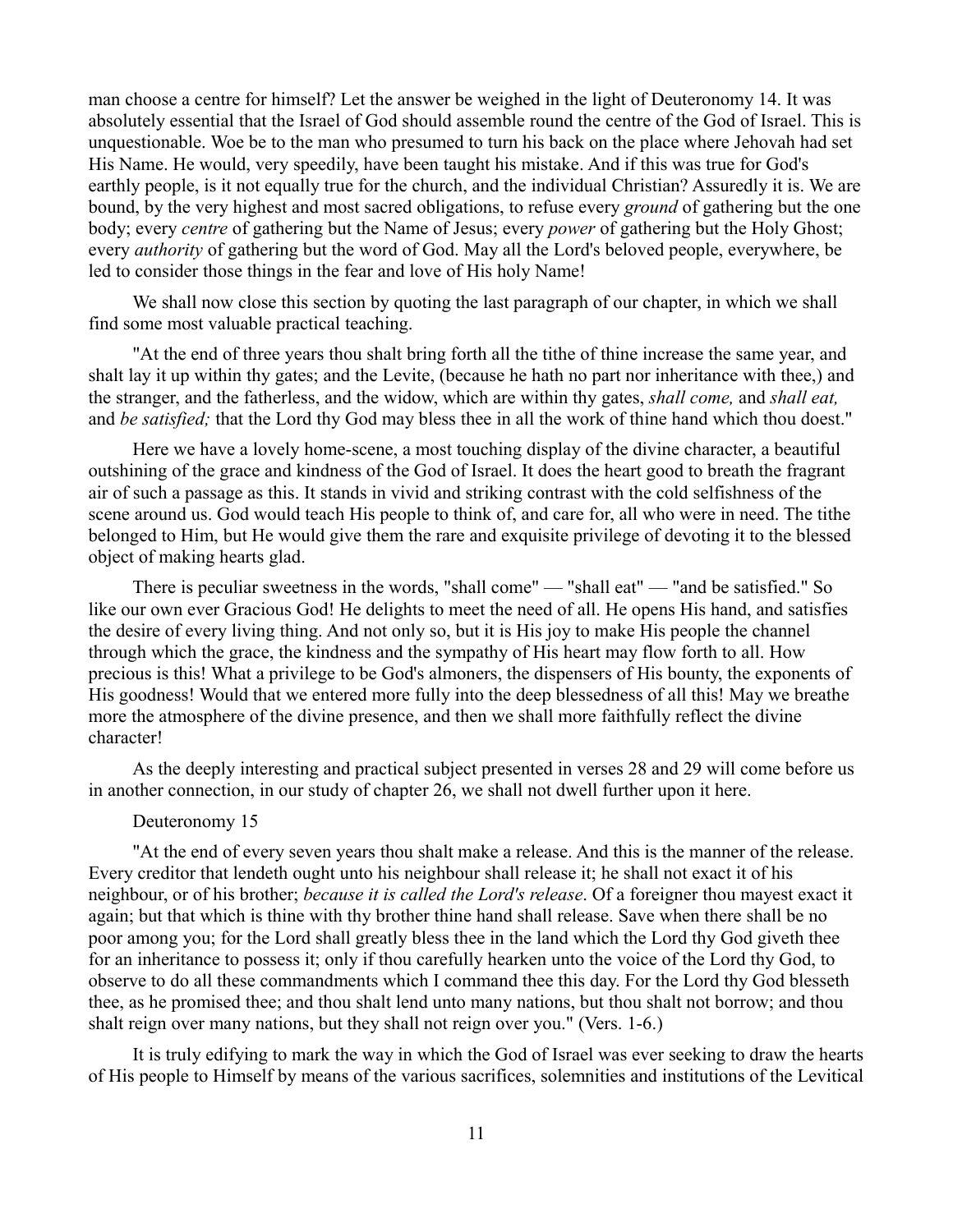ceremonial. There was the morning and evening lamb, every *day*; there was the holy Sabbath, every *week*; there was the new moon, every *month*; there was the Passover, every *year*; there was the tithing, every *three years*; there was the release, every *seven years*; and there was the jubilee, every *fifty years.*

All this is full of deepest interest. It tells its own sweet tale, and teaches its own precious lesson to the heart. The morning and evening lamb, as we know, pointed ever to "the Lamb of God which taketh away the sin of the world" The Sabbath was the lovely type of the rest that remaineth to the people of God. The new moon beautifully pre-figured the time when restored Israel shall reflect back the beams of the Sun of righteousness upon the nations. The Passover was the standing memorial of the nation's deliverance from Egyptian bondage. The year of tithing set forth the fact of Jehovah's proprietorship of the land, as also the lovely way in which His rents were to be expended in meeting the need of His workmen and of His poor. The sabbatic year gave promise of a bright time when all debts would be cancelled, all loans disposed of, all burdens removed. And, finally, the jubilee was the magnificent type of the times of the restitution of all things, when the captive shall be set free, when the exile shall return to his long lost home and inheritance; and when the land of Israel and the whole earth shall rejoice beneath the beneficent, government of the Son of David.

Now, in all these lovely institutions we notice two prominent characteristic features, namely, glory to God, and blessing to man These two things are linked together by a divine and everlasting bond. God has so ordained that His full glory and the creature's full blessing should be indissolubly bound up together. This is deep joy to the heart, and it helps us to understand, more fully, the force and beauty of that familiar sentence: "We rejoice in hope of the glory of God." When that glory shines forth in its full lustre, then, assuredly, human blessedness, rest and felicity shall reach their full and eternal consummation.

We see a lovely pledge and foreshadowing of all this in the seventh year. It was "The Lord's release," and therefore its blessed influence was to be felt by every poor debtor from Dan to Beersheba. Jehovah would grant unto His people the high and holy privilege of having fellowship with Him in causing the debtor's heart to sing for joy. He would teach them, if they would only learn, the deep blessedness of frankly forgiving all. This is what He Himself delights in, blessed for ever be His great and glorious Name!

But alas! the poor human heart is not up to this lovely mark. It is not fully prepared to tread this heavenly road. It is sadly cramped and hindered, by a low and miserable selfishness, in grasping and carrying out the divine principle of grace. It is not quite at home in this heavenly atmosphere. It is but ill-prepared for being the vessel and channel of that royal grace which shines so brightly in all the ways of God. This will only too fully account for the cautionary clauses of the following passage. "If there be among you a poor man of one of thy brethren within any of thy gates, in thy land, which the Lord thy God giveth thee, thou *shalt not harden thine heart, nor shut thine hand* from thy poor brother; but thou shalt *open thine hand wide* unto him, and surely lend him sufficient for his need, in that which he wanteth. Beware that there be not a thought *in thy wicked heart,* saying, The seventh year, the year of release, is at hand: and *thine eye be evil* against thy poor brother, and thou givest him nought; and he cry unto the Lord against thee, and it be sin unto thee. *Thou shalt surely give him,* and thine heart shall not be grieved when thou givest unto him; because that for this thing the Lord thy God shall bless thee in all thy works, and in all that thou puttest thine hand unto. For the poor shall never cease out of thy land; therefore I command thee, saying, *thou shalt open thine hand wide* unto thy brother, to thy poor, and to thy needy, in thy land." (verses. 7-11.)

Here the deep springs of the poor selfish heart are discovered and judged. There is nothing like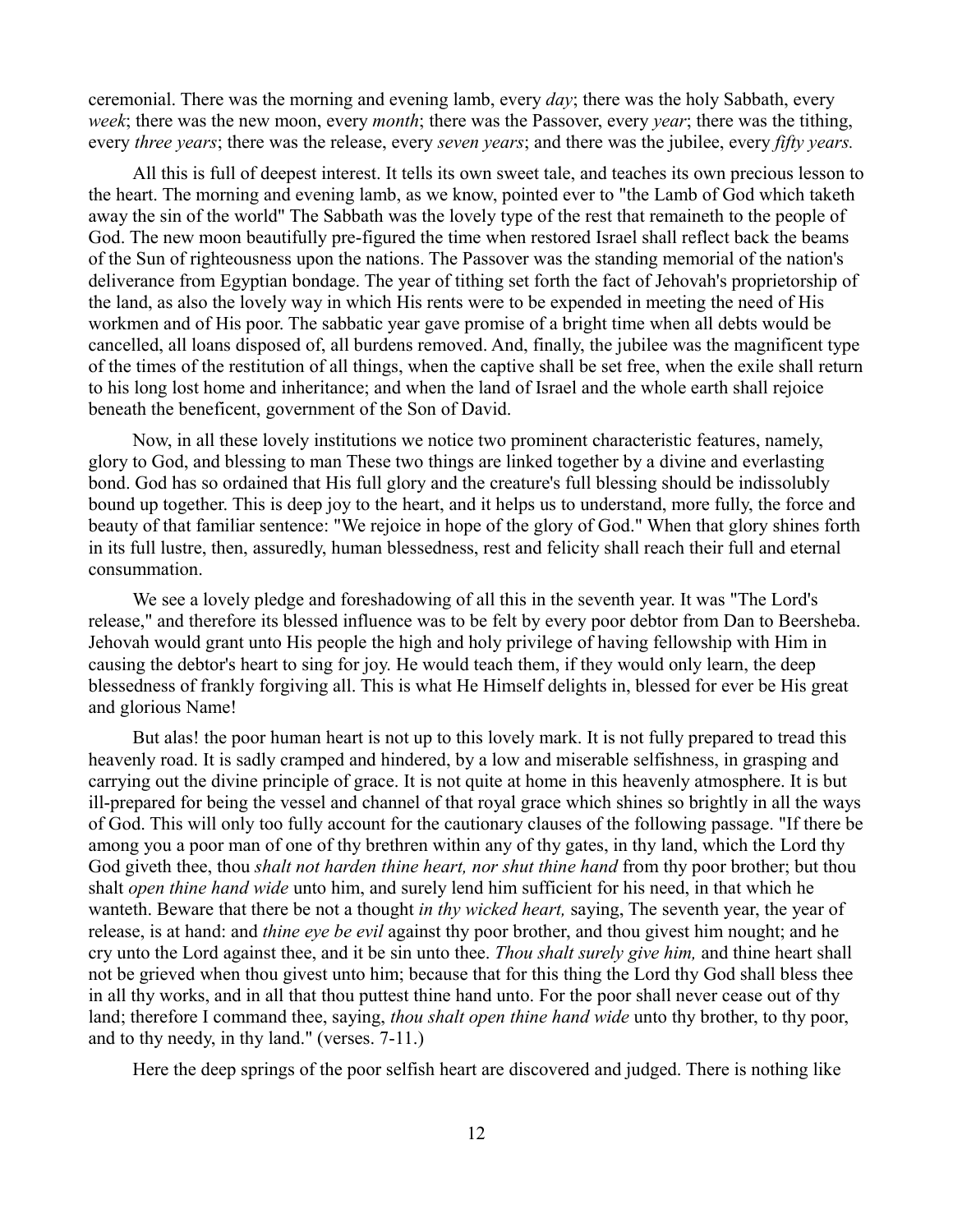grace for making manifest the hidden roots of evil in human nature. Man must be renewed in the very deepest springs of his moral being ere he can be the vehicle of divine love; and even those who are thus through grace renewed, have to watch continually against the hideous forms of selfishness in which our fallen nature clothes itself. Nothing but grace can keep the heart open wide to every form of human need. We must abide hard by the fountain of heavenly love if we would be channels of blessing in the midst of a scene of misery and desolation like that in which our lot is cast.

How lovely are those words, "Thou shalt open thine hand wide!" They breathe the very air of heaven. An open heart and a wide hand are like God. "The Lord loveth a cheerful giver. because that is precisely what He is Himself. "He giveth to all liberally, and upbraideth not." And He would grant unto us the rare and most exquisite privilege of being imitators of Him. Marvellous grace! The very thought of it fills the heart with wonder, love and praise. We are not only saved by grace, but we stand in grace, live under the blessed reign of grace, breathe the very atmosphere of grace, and are called to be the living exponents of grace, not only to our brethren but to the whole human family. "As we have therefore opportunity, let us do good unto all, especially unto them which are of the household of faith."

Christian reader, let us diligently apply our hearts to all this divine instruction. It is most precious; but its real preciousness can only be tasted in the practical carrying out of it. We are surrounded by ten thousand forms of human misery, human sorrow, human need. There are broken hearts, crushed spirits, desolate homes, around us, on every side. The widow, the orphan and the Stranger meet us, daily, in our walks. How do we carry ourselves in reference to all these? Are we hardening our hearts and closing our hands against them? Or are we seeking to act in the lovely spirit of "the Lord's release"? We must bear in mind that we are called to be reflectors of the divine nature and character, to be direct channels of communication between our Father's loving heart and every form of human need. We are not to live for ourselves; to do so is a most miserable denial of every feature and principle of that morally glorious Christianity which we profess. It is our high and holy privilege, yea, it is our special mission, to shed around us the blessed light of that heaven to which we belong. wherever we are, in the family, in the field, in the mart or the manufactory, in the shop or in the counting house, all who come in contact with us should see the grace of Jesus shining out in our ways, our words, our very looks. And then if any object of need come before us, if we can do nothing more, we should drop a soothing word into the ear, or shed a tear or heave a sigh of genuine heartfelt sympathy.

Reader, is it thus with us? Are we so living near the fountain of divine love, and so breathing the very air of heaven that the blessed fragrance of these things shall be diffused around us? Or are we displaying the odious selfishness of nature, the unholy temper and dispositions of our fallen and corrupt humanity? What an unsightly object is a selfish Christian. He is a standing contradiction, a living, moving lie. The Christianity which he professes throws out into dark and terrible relief the unholy selfishness which governs his heart and comes out in his life.

The Lord grant that all who profess and call themselves Christians may so carry themselves, in daily life, as to be an unblotted epistle of Christ, known and read of all men! In this way, infidelity will, at least, be deprived of one of its weightiest arguments, its gravest objections. Nothing affords a stronger plea to the infidel than the inconsistent lives of professing Christians.

Not that such a plea will stand for a moment, or even be urged before the judgement-seat of Christ, inasmuch as each one who has within his reach a copy of the holy scriptures will be judged by the light of those scriptures, even though there were not a single consistent Christian on the face of the earth. Nevertheless, Christians are solemnly responsible to let their light so shine before men that they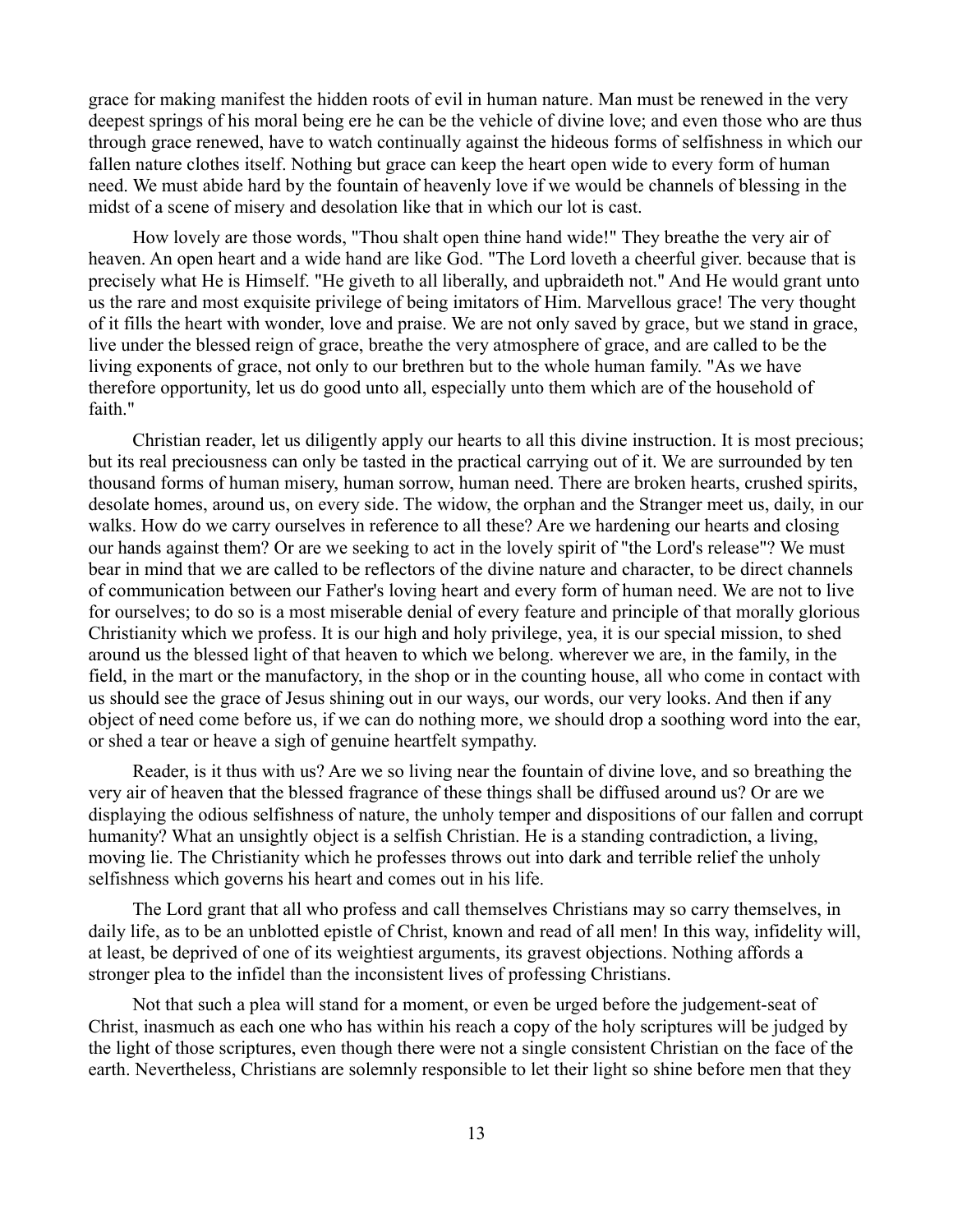may see their good works and glorify our Father in heaven. We are solemnly bound to exhibit and illustrate in daily life the heavenly principles unfolded in the word of God. We should leave the infidel without a shred of a plea or an argument; we are responsible so to do.

May we lay these things to heart, and then we shall have occasion to bless God for our meditation on the delightful institution of "The Lord's release."

We shall now quote for the reader the touching and beautiful institution in reference to the Hebrew servant. We increasingly feel the importance of giving the veritable language of the Holy Ghost; for albeit it may be said that the reader has his Bible to refer to, yet we know, as a fact, that when passages of scripture are referred to, there is, in many cases, a reluctance to lay down the volume which we hold in our hand in order to read the reference. And beside, there is nothing like the word of God; and as to any remarks which we may offer, their object is simply to help the beloved Christian reader to understand and appreciate the scriptures which we quote.

"If thy brother, an Hebrew man, or an Hebrew woman, be sold unto thee, and serve thee six years, then in the seventh year thou shalt let him go free from thee. And when thou sendest him out free from thee, thou shalt not let him go away empty; *thou shalt furnish him liberally* out of thy flock, and out of thy floor, and out of thy winepress; of that wherewith the Lord thy God hath blessed thee thou shalt give unto him."

How perfectly beautiful, how like our own ever gracious God is all this! He would not have the brother go away empty. Liberty and poverty would not be in moral harmony. The brother was to be sent on his way free and full, emancipated and endowed, not only with his liberty but with a liberal fortune to start with.

Truly, this is divine. We do not want to be told the school where such exquisite ethics are taught. They have the very ring of heaven about them; they emit the fragrant odour of the very paradise of God. Is it not in this way that our God has dealt with us? All praise to His glorious Name! He has not only given us life and liberty, but He has furnished us liberally with all we can possibly want for time and eternity. He has opened the exhaustless treasury of heaven for us; yea, He has given the Son of His bosom for us, and to us — *for* us, to *save*; *to* us, to *satisfy*. He has given us all things that pertain to life and godliness; all that pertains to the life that now is, and to that which is to come, is fully and perfectly secured by our Father's liberal hand.

And is it not deeply affecting to mark how the heart of God expresses itself in the style in which the Hebrew servant was to be treated? "Thou shalt furnish him *liberally*." Not grudgingly or of necessity. It was to be done in a manner worthy of God. The actings of His people are to be the reflection of Himself. We are called to the high and holy dignity of being His moral representatives. It is marvellous; but thus it is, through His infinite grace. He has not only delivered us from the flames of an everlasting hell, but He calls us to act for Him, and to be like Him in the midst of a world that crucified His Son. And not only has He conferred this lofty dignity upon us, but He has endowed us with a princely fortune to support it. The inexhaustible resources of heaven are at our disposal. "All things are ours," through His infinite grace. Oh! that we may more fully realise our privileges, and thus more faithfully discharge our holy responsibilities!

At verse 15 of our chapter, we have a very touching motive presented to the heart of the people, one eminently calculated to stir their affections and sympathies. "And thou shalt remember that thou wast a bondman in the land of Egypt, and the Lord thy God redeemed thee; *therefore* I command thee this thing today. The remembrance of Jehovah's grace in redeeming them out of Egypt was to be the ever-abiding and all-powerful motive-spring of their actings towards the poor brother. This is a never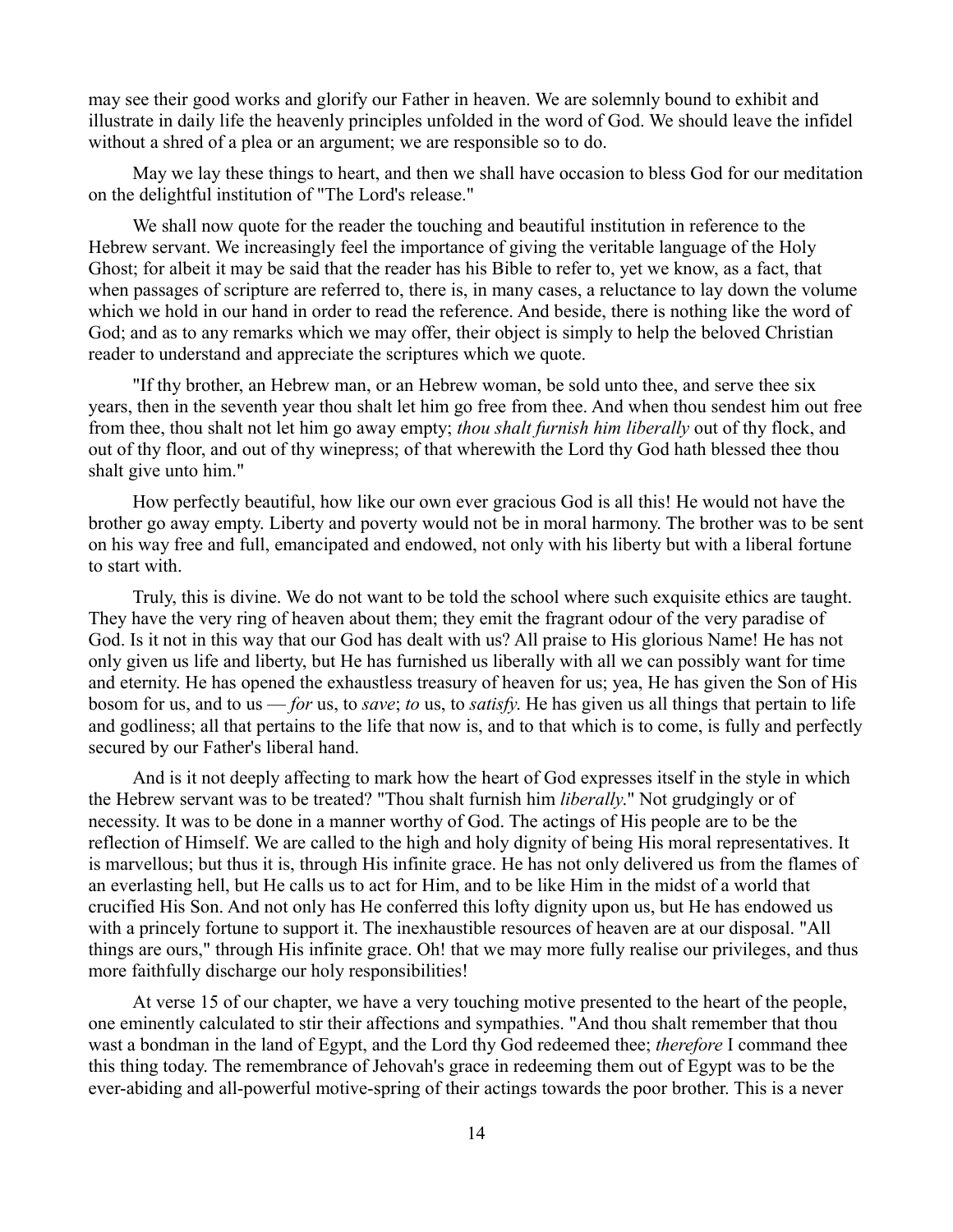failing principle; and nothing lower than this will ever stand. If we look for our motive-springs anywhere but in God Himself, and in His dealings with us, we shall soon break down in our practical career. It is only as we keep before our hearts the marvellous grace of God displayed toward us, in the redemption which is in Christ Jesus, that we shall be able to pursue a course of true, active benevolence, whether toward our brethren or those outside. Mere kindly feelings bubbling up in our own hearts, or drawn out by the sorrows and distresses and necessities of others, will prove evanescent. It is only in the living God Himself we can find perennial springs.

At verse 16, a case is contemplated in which a servant might prefer remaining with his master. "And it shall be, if he say unto thee, I will not go away from thee, because he loveth thee and thine house, because he is well with thee, then thou shalt take an awl, and thrust it through his ear unto the door, and he shall be thy servant for ever"

In comparing this passage with Exodus 21: 1-6, we observe a marked difference arising, as we might expect, from the distinctive character of each book. In Exodus, the *typical* feature is prominent; in Deuteronomy, the *moral*, Hence, in the latter, the inspired writer omits all about the wife and the children, as foreign to his purpose here, though so essential to the beauty and perfectness of the type in Exodus 21. We merely notice this as one of the many striking proofs that Deuteronomy is very far indeed from being a barren repetition of its predecessors. There is neither repetition, on the one hand, nor contradiction, on the other but lovely variety in perfect accordance with the divine object and scope of each book. So much for the contemptible shallowness and ignorance of those infidels who have had the impious temerity to level their shafts at this magnificent portion of the oracles of God.

In our chapter, then, we have the moral aspect of this interesting institution. The servant loved his master and was happy with him. He preferred perpetual slavery and the mark thereof, with a master whom he loved, to liberty and a liberal portion away from him. This, of course, would argue well for both parties. It is ever a good sign for both master and servant when the connection is of long standing. Perpetual changing may, as a general rule, be taken as a proof of moral wrong somewhere. No doubt, there are exceptions; and not only so, but in the relation of master and servant, as in everything else, there are two sides to be considered. For instance, we have to consider whether the master is perpetually changing his servants, or the servant perpetually changing his masters. In the former case, appearances would tell against the master; in the latter, against the servant.

The fact is, we have all to judge ourselves in this matter. Those of us who are masters have to consider how far we really seek the comfort, happiness and solid profit of our servants. We should bear in mind that we have very much more to think of, in reference to our servants, than the amount of work we can get out of them. Even upon the low-level principle of "live and let live," we are bound to in every possible way, to make our servants happy and comfortable; to make them feel that they have a home under our roof; that we are not content with the labour of their hands, but that we want the love of their hearts. We remember once asking the head of a very large establishment, How many hearts do you employ?" He shook his head, and owned with real sorrow how little heart there is in the relation of master and servant. Hence, the common heartless phrase of "employing *hands*."

But the Christian master is called to stand upon a higher level altogether; he is privileged to be an imitator of his Master, Christ. The remembrance of this will regulate all his actings towards the servant; it will lead him to study, with ever-deepening interest and solid profit, his divine model, in order to reproduce Him, in all the practical details of daily life.

So also, in reference to the Christian servant, in his position and line of action. He, as well as the master, has to study the great example set before :him in the path and ministry of the only true Servant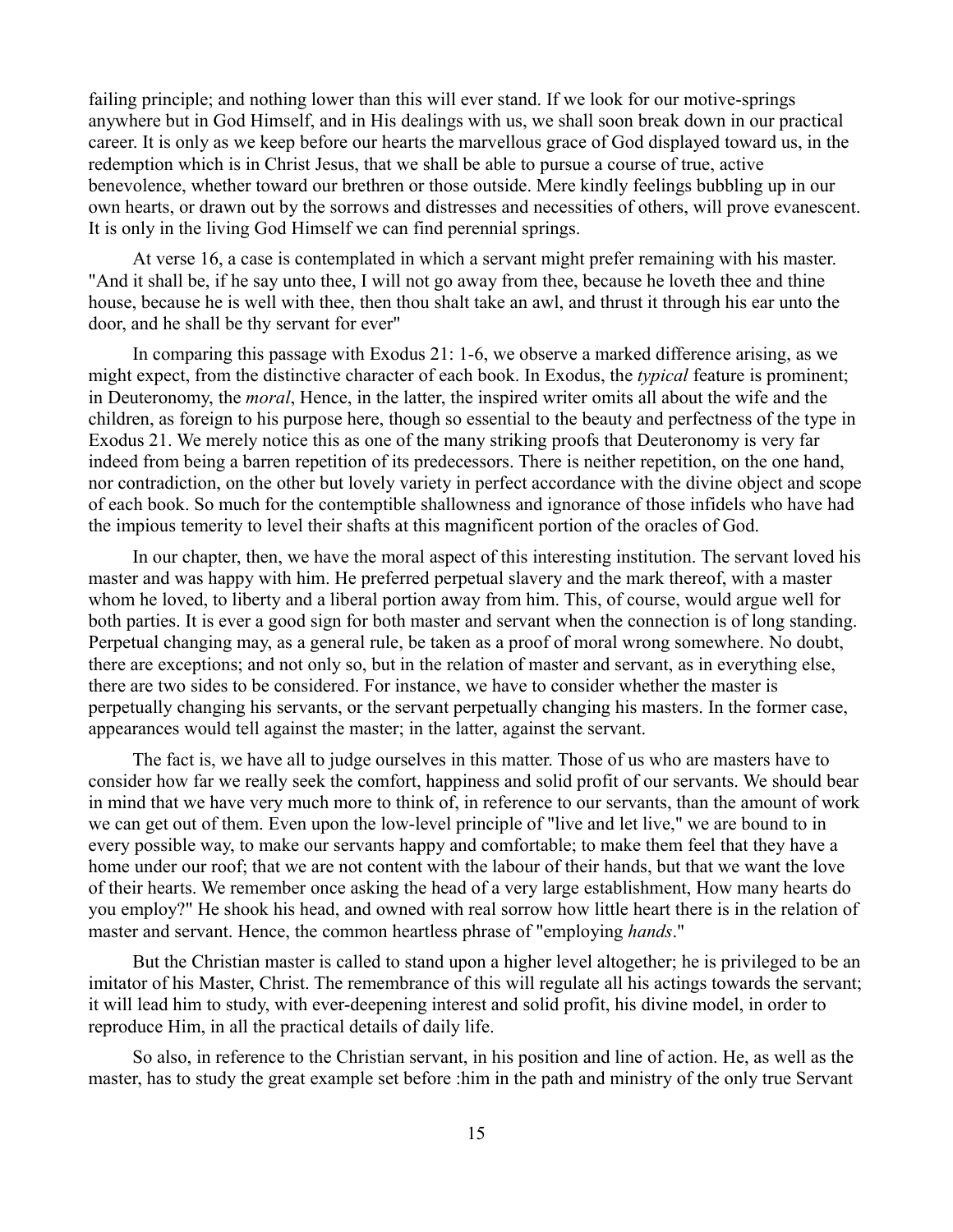that ever trod this earth. He is called to walk in His blessed footsteps, to drink into His spirit, to study His word. It is not a little remarkable that the Holy Ghost has devoted more attention to the instruction of servants than to all the other relationships put together. This the reader can see at a glance, in the Epistles to the Ephesians, Colossians, and Titus. The Christian servant can adorn the doctrine of God our Saviour, by not purloining and not answering again. He can serve the Lord Christ, in the most common-place duties of domestic life, just as effectually as the man who is called to address thousands on the grand realities of eternity.

Thus when both master and servant are mutually governed by heavenly principles, both seeking to serve and glorify the one Lord, they will get on happily together. The master will not be severe, arbitrary and exacting; and the servant will not be self-seeking, heady and high-minded; each will contribute, by the faithful discharge of their relative duties, to the comfort and happiness of the other, and to the peace and happiness of the whole domestic circle. Would that it were more after this heavenly fashion, in every Christian household on the face of the earth! Then indeed would the truth of God be vindicated, His word honoured, and His Name glorified in our domestic relations and practical ways.

In verse 18, we have an admonitory word which reveals to us, very faithfully, but with great delicacy, a moral root in the poor human heart. " It shall not seem hard unto thee, when thou sendest him away free from thee; for he hath been worth a double hired servant to thee, in serving thee six years; and the Lord thy God shall bless thee in all that thou doest."

This is very affecting. Only think of the most High God condescending to stand before the human heart — the heart of a master, to plead the cause of a poor servant, and set forth his claims! It is as if He were asking a favour for Himself. He leaves nothing unsaid in order to strengthen the case. He reminds the master of the value of six years' service, and encourages him by the promise of enlarged blessing as a reward for his generous acting. It is perfectly beautiful. The Lord would not only have the generous thing done, but done in such a way as to gladden the heart of the one to whom it was done; He thinks not only of the *substance* of an action, but also of the *style*. We may, at times, brace ourselves up to the business of doing a kindness; we do it as a matter of duty; and, all the while, it may "seem hard" that we should have to do it; thus the act will be robbed of all its charms. It is the generous heart that adorns the generous act. We should so do a kindness as to assure the recipient that our own heart is made glad by the act. This is the divine way: "When they had nothing to pay, he *frankly* forgave them both." "It is meet that we should make merry, and be glad." "There is joy in heaven over one sinner that repenteth" Oh! to be a brighter reflection of the precious grace of our Father's heart!

Ere closing our remarks on this deeply interesting chapter, we shall quote for the reader its last paragraph. "All the firstling males that come of thy herd and of thy flock thou shalt sanctify unto the Lord thy God; thou shalt do no work with the firstling of thy bullock, nor shear the firstling of thy sheep; thou shalt eat it before the Lord thy God year by year, *in the place which, the Lord shall choose,* thou and thy household. And if there be any blemish therein, as if it be lame, or blind, or have any ill blemish, thou shalt not sacrifice it unto the Lord thy God. Thou shalt eat it within thy gates, the unclean the clean person shall eat it alike, as the roebuck, as the hart. Only thou shalt not eat the blood thereof. Thou shalt pour it upon the ground as water." (Vers 19-23)

Only that which was perfect was to be offered to God. The first-born, unblemished male, the apt figure of the spotless Lamb of God, offered upon the cross for us, the imperishable foundation of our peace, and the precious food of our souls, in the presence of God. This was the divine thing; the assembly gathered together, around the divine centre, feasting in the presence of God, on that which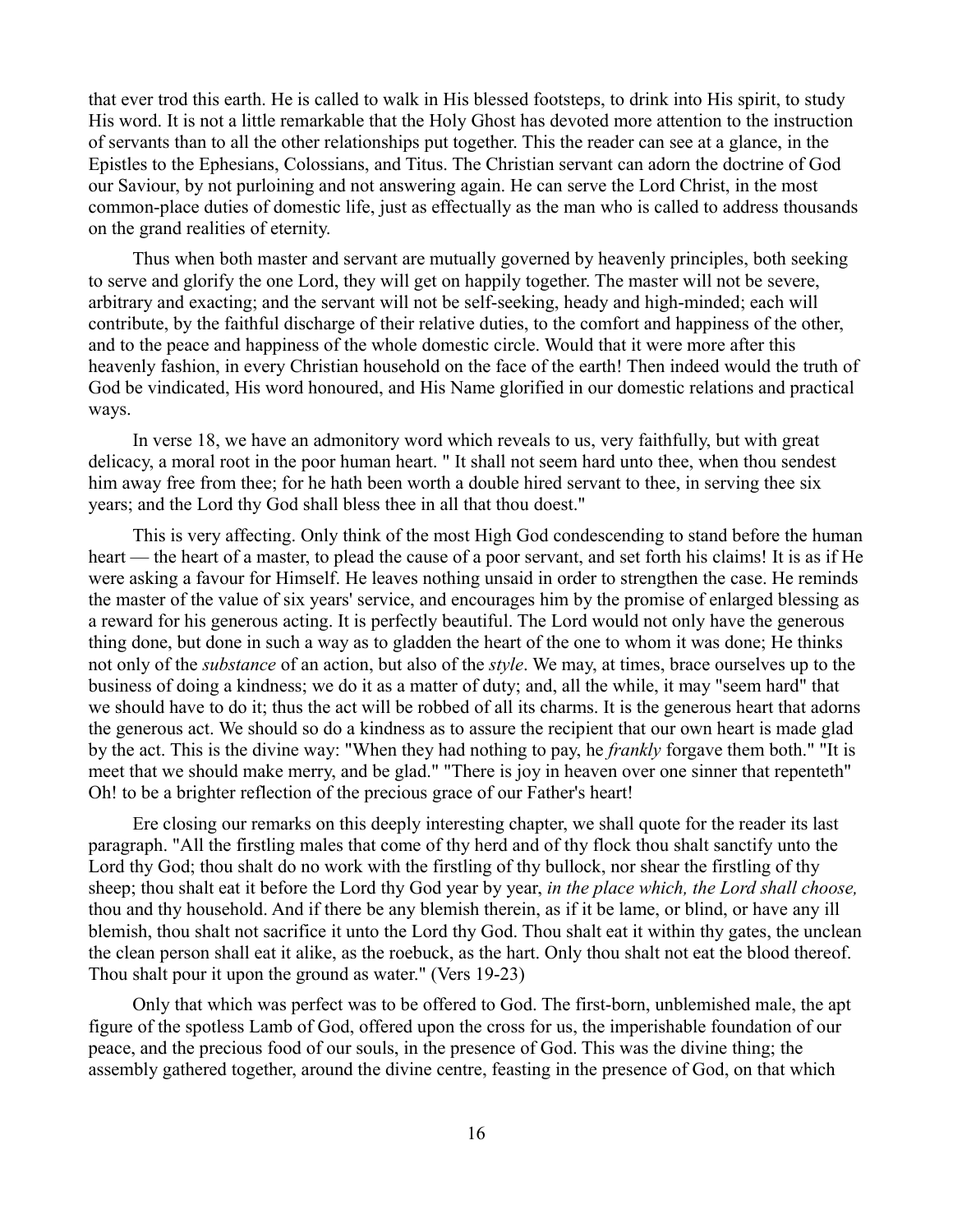was the appointed type of Christ, who is, at once, our sacrifice, our centre, and our feast. Eternal and universal homage to His most precious and glorious Name!

Deuteronomy 16.

We now approach one of the most profound and comprehensive sections of the Book of Deuteronomy, in which the inspired writer presents to our view what we may call the three great cardinal feasts of the Jewish year, namely, the Passover, Pentecost, and Tabernacles; or redemption, the Holy Ghost, and the glory. We have here a more condensed view of lovely institutions than that given in Leviticus 23 where we have, if we count the Sabbath, eight feasts but if we view the Sabbath as distinct, and having its own special place as the type of God's own eternal rest, then there are seven feasts, namely, the Passover; the feast of unleavened bread; the feast first-fruits; Pentecost; trumpets; the day of atonement; and tabernacles.

Such is the order of feasts in the Book of which, as we have ventured to remark in our studies on that most marvellous book, may be called "*The priests* guide book" But in Deuteronomy, which is preeminently *the people's* book, we have less of ceremonial detail, and the lawgiver confines himself to those great moral and national landmarks which, in the very simplest manner, as adapted to the people, present the past, the present, and the future.

"Observe the month of Abib, and keep the Passover unto the Lord thy God; for in the month of Abib the Lord thy God brought thee forth out of Egypt by night. Thou shalt therefore sacrifice the Passover unto the Lord thy God, of the flock and the herd, *in the place which the Lord shall choose to place his name there.* Thou shalt eat no leavened bread with it; seven days shalt thou eat unleavened bread therewith, even *the bread of affliction;* for thou camest forth out of the land of Egypt in haste; that thou mayest remember the day when thou camest forth out of the land of Egypt all the days of thy life. And there shall be no leavened bread seen with thee in all thy coasts seven days; neither shall there anything of the flesh, which thou sacrificedst the first day at even, remain all night until the morning. Thou mayest not sacrifice the Passover within any of thy gates which the Lord thy God giveth thee" as if it were a matter of no importance where, provided the feast were kept — "*but at the place which the Lord thy God shall choose to place his name in, there" —* and nowhere else "thou shalt sacrifice the Passover at even, at the going down of the sun, at the season that thou camest forth out of Egypt. And thou shalt roast and eat it *in the place which the Lord thy God shall choose;* and thou shalt turn in the morning, and go unto thy tents. Six days thou shalt eat unleavened bread; and on the seventh day shall be a solemn assembly to the Lord thy God; thou shalt do no work therein" (vers. 1-8.)

Having, in our "Notes on Exodus," gone, somewhat fully, into the great leading principles of this foundation feast, we must refer the reader to that volume, if he desires to study the subject. But there are certain features peculiar to Deuteronomy to which we feel it our duty to call his special attention. And, in the first place, we have to notice the remarkable emphasis laid upon "the place" where the feast was to be kept. This is full of interest and practical moment. The people were not to choose for themselves. It might, according to human thinking, appear a very small matter how or where the feast was kept provided it was kept at all. But — be it carefully noted and deeply pondered by the reader human thinking had nothing whatever to do in the matter; it was divine thinking and divine authority altogether. God had a right to prescribe and definitively settle where He would meet His people; and this He does in the most distinct and emphatic manner, in the above passage, where, three times over, He inserts the weighty clause, "In the place which the Lord thy God shall choose."

Is this vain repetition? Let no one dare to think, much less to assert it. It is most necessary emphasis; Why most necessary? Because of our ignorance, our indifference, and our wilfulness. God,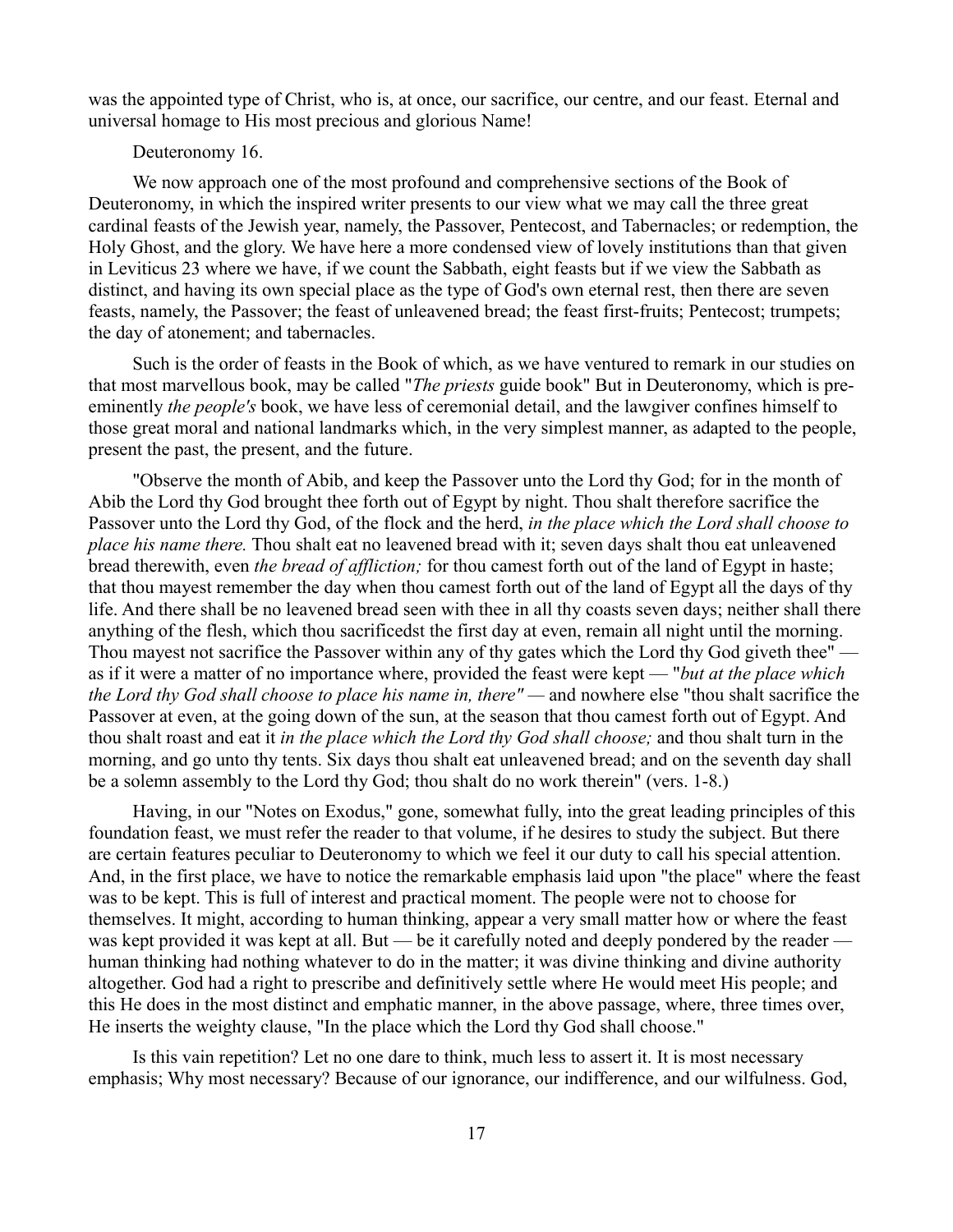in His infinite goodness, takes special pains to impress upon the heart, the conscience and the understanding of His people, that He would have one place, in particular, where the memorable and most significant feast of the Passover was to be kept.

And be it remarked that it is only in Deuteronomy that the place of celebration is insisted upon. We have nothing about it in Exodus, because there it was kept *in Egypt.* We have nothing about it in Numbers, because there it was kept in *the wilderness.* But, in Deuteronomy, it is authoritatively and definitively settled, because there we have the instructions for *the land.* Another striking proof that Deuteronomy is very far indeed from being a barren repetition of its predecessors.

The all-important point, in reference to "the place" so prominently and so peremptorily insisted upon in all the three great solemnities recorded in our chapter, is this, God would gather His beloved people around Himself, that they might feast together in His presence; that He might rejoice in them, and they in Him and in one another. All this could only be in the one special place of divine appointment. All who desired to meet Jehovah and to meet His people, all who desired worship and communion according to God, would thankfully betake themselves to the divinely appointed centre. Self-will might say, "Can we not keep the feast in the bosom of our families? What need is there of a long journey? Surely if heart is right, it cannot matter very much as to place." To all this we reply that the clearest, and best proof of the heart being right would be found in the simple, earnest desire to do the will of God. It was quite sufficient for every one who loved and feared God that He had appointed a Place where He would meet His people; there they would be found and nowhere else. His presence it was that could alone impart joy, comfort, strength and blessing to all their great national reunions. It was not the mere fact of a large number of people gathering together, three times a year, to feast and rejoice together; this might minister to human pride, self complacency and excitement. But to flock together to meet Jehovah, to assemble in His blessed presence, to own the place where He had recorded His Name, this would be the deep joy of every truly loyal heart throughout the twelve tribes of Israel. For any one, *wilfully*, to abide at home, or to go anywhere else than to the one divinely appointed place, would not only be to neglect and insult Jehovah, but actually to rebel against His supreme authority.

And now, having briefly spoken of the *place*, we may, for a moment, glance at the *mode* of celebration This, too, is, as we might expect, quite characteristic of our book. The leading feature here is "the unleavened bread." But the reader will specially note the interesting fact that this bread is "*the bread of affliction."* Now what is the meaning this? We all understand that unleavened bread is the type of that holiness of heart and life so absolutely essential to the enjoyment of true communion with God. We are not saved by personal holiness but, thank God, we are saved to it. It is not the ground of our salvation; but it is an essential element in our communion. *Allowed leaven is the death-blow to communion and worship.*

We must never, for one moment, lose sight of this great cardinal principle in that life of personal holiness and Practical godliness which, as redeemed by the blood of the Lamb, we are called, bound and privileged to live from day to day, in the midst of the scenes and circumstances through which we are journeying home to our eternal rest in the heavens. To speak of communion and worship while living in known sin is the melancholy proof that we know nothing of either the one or the other In order to enjoy communion with God or the communion of saints, and in order to worship God in spirit and in truth, we must be living a life of personal holiness, a life of separation from all known evil. To take our place in the assembly of God's people, and appear to take part in the holy fellowship and worship pertaining thereto, while living in secret sin, or allowing evil in others, is to defile the assembly, grieve the Holy Ghost, sin against Christ, and bring down upon us the judgement of God, who is now judging His house and chastening His children in order that they may not ultimately be condemned with the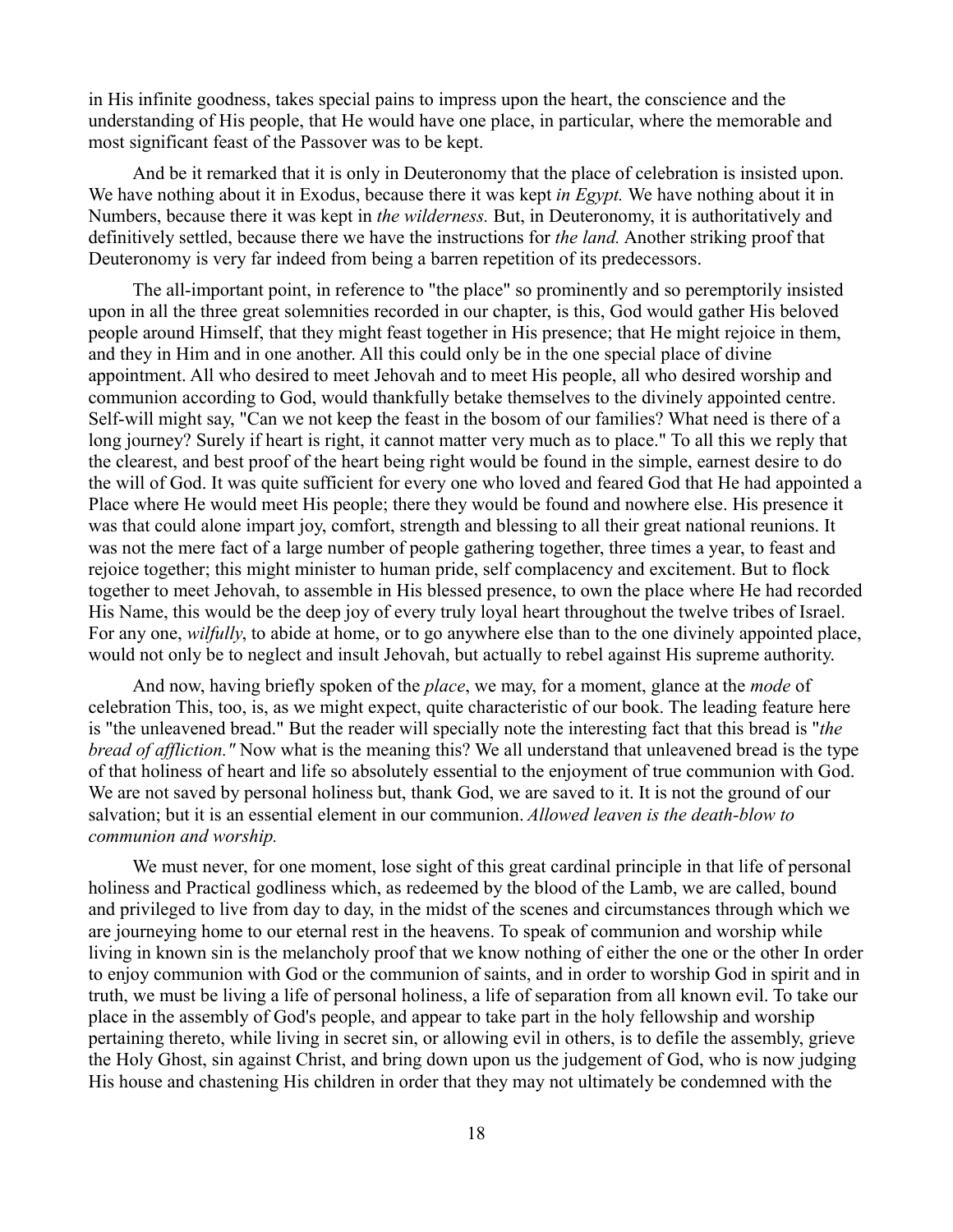#### world.

All this is most solemn, and calls for the earnest attention of all who really desire: to walk with God, and serve Him with reverence and godly fear It is one thing to have the doctrine of the type in the region of our understanding, and another thing altogether to have its great, moral lesson engraved on heart and worked out in the life. May all who profess to have the blood of the Lamb sprinkled on their conscience seek to keep the feast of unleavened bread. "Know ye not that a little leaven leaveneth the whole lump? Purge out therefore the old leaven, that ye may be a new lump, as ye are unleavened. For even Christ our Passover is sacrificed for us; therefore let us keep the feast, not with old leaven, neither with the leaven of malice and wickedness; but with the unleavened bread of sincerity and truth." (1 Cor. 5: 6-8.)

But what are we to understand by "the bread of affliction"? Should we not rather look for joy, praise and triumph, in connection with a feast in memory of deliverance from Egyptian bondage and misery? No doubt, there is very deep and real joy, thankfulness and praise in realising the blessed truth of our full deliverance from our former condition, with all its accompaniments and all its consequences. But it is very plain that these were not the prominent features of the paschal feast; indeed, they are not even named. We have "the bread of affliction," but not a word about joy, praise or triumph.

Now, why is this? What great moral lesson is conveyed to our hearts by the bread of affliction? We believe it sets before as those deep exercises of heart which the Holy Ghost produces by bringing powerfully before us what it cost our adorable Lord and Saviour to deliver us from our sins and from the judgement which those sins deserved. Those exercises are also typified by the "bitter herbs" of Exodus 12, and they are illustrated, again and again, in the history of God's people of old who were led, under the powerful action of the word and Spirit of God to chasten themselves and "afflict their souls" in the divine presence.

And be it remembered that there is not a tinge of the legal element, or of unbelief in these holy exercises; far from it. When an Israelite partook of the bread of affliction with the roasted flesh of the Passover, did it express a doubt or a fear as to his full deliverance? Impossible! How could it? He was in the land; he was gathered to God's own centre, His own very presence. How could he then doubt his full and final deliverance from the land of Egypt? The thought is simply absurd.

But although he had no doubts or fears as to his deliverance, yet had he to eat the bread of affliction; it was an essential element in his paschal feast, "For thou camest forth out of the land of Egypt *in haste,* that thou mayest remember the day when thou camest forth out of the land of Egypt *all the days of thy life.*

This was very deep and real work. They were never to forget their Exodus out of Egypt; but to keep up the remembrance of it, in the promised land throughout all generations. They were to commemorate their deliverance by a feast emblematic of those holy exercises which ever characterise true, practical Christian piety.

We would, very earnestly, commend to the serious attention of the Christian reader the whole line of truth indicated by "that bread of affliction." We believe it is much needed by those who profess great familiarity with what are called the doctrines of grace. There is very great danger, especially to young professors, while seeking to avoid legality and bondage, of running into the opposite extreme of levity — a most terrible snare. Aged and experienced Christians are not so liable to fall into this sad evil; it is the young amongst us who so need to be most solemnly warned against it. They hear, it may be, a great deal about salvation by grace, justification by faith, deliverance from the law, and all the peculiar privileges of the Christian position.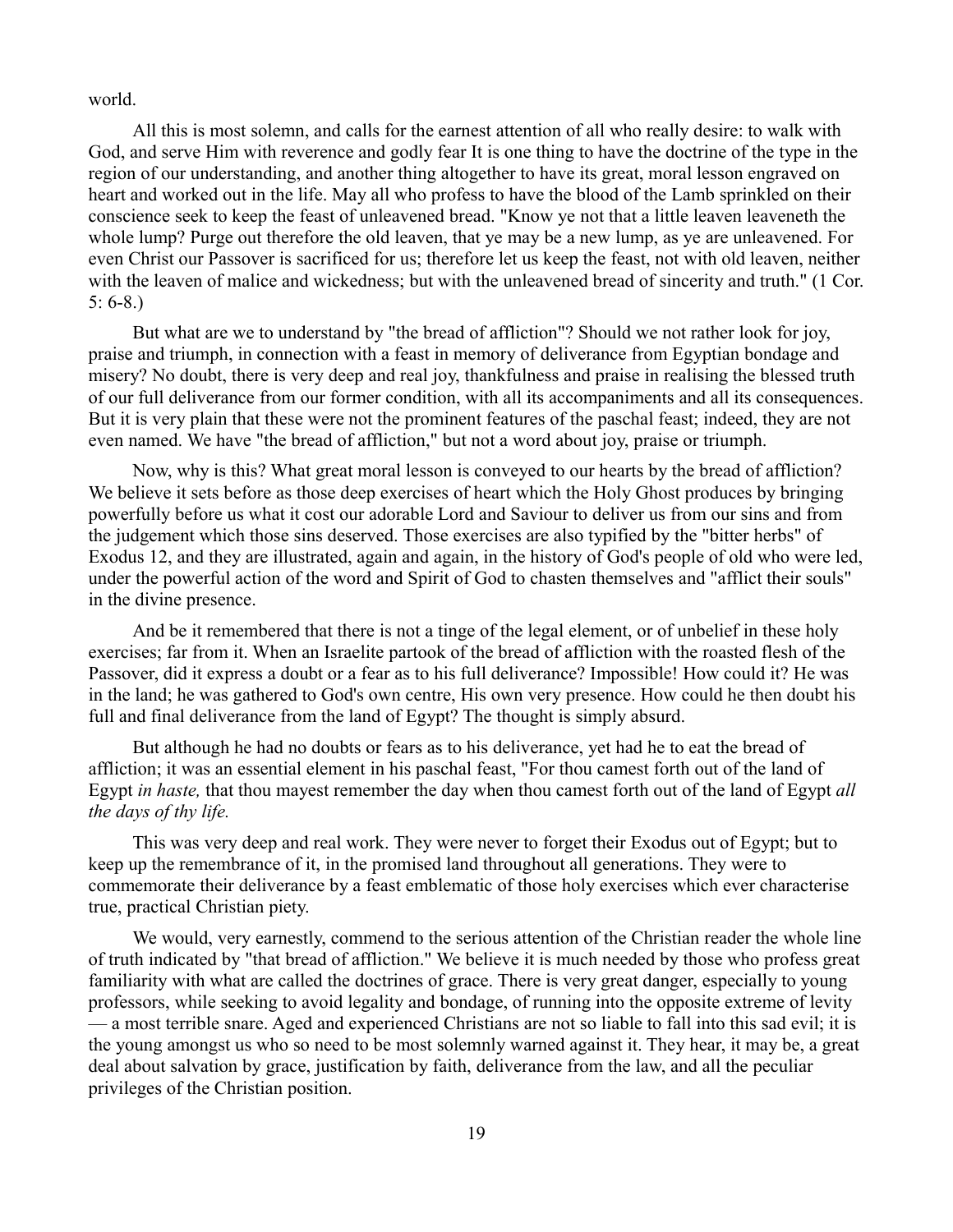Now, we need hardly say that all these are of cardinal importance; and it would be utterly impossible for any one to hear too much about them Would they mere more spoken about, written about, and preached about. Thousands of the Lord's beloved people spend all their days in darkness, doubt and legal bondage, through ignorance of those great foundation truths.

But, while all this is perfectly true, there are, on the other hand, many — alas! too many who have a merely intellectual familiarity with the principles of grace but — if we are to judge from their habits and manners, their style and deportment — the only way we have of judging — who know but little of the sanctifying power of those great principles — their power in the heart and in the life.

Now, to speak according to the teaching of the paschal feast, it would not have been according to the mind of God for any one to attempt to keep that feast without the unleavened bread, even the bread of affliction. Such a thing would not have been tolerated in Israel of old. It was an absolutely essential ingredient. And so, we may rest assured, it is an integral part of that feast which we, as Christians, are exhorted to keep, to cultivate personal holiness and that condition of soul which is so aptly expressed by the "bitter herbs" of Exodus 12 or the Deuteronomic ingredient, "the bread of affliction," which latter would seem to be the permanent figure for the land.

In a word, then, we believe there is a deep and urgent need amongst us of those spiritual feelings and affections, those profound exercises of soul which the Holy Ghost would produce by unfolding to our hearts the sufferings of Christ — what it cost Him to put away our sins namely — what He endured for us when passing under the billows and waves of God's righteous wrath against our sins. We are sadly lacking — if one may be permitted to speak for others — in that deep contrition of heart which flows from spiritual occupation with the sufferings and death of our precious Saviour. It is one thing to have the blood of Christ sprinkled on the conscience, and another thing to have the death of Christ brought home, in a spiritual way, to the heart, and the cross of Christ applied, in a practical way, to our whole course and character.

How is it that we can so lightly commit sin, in thought, word and deed? How is it that there is so much levity, so much unsubduedness, so much self-indulgence, so much carnal ease, so much that is merely frothy and superficial? Is it not because that ingredient typified by "the bread of affliction" is lacking in our feast? we cannot doubt it. We fear there is a very deplorable lack of depth and seriousness in our Christianity. There is too much flippant discussion of the profound mysteries of the Christian faith, too much head knowledge without the inward power.

All this demands the serious attention of the reader. We cannot shake off the impression that not a little of this melancholy condition of things is but too justly traceable to a certain style of preaching the gospel, adopted, no doubt, with The very best intentions, but none the less pernicious in its moral effect. It is all right to preach a simple Gospel It cannot, by any possibility, be put more simply than God the Holy Ghost has given it to us in scripture.

All this is fully admitted; but, at the same time we are persuaded there is a very serious defect in the preaching of which we speak. There is a want of spiritual depth, a lack of holy seriousness. In the effort to counteract legality, there is that which tends to levity. Now, while legality is a great evil, levity is much greater. We must guard against both. We believe grace is the remedy for the former, truth for the latter; but spiritual wisdom is needed to enable us rightly to adjust and apply these two. If we find a soul, deeply exercised, under the powerful action of truth, thoroughly ploughed up by the mighty ministry of the Holy Ghost, we should pour in the deep consolation of the pure and precious grace of God, as set forth in the divinely efficacious sacrifice of Christ. This is the divine remedy for a broken heart, a contrite spirit, a convicted conscience. When the deep furrow has been made by the spiritual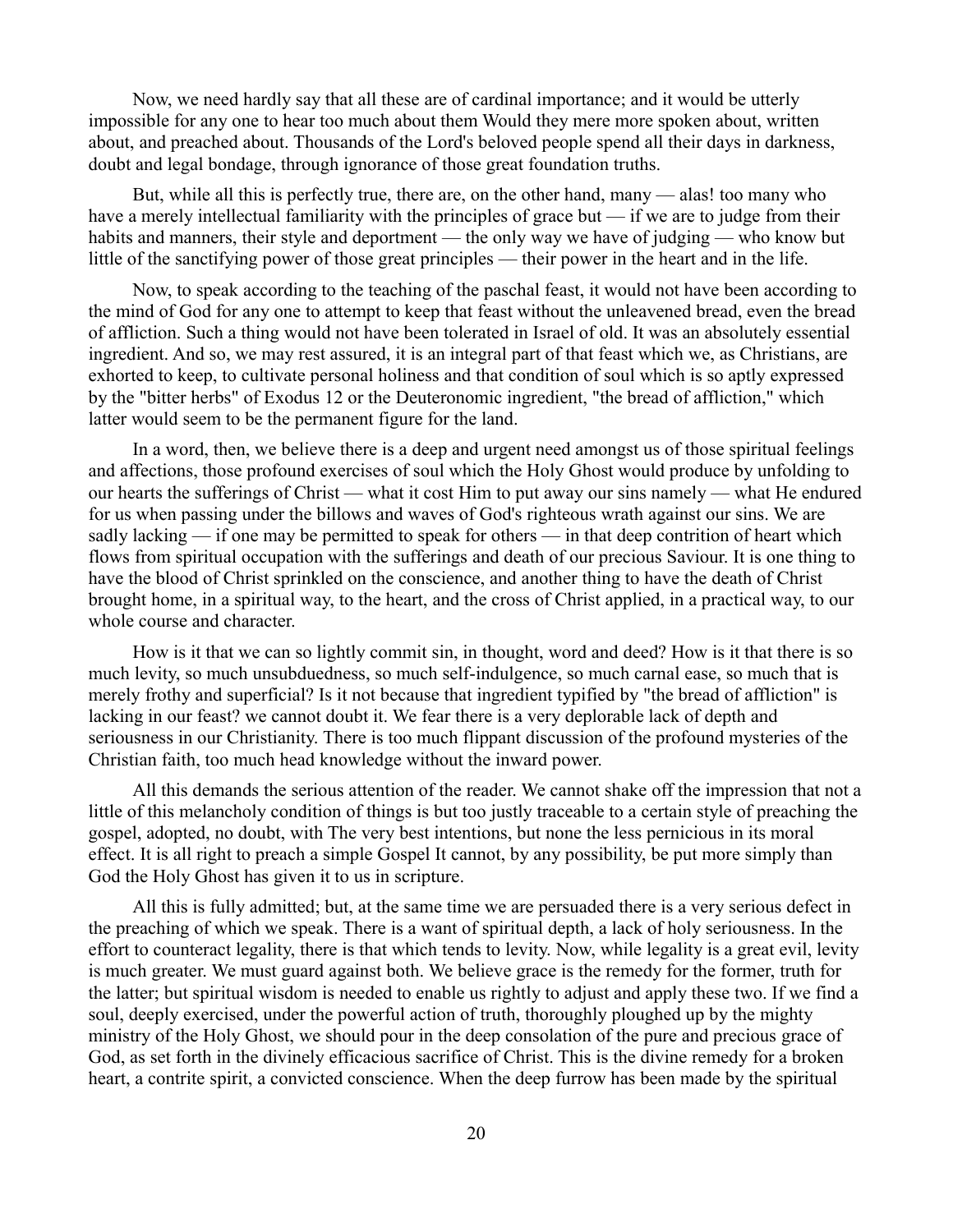ploughshare, we have only to cast in the incorruptible seed of the gospel of God, in the assurance that it will take root, and bring forth fruit in due season.

But, on the other hand, if we find a person going on in a light, airy, unbroken condition, using very high-flown language about grace, talking loudly against legality, and seeking, in a merely human way to set forth an easy way of being saved, we consider this to be a case calling for a very solemn application of truth to the heart and conscience.

Now, we greatly fear there is a vast amount of this last named element abroad in the professing church. To speak according to the language of our type, there is a tendency to separate the Passover from the feast of unleavened bread — to rest in the fact of being delivered from judgement and forget the *roasted* lamb, the bread of *holiness*, and the bread of *affliction*. In reality, they never can be separated, inasmuch as God has bound them together; and, hence, we do not believe that any soul can be really in the enjoyment of the precious truth that "Christ our Passover is sacrificed for us," who is not seeking to "keep the feast." When the Holy Spirit unfolds to our hearts something of the deep blessedness, preciousness, and efficacy of the death of our Lord Jesus Christ, He leads us to meditate upon the soul-subduing mystery of His sufferings, to ponder in our hearts all that He passed through for us, all that it cost Him to save us from the eternal consequences of that which we, alas! so often lightly commit.

Now this is very deep and holy work, and leads the soul into those exercises which correspond with "the bread of affliction" in the feast of unleavened bread. There is a wide difference between the feelings produced by dwelling upon our sins and those which flow from dwelling upon the sufferings of Christ to put those sins away.

True, we can never forget our sins, never forget, the hole of the pit from whence we were digged. But it is one thing to dwell upon the pit, and another and a deeper thing altogether to dwell upon the grace that digged us out of it, and what it cost our precious Saviour to do it. It is this latter we so much need to keep continually in the remembrance of the thoughts of our hearts. We are so terribly volatile, so ready to forget.

We need to look, very earnestly, to God to enable us to enter more deeply and practically into the sufferings of Christ, and into the application of the cross to all that in us which is contrary to Him. This will impart depth of tone, tenderness of spirit, an intense breathing after holiness of heart and life, practical separation from the world, in its every phase, a holy subduedness, jealous watchfulness over ourselves, our thoughts, our words, our ways, our whole deportment in daily life. In a word, it would lead to a totally different type of Christianity from what we see around us, and what, alas! we exhibit in our own personal history. May the Spirit of God graciously unfold to our hearts, by His own direct and powerful ministry, more and more of what is meant by "the *roasted* lamb," the "*unleavened* bread," and "the bread of *affliction*"!\* We shall now briefly consider the feast of Pentecost which stands next in order to the Passover. "Seven weeks shalt thou number unto thee; begin to number the seven weeks from such time as thou beginnest to put the sickle to the corn. And thou shalt keep the feast of weeks unto the Lord thy God with a tribute of a freewill offering of thine hand, which thou shalt give unto the Lord thy God, according as the Lord thy God hath blessed thee; and thou shalt rejoice before the Lord thy God, thou, and thy son, and thy daughter, and thy manservant, and thy maidservant, and the Levite that is within thy gates, and the stranger, and the fatherless, and the widow, that are among you, *in the place which the Lord thy God hath chosen to place his name there.* And thou shalt remember that thou wast a bondman in Egypt; and thou shalt observe and do these statutes." (Vers. 9-12.)

{\*For further remarks on the Passover and the feast of unleavened bread, the reader is referred to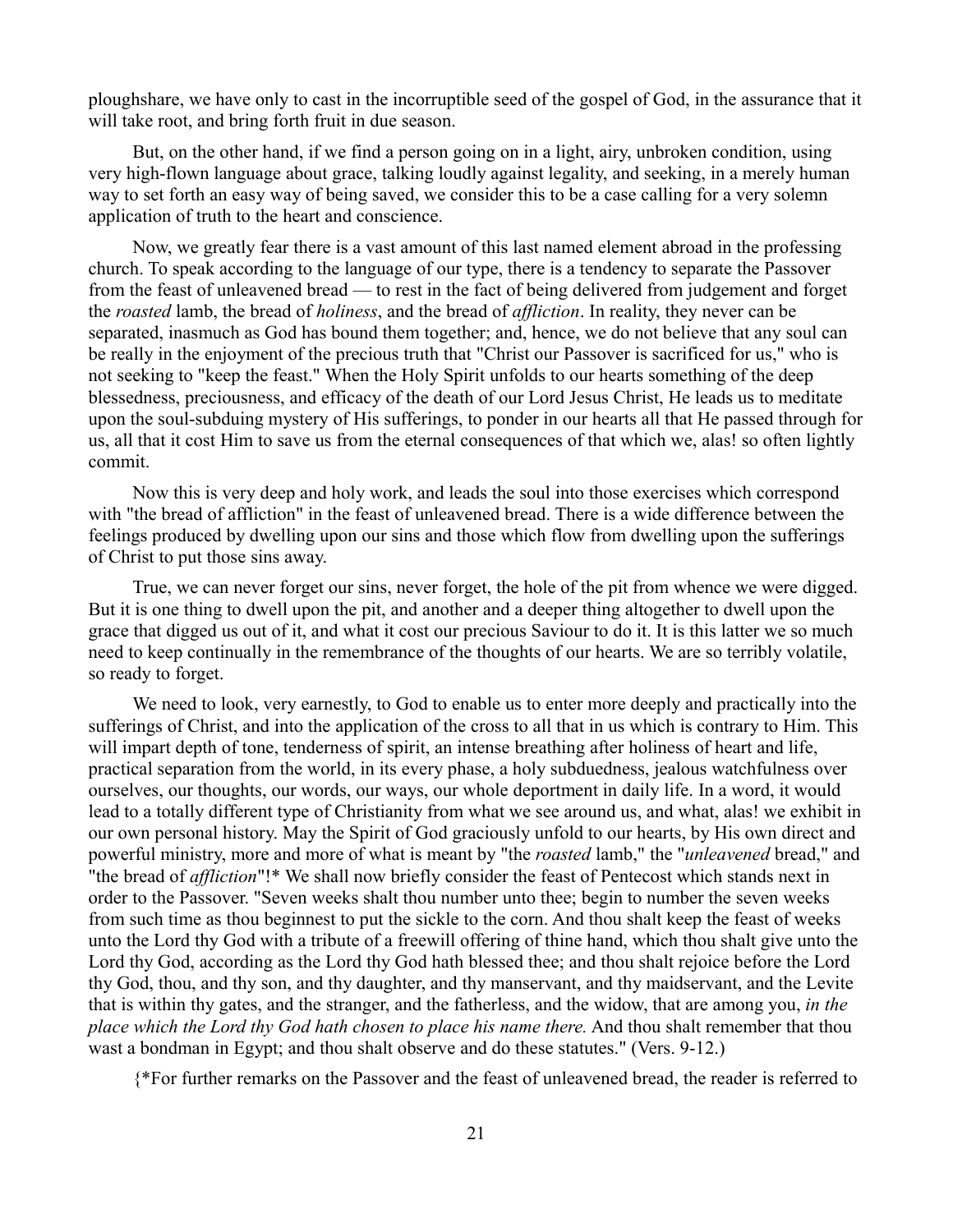Exodus 12, and Numbers 9. Specially, in the latter, the connection between the Passover and the Lord's supper. This is a point of deepest interest, and immense practical importance. The Passover looked forward to the death of Christ; the Lord's supper looks back to it. What the former was to a faithful Israelite, the latter is to the church. If this were more fully seen it would greatly tend to meet the prevailing laxity, indifference and error as to the table and supper of the Lord.

To any one who lives habitually in the holy atmosphere of scripture, it must seem strange indeed to mark the confusion of thought and the diversity of practice in reference to a subject so very important, and one so simply and clearly presented in the word of God.

It can hardly be called in question by any one who bows to scripture, that the apostles and the early church assembled on the first day of the week to break bread. There is not a shadow of warrant, in the New Testament, for confining that most precious ordinance to once a month, once a quarter, or once in six months. This can only be viewed as a human interference with a divine institution. We are aware that much is sought to be made of the words, "as oft as ye do it;" but we do not see how any argument based on this clause can stand, for a moment, in the face of apostolic precedent, in Acts 20: 7. The first day of the week is, unquestionably, the day for the church to celebrate the Lord's supper.

Does the Christian reader admit this? If so, does he act upon it? It is a perilous thing to neglect a special ordinance of Christ, and one appointed by Him the same night in which He was betrayed, under circumstances so deeply affecting. Surely all who love the Lord Jesus Christ in sincerity would desire to remember Him in this special way, according to His own word, "This do in remembrance of me." Can we understand any true lover of Christ living in the habitual neglect of this precious memorial? If an Israelite of old neglected the Passover, he would have been "cut off." But this was law, and we are under grace. True; but is that a reason for neglecting our Lord's commandment?

We would commend this subject to the reader's careful attention. There is much more involved in it than most of us are aware. We believe the entire history of the Lord's supper, for the last eighteen centuries, is full of interest and instruction. We may see in the way in which the Lord's table has been treated, a striking moral index of the church's real condition. In proportion as the church departed from Christ and His word, did she neglect and pervert the precious institution of the Lord's supper. And, on the other hand, just as the Spirit of God wrought, at any time, with special power in the church, the Lord's supper has found its true place in the hearts of His people.

But we cannot pursue this subject further in a footnote; we have ventured to suggest it to the reader, and we trust he may be led to follow it up for himself. We believe he will find it a most profitable and suggestive study.}

Here we have the well-known and beautiful type of the day of Pentecost. The Passover sets forth the death of Christ. The sheaf of first-fruits is the striking figure of a risen Christ. And, in the feast of weeks, we have prefigured before us the descent of the Holy Ghost, fifty days after the resurrection.

We speak, of course, of what these feasts convey to us, according to the mind of God, irrespective altogether of the question of Israel's apprehension of their meaning. It is our privilege to look at all these typical institutions in the light of the New Testament; and when we so view them we are filled with wonder and delight at the divine perfectness, beauty and order of all those marvellous types.

And not only so, but — what is of immense value to us — we see how the scriptures of the New Testament dovetail, as it were, into those of the Old; we see the lovely unity of the divine Volume, and how manifestly it is one Spirit that breathes through the whole, from beginning to end. In this way we are inwardly strengthened in our apprehension of the precious truth of the divine inspiration of the holy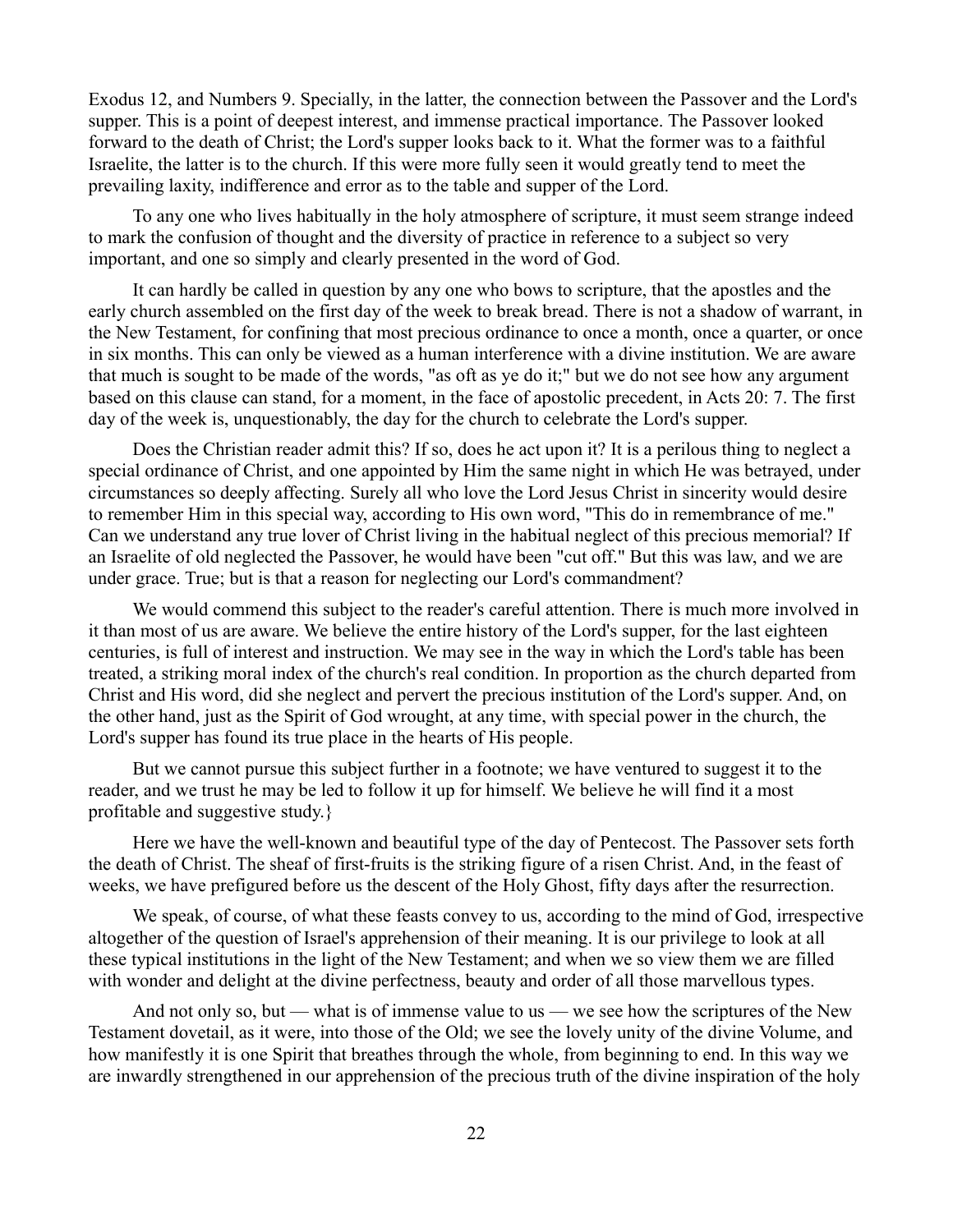scriptures, and our hearts are fortified against all the blasphemous attacks of infidel writers. Our souls are conducted to the top of the mountain where the moral glories of the Volume shine upon us in all their heavenly lustre, and from whence we can look down and see the clouds and chilling mists of infidel thought rolling beneath us. These clouds and mists cannot affect us, inasmuch as they are far away below the level on which, through infinite grace, we stand. Infidel writers know absolutely nothing of the moral glories of scripture; but one thing is awfully certain, namely, that one moment in eternity will completely revolutionise the thoughts of all the infidels and atheists that have ever raved or written against the Bible and its Author.

Now, in looking at the deeply interesting feast of weeks or Pentecost, we are at once struck with the difference between it and the feast of unleavened bread. In the first place, we read of "a freewill offering" Here we have a figure of the church, formed by the Holy Ghost and presented to God as "a kind of first-fruits of his creatures."

We have dwelt upon this feature of the type in the "Notes on Leviticus," chapter 23, and shall not therefore enter upon it here, but confine ourselves to what is purely Deuteronomic. The people were to present a tribute of a freewill offering of their hand, according as the Lord their God had blessed them. There was nothing like this at the Passover, because that sets forth Christ offering Himself for us, as a sacrifice, and not our offering anything. We remember our deliverance from sin and Satan, and what that deliverance cost. We meditate upon the deep and varied sufferings of our precious Saviour as prefigured by the roasted lamb. We remember that it was our sins that were laid upon Him. He was bruised for our iniquities, judged in our stead, and this leads to deep and hearty contrition, or, what we may call, true Christian repentance. For we must never forget that repentance is not a mere transient emotion of a sinner when his eyes are first opened, but an abiding moral condition of the Christian, in view of the cross and passion of our Lord Jesus Christ. If this were better understood, and more fully entered into, it would impart a depth and solidity to the Christian life and character in which the great majority of us are lamentably deficient.

But, in the feast of Pentecost, we have before us the power of the Holy Ghost, and the varied effects of His blessed presence in us and with us. He enables us to present our bodies and all that we have as a freewill offering unto our God, according as He hath blessed us. This, we need hardly say, can only be done by the power of the Holy Ghost; and hence the striking type of it is presented, not in the Passover which prefigures the death of Christ; not in the feast of unleavened bread, which sets forth the moral effect of that death upon us, in repentance, self-judgment and practical holiness; but in Pentecost, which is the acknowledged type of the precious gift of the Holy Ghost.

Now, it is the Spirit who enables us to enter into the claims of God upon us — claims which are to be measured only by the extent of the divine blessing. He gives us to see and understand that all we are and all we have belong to God. He gives us to delight in consecrating ourselves, spirit, soul and body, to God. It is truly "a freewill offering." It is not of constraint, but willingly. There is not an atom of bondage, for "where the Spirit of the Lord is there is liberty.

In short we have here the lovely spirit and moral character of the entire Christian life and service. A soul under law cannot understand the force and beauty of this. Souls under the law never received the Spirit. The two things are wholly incompatible. Thus the apostle says to the poor misguided assemblies of Galatia, "This only would I learn of you, Received ye the Spirit by works of law, or by the hearing of faith?... He therefore that ministereth to you the Spirit, and worketh miracles among you, doeth he it by works of law, or by the hearing of faith?" The precious gift of the Spirit is consequent upon the death, resurrection, ascension, and glorification of our adorable Lord and Saviour Jesus Christ, and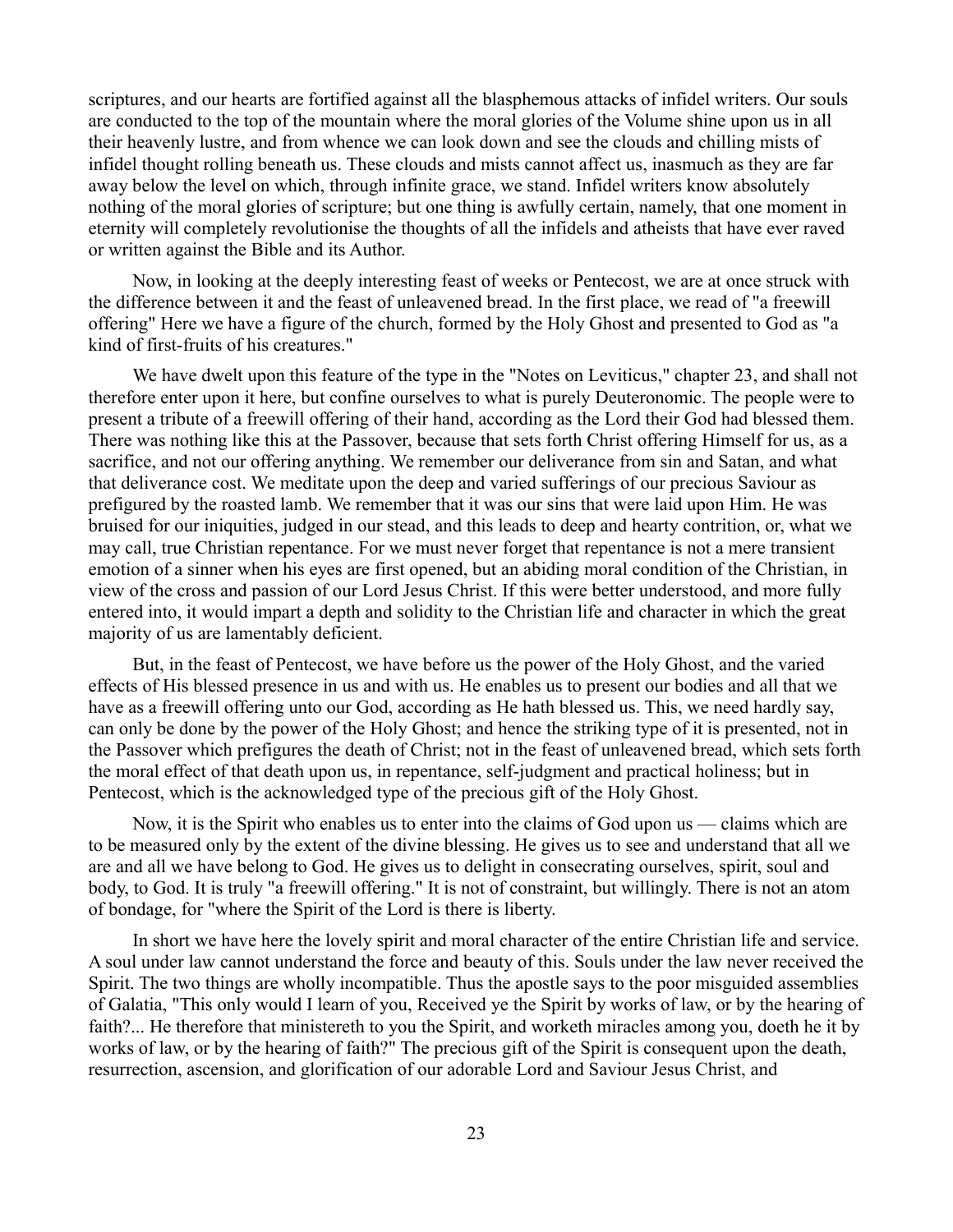consequently can have nothing whatever to do with "works of law" in any shape or form. The presence of the Holy Ghost on earth, His dwelling with and in all true believers is a grand characteristic truth of Christianity. It was not, and could not be known in Old Testament times. It was not even known by the disciples in our Lord's life time. He Himself said to them, on the eve of His departure, "Nevertheless, I tell you the truth; it is expedient [or profitable — *sumpherei*] for you that I go away; for if I go not away, the Comforter will not come unto you; but if I depart, I will send him Unto you." (John 16: 7.)

This proves, in the most conclusive manner, that even the very men who enjoyed the high and precious privilege of personal companionship with the Lord Himself, were to be put in an advanced position by His going away, and the coming of the Comforter. Again, we read, "If ye love me, keep my commandments. And I will pray the Father, and he shall give you another Comforter, that he may abide with you for ever; even the Spirit of truth; whom the world cannot receive, because it seeth him not, neither knoweth him; but ye know him; for he dwelleth with you and shall be in you."

We cannot, however, attempt to go elaborately into this immense subject here. Our space does not admit of it, much as we should delight in it. We must just confine ourselves to one or two points suggested by the feast of weeks, as presented in our chapter.

We have referred to the very interesting fact that the Spirit of God is the living spring and power of the life of personal devotedness and consecration beautifully prefigured by "the tribute of a freewill offering." The sacrifice of Christ is the ground, the presence of the Holy Ghost, is the power of the Christian's dedication of himself, spirit, soul and body, to God. I beseech you therefore, brethren, by the mercies of God, that ye present your bodies a living sacrifice, holy, acceptable unto God, which is your reasonable service." (Romans 12: 1.)

But there is another point of deepest interest presented in verse 11 of our chapter, "And thou shalt rejoice before the Lord thy God." We have no such word in the paschal feast, or in the feast of unleavened bread. It would not be in moral keeping with either of these solemnities. True it is, the Passover lies at the very foundation of all the joy we can or ever shall realise here or hereafter; but, we must ever think of the death of Christ, His sufferings, His sorrows — all that He passed through, when the waves and billows of God's righteous wrath passed His soul It is upon these profound mysteries that our hearts are, or ought to be mainly fixed, when we surround the Lord's table and keep that feast by which we show the Lord's death until He come.

Now, it is plain to the spiritual and thoughtful reader that the feelings proper to such a holy and solemn institution are not of a jubilant character. We certainly can and do rejoice that the sorrows and sufferings of our blessed Lord are over, and over for ever; that those terrible hours are passed never to return. But what we recall in the feast is not simply their being over, but their being gone through and that for us. "Ye do show the Lord's death," and we know that, whatever may accrue to us from that precious death, yet when we are called to meditate upon it, our joy is chastened by those profound exercises of soul which the Holy Spirit produces by unfolding to us the sorrows, the sufferings, the cross and passion of our blessed Saviour. Our Lord's words are, "This do in remembrance of me but what we especially *remember* in the Supper is Christ suffering and dying for us; what we show is His death; and with these solemn realities before our souls, in the power of the Holy Ghost, there will there must be holy subduedness and seriousness.

We speak, of course, of what becomes the immediate occasion of the celebration of the Supper the suited feelings and affections of such a moment. But these must be produced by the powerful ministry of the Holy Ghost. It can be of no possible use to seek, by any pious efforts of our own, to work ourselves up to a suitable state of mind. This would be ascending by steps to the altar, a thing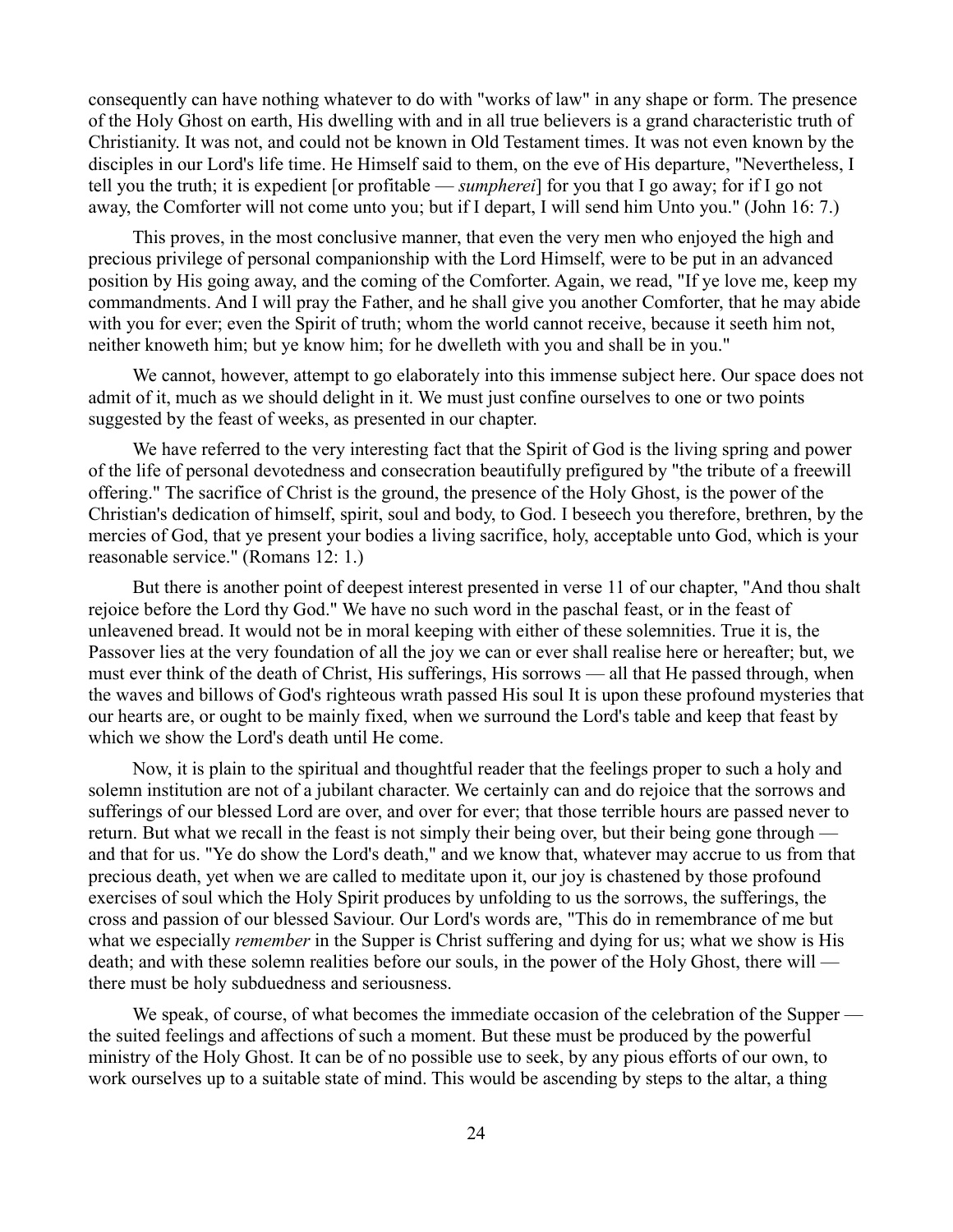most offensive to God. It is only by the Holy Spirit's ministry that we can worthily celebrate the holy Supper of the Lord. He alone can enable us to put away all levity, all formality, all mere routine, all wandering thoughts, and to discern the body and blood of the Lord in those memorials which, by His own appointment, are laid on His table.

But, in the feast of Pentecost, rejoicing was a prominent feature. We hear nothing of "bitter herbs" or "bread of affliction," on this occasion, because it is the type of the coming of the other Comforter, the descent of the Holy Ghost, Proceeding from the Father, and sent down by the risen, ascended and glorified Head in the heavens, to fill the hearts of His people with praise, thanksgiving and triumphant joy, yea to lead them into full and blessed fellowship with their glorified Head, in His triumph over sin, death, hell, Satan and all the powers of darkness. The Spirit's presence is connected with liberty, light, power and joy. Thus we read, "The disciples were filled with joy, and with the Holy Ghost." Doubts, fears, and legal bondage flee away before the precious ministry of the Holy Ghost.

But we must distinguish between His work and indwelling — His quickening and His sealing. The very first dawn of conviction in the soul is the fruit of the Spirit's work. It is His blessed operation that leads to all true repentance, and this is not joyful work; it is very good, very needful, absolutely essential; but it is not joy, nay, it is deep sorrow. But when, through grace, we are enabled to believe in a risen and glorified Saviour, then the Holy Ghost comes and takes up His abode in us, as the seal of our acceptance and the earnest of our inheritance.

Now this fills us with joy unspeakable and full of glory; and being thus filled ourselves, we become channels of blessing to others. "He that believeth on me, as the scripture hath said, out of his belly shall flow rivers of living water. But this spake he of the Spirit, which they that believe on him should receive; for the Holy Ghost was not yet; because that Jesus was not yet glorified." The Spirit is the spring of power and joy in the heart of the believer. He fits, fills and uses us as His vessels in ministering to poor thirsty, needy souls around us. He links us with the Man in the glory, maintains us in living communion with Him, and enables us to be, in our feeble measure, the expression of what He is. Every movement of the Christian should be redolent with the fragrance of Christ. For one who professes to be a Christian to exhibit unholy tempers, selfish ways, a grasping, covetous, worldly spirit, envy and jealousy, pride and ambition, is to belie his profession, dishonour the holy Name of Christ, and bring reproach upon that glorious Christianity which he professes, and of which we have the lovely type in the feast of weeks — a feast pre-eminently characterised by a joy which had its source in the goodness of God, and which flowed out far and wide, and embraced in its hallowed circle every object of need: "Thou shalt rejoice before the Lord thy God, thou and thy son, and thy daughter, and thy manservant, and thy maidservant, and the *Levite* that is within thy gates, and the *stranger*, and the *fatherless*, and the *widow*, that are among you."

How lovely! How perfectly beautiful! Oh! that its antitype were more faithfully exhibited amongst us! Where are those streams of refreshing which ought to flow from the church of God? Where those unblotted epistles of Christ known and read of all men? Where can we see a practical exhibition of Christ in the ways of His people — something to which we could point and say, "There is true Christianity"? Oh! may the Spirit of God stir up our hearts to a more intense desire after conformity to the image of Christ, in all things. May He clothe with His own mighty power the word of God which we have in our hands and in our homes; that it may speak to our hearts and consciences, and lead us to judge ourselves, our ways, and our associations by its heavenly light, so that there may be a thoroughly devoted band of witnesses gathered out to His Name, to wait for His appearing! Will the reader join us in asking for this?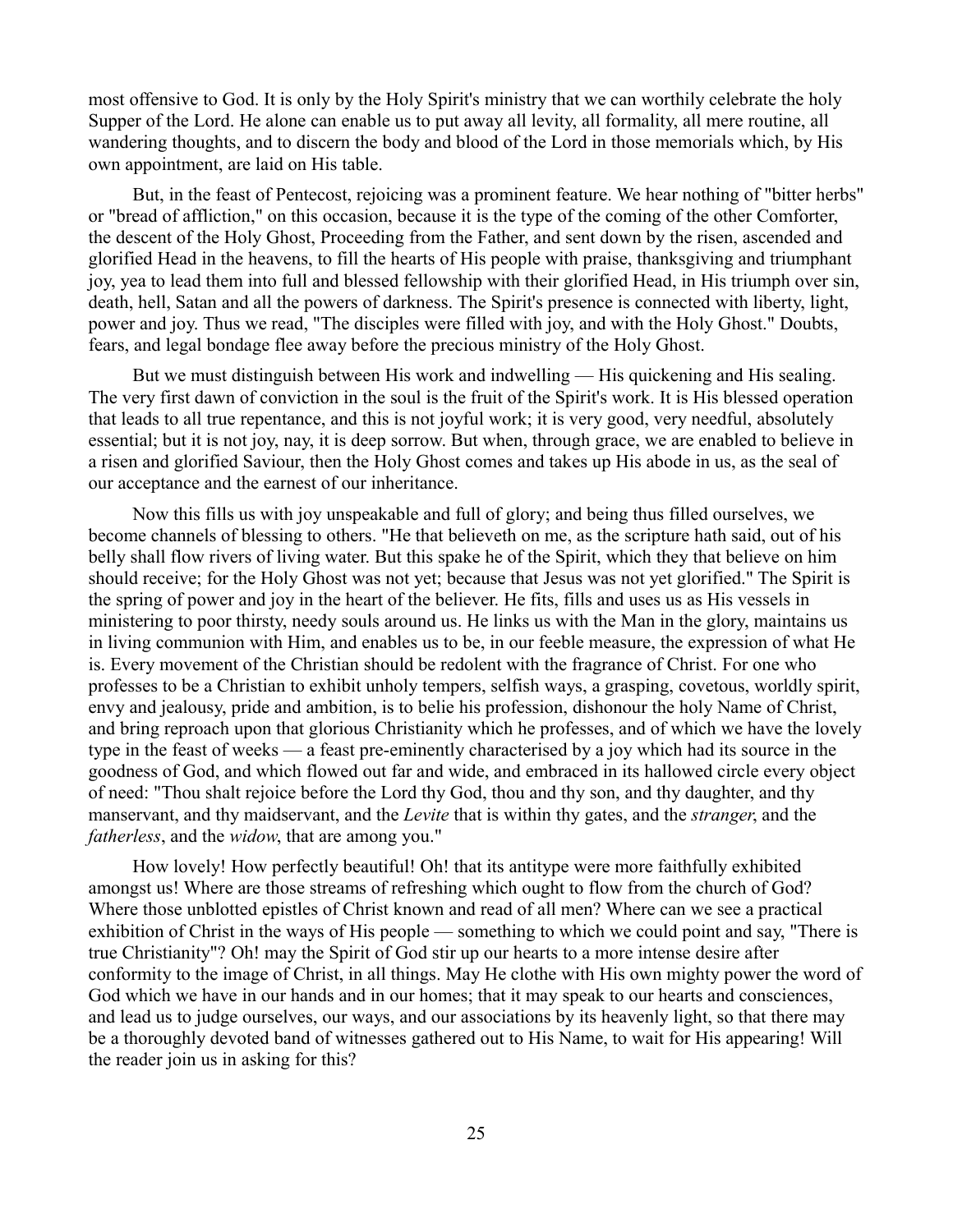We shall now turn for a moment to the lovely institution of the feast of tabernacles which gives such remarkable completeness to the range of truth presented in our chapter.

"Thou shalt observe the feast of tabernacles seven days, after that thou hast gathered in thy corn and thy wine; and thou shalt rejoice in thy feast, thou and thy son, and thy daughter, and thy manservant, and thy maidservant, and the Levite, the stranger, and the fatherless, and the widow, that are within thy gates. Seven days shalt thou keep a solemn feast unto the Lord thy God in the place which the Lord shall choose; because the Lord thy God shall bless thee in all thine increase, and in all the works of thine hands, therefore thou shalt surely rejoice. Three times in a year shall all thy males appear before the Lord thy God *in the place which he shall choose;* in the feast of unleavened bread, and in the feast of weeks, and in the feast of tabernacles; and they shall not appear before the Lord empty; every man shall give as he is able, according to the blessing of the Lord thy God which he hath given thee." (Vers. 13-17.)

Here, then we have the striking and beautiful type of Israel's future. The feast of tabernacles has not yet had its antitype. The Passover and Pentecost have had their fulfilment in the precious death of Christ, and the descent of the Holy Ghost; but the third great solemnity points forward to the times of the restitution of all things which God has spoken of by the mouth of all His holy prophets which have been since the world began.

And let the reader note particularly the time of the celebration of this feast. It was to be "after thou hast gathered in thy corn and thy wine;" in other words, it was after the harvest and the vintage. Now there is a very marked distinction between these two things. The one speaks of grace, the other of judgement. At the end of the age, God will gather His wheat into His garner, and then will come the treading of the winepress, in awful judgement.

We have in Revelation 14 a very solemn passage bearing upon the subject now before us. "And I looked, and behold a white cloud, and upon the cloud one sat like unto the Son of man, having on his head a golden crown, and in his hand a sharp sickle. And another angel came out of the temple, crying with a loud voice to him that sat on the cloud, Thrust in thy sickle, and reap; for the time is come for thee to reap; for the harvest of the earth is ripe. And he that sat on the cloud thrust in his sickle on the earth; and the earth was reaped."

Here we have the harvest; and then, "Another came out of the temple which is in heaven, he having a sharp sickle. And another angel came from the altar, which had power over fire" — the emblem of judgement — "and cried with a loud cry to him that had the sharp sickle, saying Thrust in thy sharp sickle, and gather the clusters of the vine the earth; for her grapes are fully ripe. And angel thrust in his sickle into the earth, and gathered the vine of the earth, and cast it into the great winepress of the wrath of God. And the winepress was trodden without the city, and blood came out of the winepress, even unto the horse bridles by the space of a thousand and six hundred furlongs." Equal to the whole length of the land of Palestine!

Now these apocalyptic figures set before us in a characteristic way, scenes which must be enacted previous to the celebration of the feast of tabernacles. Christ will gather His wheat into His heavenly garner, and after that He will come in crushing judgement upon Christendom. Thus, every section of the Volume of inspiration, Moses, the Psalms, the Prophets, the Gospels — or the acts of Christ — the Acts of the Holy Ghost, the Epistles, and Apocalypse — all go to establish unanswerably the fact that the world will not be converted by the gospel, that things are not improving and will not improve, but grow worse and worse. That glorious time prefigured by the feast of tabernacles must be preceded by the vintage, the treading of the winepress of the wrath of Almighty God.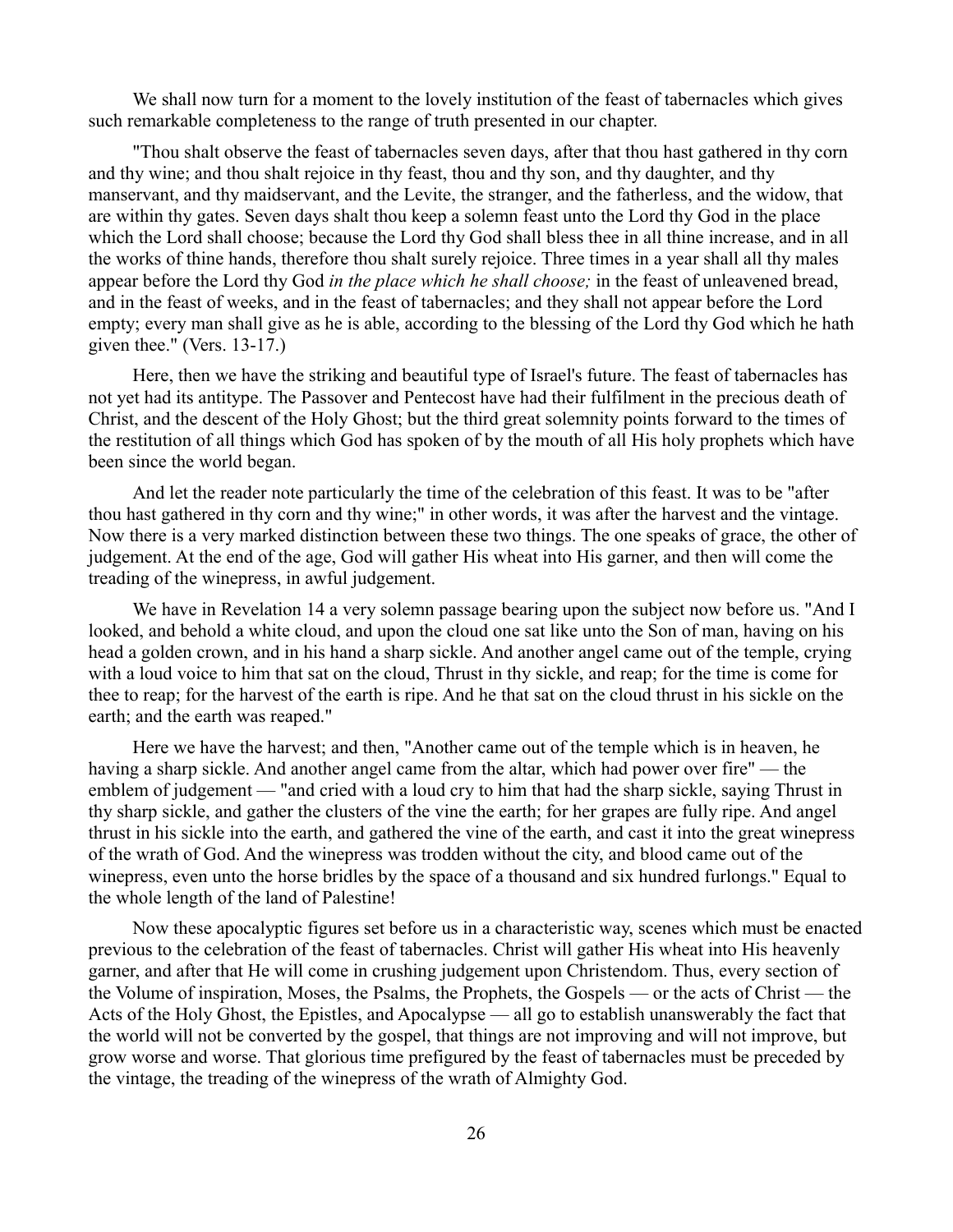Why, then, we may well ask, in the face of such an overwhelming body of divine evidence, furnished by every section of the inspired canon, will men persist in cherishing the delusive hope of a world converted by the gospel? What mean "gathered wheat and a trodden winepress"? Assuredly, they do not and cannot mean a converted world.

We shall perhaps be told that we cannot build anything upon Mosaic types and Apocalyptic symbols. Perhaps not, if we had but types and symbols. But when the accumulated rays of inspiration's heavenly lamp converge upon these types and symbols and unfold their deep meaning to our souls, find them in perfect harmony with the voices of prophets and apostles, and the living teachings our Lord Himself, In a word, all speak the same language, all teach the same lesson, all bear the unequivocal testimony to the solemn truth that, the end of this age, instead of a converted world, prepared for a spiritual millennium, there will be a vine covered and borne down with terrible clusters fully ripe for the winepress of the wrath of Almighty God.

Oh! may the men and women of Christendom, and the teachers thereof apply their hearts to these solemn realities! May these things sink down into their ears, and into the very depths of their souls, so that they may fling to the winds their fondly cherished delusion, and accept instead the plainly revealed and clearly established truth of God!

But we must draw this section to a close; and ere doing so, we would remind the Christian reader, that we are called to exhibit in our daily life the blessed influence of all those great truths presented to us in the three interesting types on which we have been meditating. Christianity is characterised by those three great formative facts, redemption, the presence of the Holy Ghost, and the hope of glory. The Christian is redeemed by the precious blood of Christ, sealed by the Holy Ghost, and he is looking for the Saviour.

Yes, beloved reader, these are solid facts, divine realities, great formative truths. They are not mere principles or opinions, but they are designed to be a power in our souls, and to shine in our lives. See how thoroughly practical were these solemnities on which we have been dwelling; mark what a tide of praise and thanksgiving and joy and blessing and active benevolence flowed from the assembly of Israel when gathered round Jehovah in the place which He had chosen. Praise and thanksgiving ascended to God; and the blessed streams of a large-hearted benevolence flowed forth to every object of need. "Three times in a year shall all thy males appear before the Lord thy God.... *And they shall not appear before the Lord empty; every man shall give as he is able, according to the blessing of the Lord thy God which he hath, given thee."*

Lovely words! They were not to come empty into the Lord's presence; they were to come with the heart full of praise, and the hands full of the fruits of divine goodness to gladden the hearts of the Lord's workmen, and the Lord's poor. All this was perfectly beautiful. Jehovah would gather His people round Himself, to fill them to overflowing with joy and praise, and to make them His channels of blessing to others. They were not to remain under their vine and under their fig tree, and there congratulate themselves upon the rich and varied mercies which surrounded them. This might be all right and good in its place; but it would not have fully met the mind and heart of God. No; three times in the year they had to arise and betake themselves to the divinely appointed meeting place, and there raise their hallelujahs to the Lord their God, and there too, to minister liberally of that which He had bestowed upon them to every form of human need. God would confer upon His people the rich privilege of rejoicing the heart of the Levite, the stranger, widow and the fatherless. This is the work in He Himself delights, blessed for ever be His Name, and He would share His delight With His people. He would have it to be known, seen and felt, that the place where He met His people was a sphere of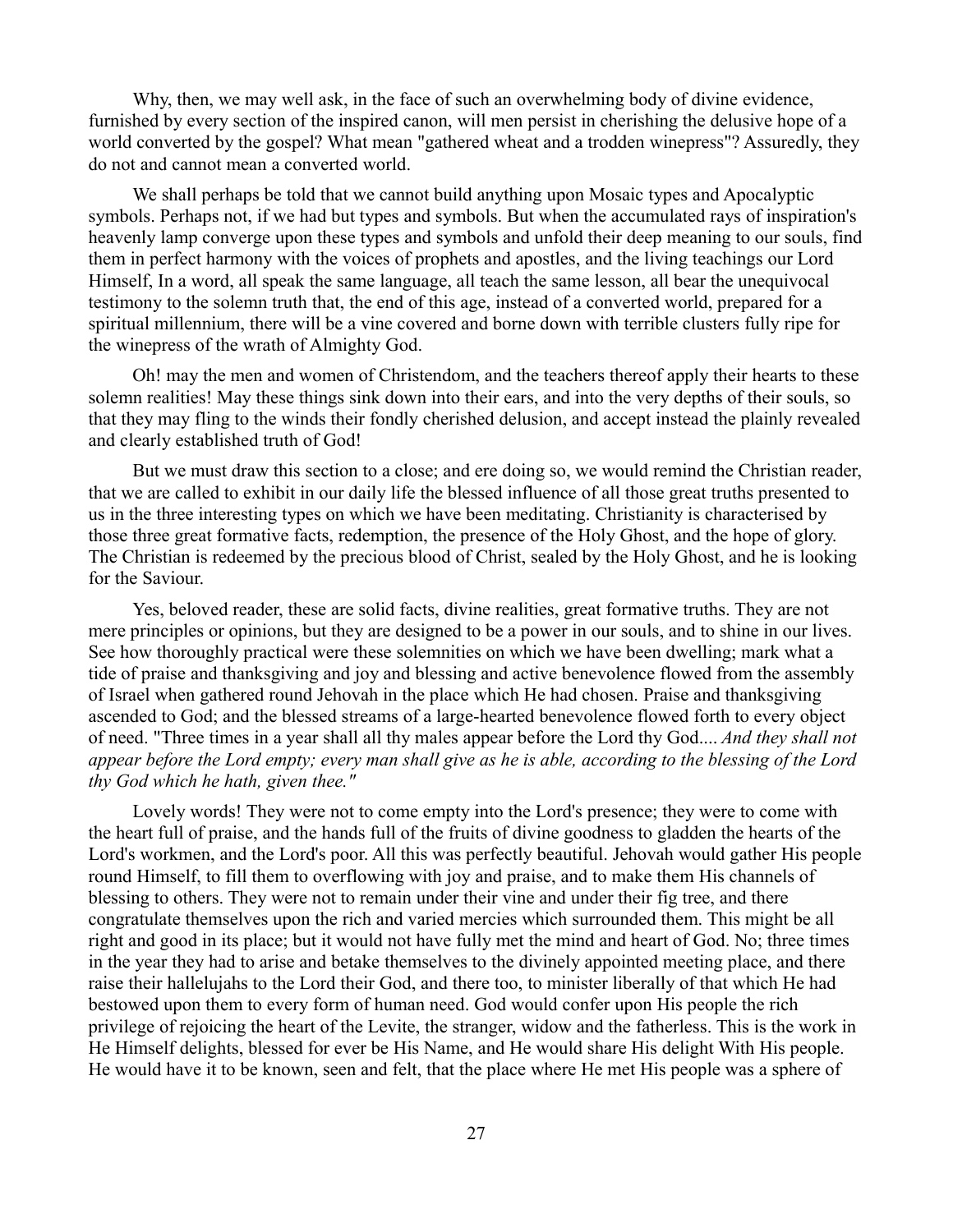joy and praise, and a centre from whence streams of blessing were to flow forth in all directions.

Has not all this a voice and a lesson for the church of God? Does it not speak home to the writer and the reader of these lines? Assuredly it does. May we listen to it! May it tell upon our hearts! May the marvellous grace of God so act upon us that our hearts may be full of praise to Him and our hands full of good works. If the mere types and shadows of our blessings were connected with so much thanksgiving and active benevolence, how much more powerful should be the effect of the blessings themselves!

But ah! the question is, Are we realising the blessings? Are we making our own of them? Are we grasping them in the power of an artless faith? Here lies the secret of the whole matter. Where do we find professing Christians in the full and settled enjoyment of what the Passover prefigured, namely, full deliverance from judgement and this present evil world? Where do we find them in the full and settled enjoyment of their Pentecost, even the indwelling of the Holy Ghost, the seal, the earnest, the unction and the witness? Ask the vast majority of professors the plain question, "Have you received the Holy Ghost?" and see what answer you will get. What answer can the render give? Can he say, "Yes, thank God, I know I am washed in the precious blood of Christ, and sealed with the Holy Ghost"? It is greatly to be feared that comparatively few of the vast multitudes of professors around us know anything of those precious things, which nevertheless are the chartered privileges of the very simplest member of the body of Christ.

So also as to the feast of tabernacles, how few understand its meaning! True, it has not yet been fulfilled; but the Christian is called to live in the present power of that which it set forth. "Faith is the substance of things hoped for, the evidence of things not seen." Our life is to be governed and our character formed by the combined influence of the "grace" in which we stand, and the "glory" for which we wait.

But if souls are not established in grace, if they do not even know that their sins are forgiven; if they are taught that it is presumption to be sure of salvation, and that it is humility and piety to live in perpetual doubt and fear; and that no one can be sure of their salvation until they stand before the judgement-sent of Christ, how can they possibly take Christian ground, manifest the fruits of Christian life, or cherish proper Christian hope? If an Israelite of old was in doubt as to whether he was a, child of Abraham, a member of the congregation of the Lord, and in the land, how could he keep the feast of unleavened bread, Pentecost or tabernacles? There would have been no sense, meaning or value in such a thing; indeed, we may safely affirm that no Israelite would have thought, for a moment, of anything so utterly absurd.

How is it then that professing Christians, many of them, we cannot doubt, real children of God, never seem to be able to enter upon proper Christian ground? They spend their days in doubt and fear, darkness and uncertainty. Their religious exercises and services, instead of being the outcome of life possessed and enjoyed, are entered upon and gone through more as a matter of legal duty, and as a moral preparation for the life to come. Many truly pious souls are kept in this state all their days; and as to "the blessed hope" which grace has set before us, to cheer our hearts and detach us from present things, they do not enter into it or understand it. It is looked upon as a mere speculation indulged in by a few visionary enthusiasts here and there. They are looking forward to the day of judgement, instead of looking out for "the bright and morning star." They are praying for the forgiveness of their sins and asking God to give them His Holy Spirit, when they ought to be rejoicing in the assured possession of eternal life, divine righteousness, and the Spirit of adoption.

All this is directly opposed to the simplest and clearest teaching of the New Testament; it is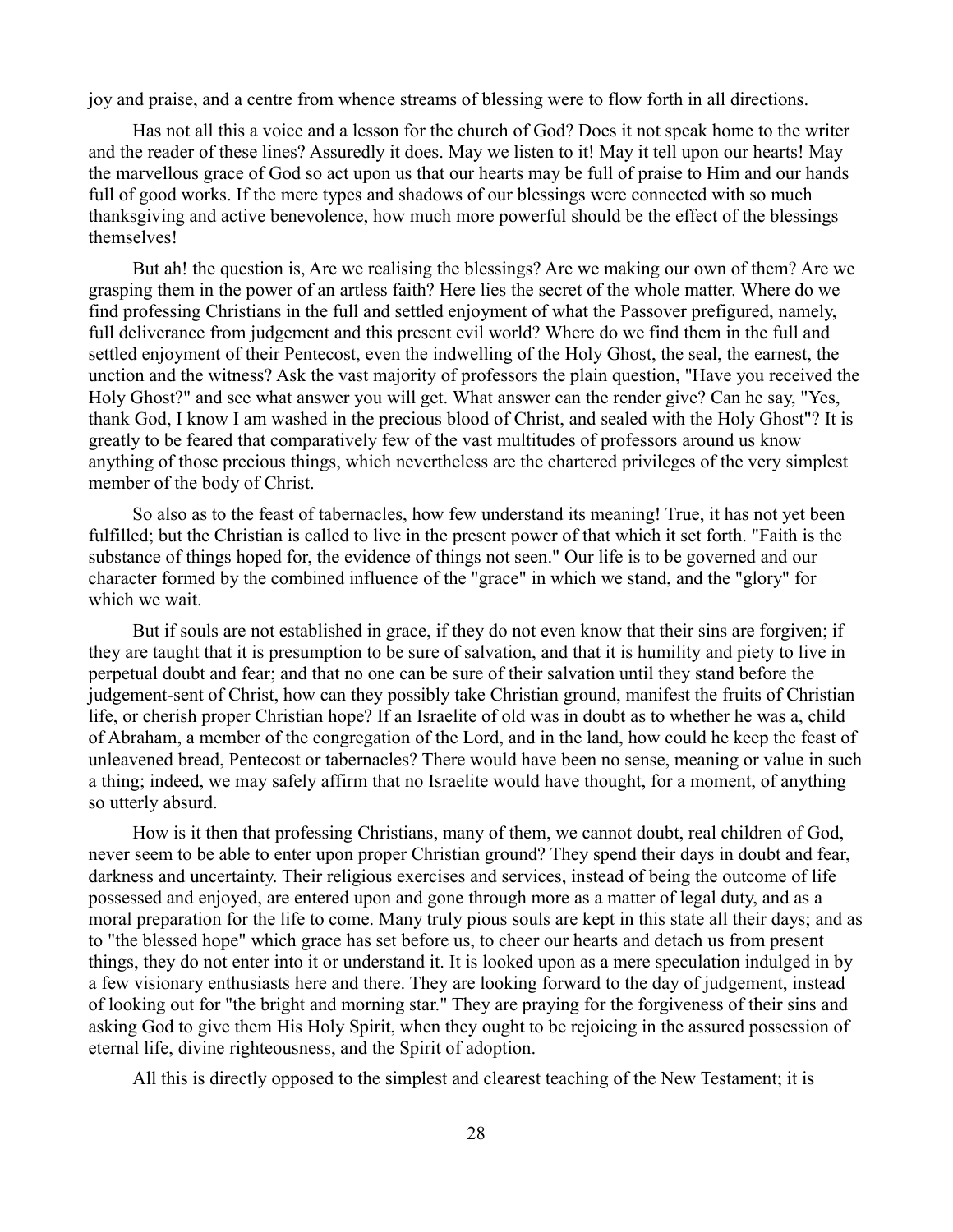utterly foreign to the very genius of Christianity, subversive of the Christian's peace and liberty, and destructive of all true and intelligent Christian worship, service and testimony. It is plainly impossible that people can appear before the Lord with their hearts full of praise for privileges which they do not enjoy, or their hands full of the blessing which they have never realised.

We call the earnest attention of all the Lord's people, throughout the length and breadth of the professing church, to this weighty subject. We entreat them to search the scriptures and see if they afford any warrant for keeping souls in darkness, doubt and bondage all their days. That there are solemn warnings, searching appeals, weighty admonitions, is most true, and we bless God for them; we need them, and should diligently apply our hearts to them. But let the reader distinctly understand that it is the sweet privilege of the very babes in Christ to know that their sins are all forgiven, that they are accepted in a risen Christ, sealed by the Holy Ghost and heirs of eternal glory. Such, through infinite and sovereign grace, are their clearly established and assured blessings — blessings to which the love of God makes them welcome, for which the blood of Christ makes them fit, and as to which the testimony of the Holy Ghost makes them sure.

May the great Shepherd and Bishop of souls lead all His beloved people, the lambs and sheep of His blood-bought flock, to know, by the teaching of His holy Spirit, the things that are freely given to them of God! And may those who do know them, in measure, know them more fully, and exhibit the precious fruits of them in a life of genuine devotedness to Christ and His service!

It is greatly to be feared that many of us who profess to be acquainted with the very highest truths of the Christian faith are not answering to our profession; we are not acting up to the principle set forth in verse 17 of our beautiful chapter, "*Every man* shall give *as he is able,* according to the blessing of the Lord thy God which he hath given thee." We seem to forget that, although we have nothing to do and nothing to give for salvation, we have much that we can do for the Saviour, and much that we can give to His workmen and to His poor. There is very great danger of pushing the do-nothing and givenothing principle too far. If, in the days of our ignorance and legal bondage, we worked and gave upon a false principle, and with a false object, we surely ought not to do less and give less now that we profess to know that we are not only saved but blessed with all spiritual blessings, in a risen and glorified Christ. We have need to take care that we are not resting in the mere intellectual perception and verbal profession of these great and glorious truths, while the heart and conscience have never felt their sacred action, nor the conduct and character been brought under their powerful and holy influence.

We venture, in all tenderness and love, just to offer these practical suggestions to the reader for his prayerful consideration. We would not wound, offend, or discourage the very feeblest lamb in all the flock of Christ. And, further, we can assure the reader, that we are not casting a stone at any one, but simply writing, as in the immediate presence of God, and sounding in the ears of the church a note of warning as to that which we deeply feel to be our common danger. We believe there is an urgent call, on all sides, to consider our ways, to humble ourselves before the Lord, on account of our manifold failures, shortcomings and inconsistencies, and to seek grace from Him to be more real, more thoroughly devoted, more pronounced in our testimony for Him, in this dark and evil day.

## Deuteronomy 17.

We must remember that the division of scripture into chapters and verses is entirely a human arrangement, often very convenient, no doubt, for reference; but not infrequently it is quite unwarrantable, and interferes with the connection. Thus we can see, at a glance, that the closing verses of chapter 16. are much more connected with what follows than with what goes before.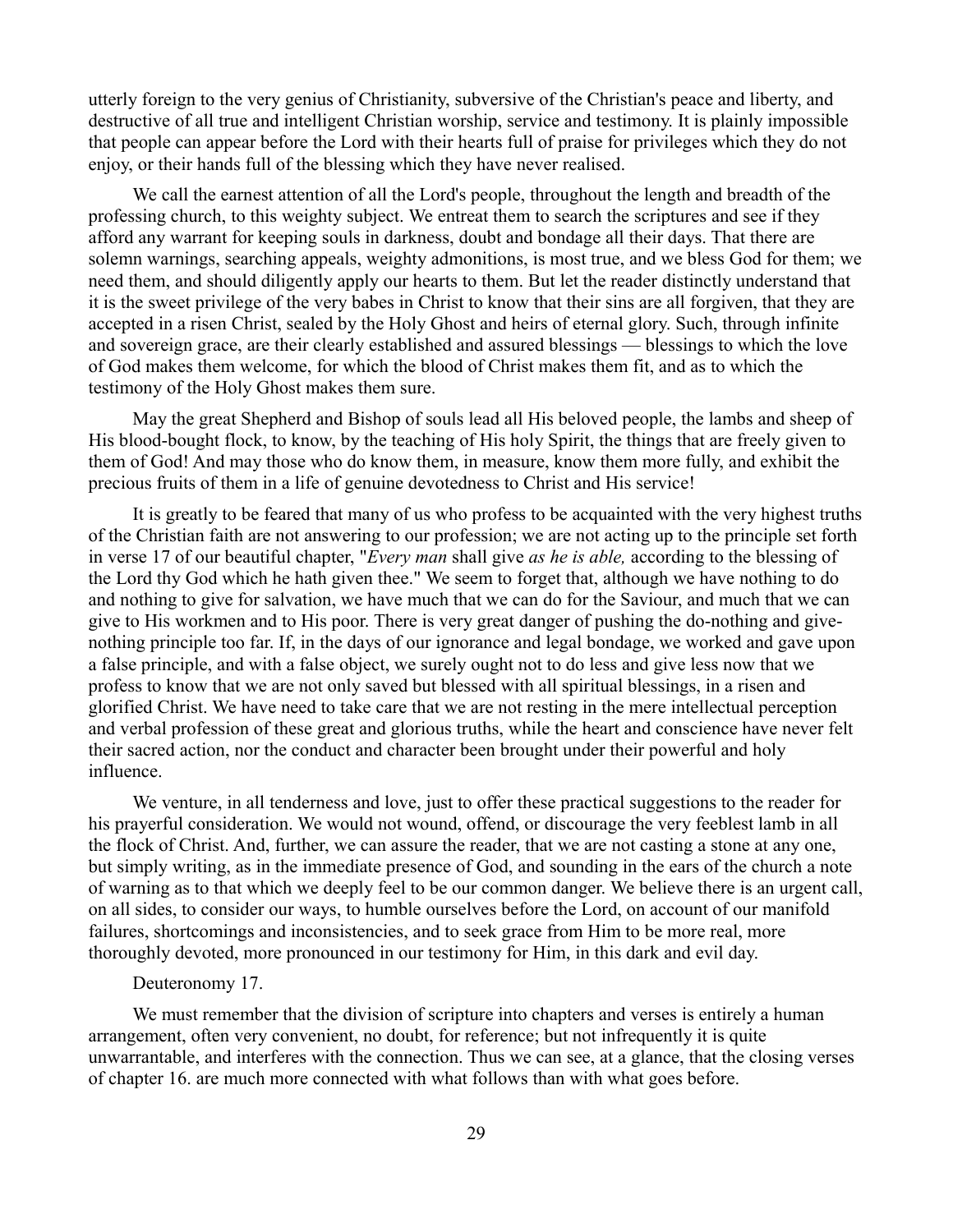"Judges and officers shalt thou make thee in all thy gates, which the Lord thy God giveth thee, throughout thy tribes; and they shall judge the people with just judgement. Thou shalt not wrest judgement; thou shalt not respect persons, neither take a gift; for a gift doth blind the eyes of the wise, and pervert the words of the righteous. That which is altogether just shalt thou follow, that thou mayest live and inherit the land which the Lord thy God giveth thee."

These words teach us a twofold lesson; in the first place, they set forth the even-handed justice and perfect truth which ever characterise the government of God. Every case is dealt with according to its own merits and on the ground of its own facts. The judgement is so plain that there is not a shadow of ground for a question; all dissension is absolutely closed, and if any murmur is raised, the murmurer is at once silenced by, "Friend, I do thee no wrong." This holds good everywhere and at all times, in the holy government of God, and it makes us long for the time when that government shall be established from sea to sea, and from the river to the ends of the earth.

But, on the other hand, we learn, from the lines just quoted, what man's judgement is worth, if left to himself. It cannot be trusted, for a moment. Man is capable of "*wresting* judgement," of "respecting persons," of "taking a gift," of attaching importance to a person because of his position and wealth. That he is capable of all this is evident from the fact of his being told not to do it. We must ever remember this. If God commands man not to steal, it is plain that man has theft in his nature.

Hence, therefore, human judgement and human government are liable to the grossest corruption. Judges and governors if left to themselves, if not under the direct sway of divine principle, are capable of perverting justice for filthy lucre's sake, of favouring a wicked man because he is rich, and of condemning a righteous man because he is poor; of giving a judgement in flagrant opposition to the plainest facts because of some advantage to be gained, whether in the shape of money, or influence, or popularity, or power.

To prove this it is not necessary to point to such men as Pilate and Herod, and Felix and Festus; we have no need to go beyond the passage just quoted, in order to see what man is, even when clothed in the robes of official dignity, seated on the throne of government, or on the bench of justice.

Some, as they read these lines, may feel disposed to say, in the language of Hazael, "Is thy servant a dog, that he should do this thing?" But let such reflect, for a moment, on the fact that the human heart is the seed plot of every sin, and of every vile and abominable and contemptible wickedness that ever was committed in this world; and the unanswerable proof of this is found in the enactments, commandments, and prohibitions which appear on the sacred page of inspiration.

And herein we have an uncommonly fine reply to the oft-repeated question, "What have we to do with many of the laws and institutions set forth in the Mosaic economy? Why are such things set down in the Bible? Can they possibly be inspired?" Yes; they are inspired, and they appear on the page of inspiration in order that we may see, as reflected in a divinely perfect mirror, the moral material of which we ourselves are made, the thoughts we are capable of thinking, the words we are capable of speaking, and the deeds we are capable of doing.

Is not this something? Is it not good and wholesome to find, for example, in some of the passages of this most profound and beautiful book of Deuteronomy, that human nature is capable, and hence we are capable of doing things that put us morally below the level of a beast? Assuredly it is, and well would it be for many a one who walks in Pharisaic pride and self-complacency, puffed up with false notions of his own dignity and high-toned morality, to learn this deeply humbling lesson.

But how morally lovely, how pure, how refined and elevated were the divine enactments for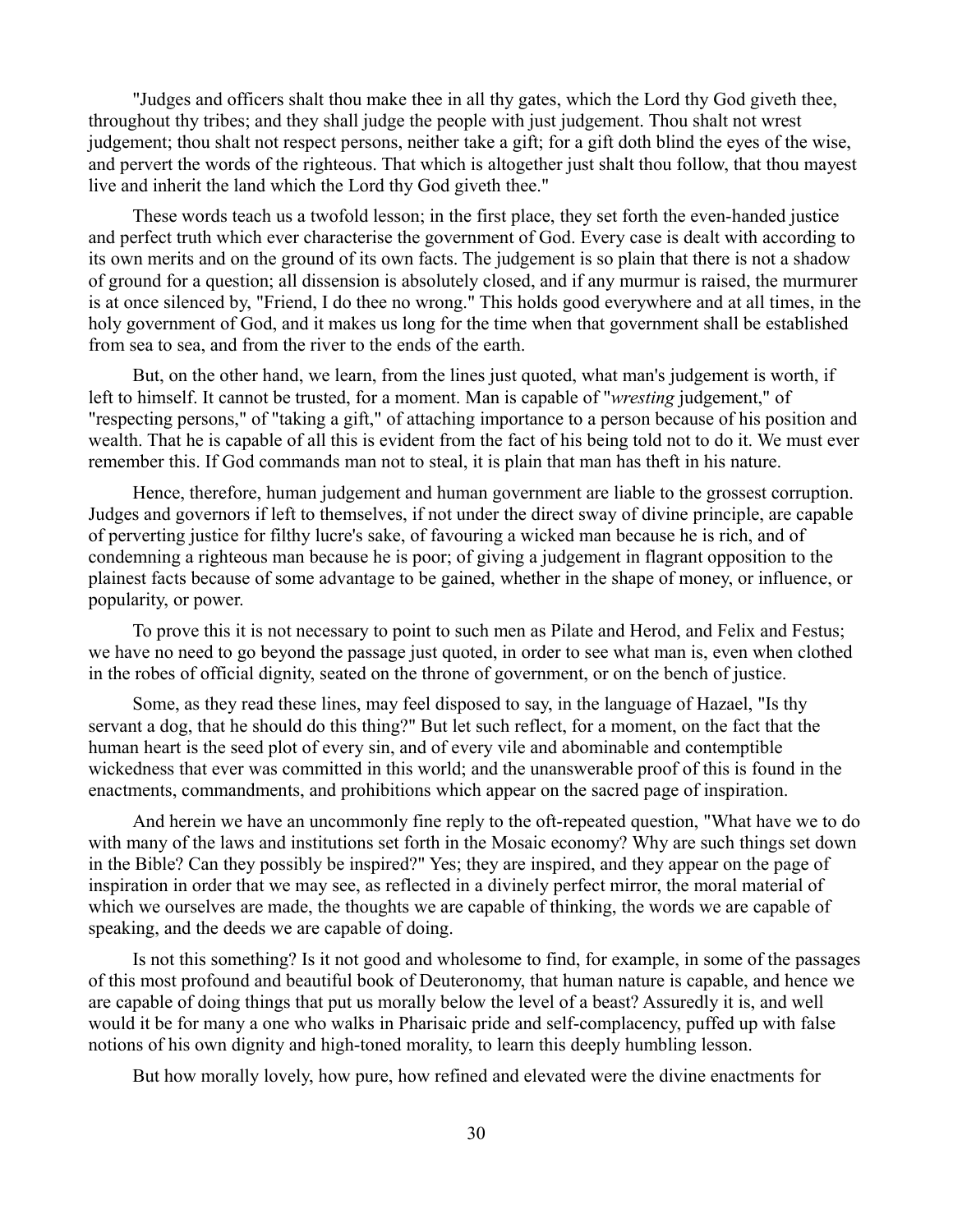Israel! They were not to wrest judgement, but allow it to flow in its own straight and even channel, irrespective altogether of persons. The poor man in vile raiment was to have the same impartial justice, as the man with a gold ring and gay clothing. The decision of the judgement-seat was not to be warped by partiality or prejudice, or the robe of justice to be defiled by the stain of bribery.

Oh! what will it be for this oppressed and groaning earth to be governed by the admirable laws which are recorded in the inspired pages of the Pentateuch, when a king shall reign in righteousness, and princes shall decree justice! "Give the king thy judgements, O God, and thy righteousness unto the king's son. He shall judge thy people with righteousness, and *thy poor* with judgment" — no wresting, no bribery, no partial judgements then — "The mountains [or higher dignities] shall bring peace to the people, and the little hills [or lesser dignities], by righteousness. He shall judge [or defend] *the poor* of the people, he shall save the children of *the needy*, and shall break in pieces the oppressor. They shall fear thee as long as the sun and moon endure, throughout all generations. He shall come down like rain upon the mown grass; as showers that water the earth. In his days shall the righteous flourish; and abundance of peace so long as the moon endureth. He shall have dominion also from sea to sea, and from the river unto the ends of the earth.... He shall deliver *the needy* when he crieth; *the poor* also, and *him that hath no helper.* He shall spare *the poor and needy,* and shall save *the souls of the needy*. He shall redeem their soul from deceit and violence; and precious shall their blood be in his sight." (Ps. 72.)

Well may the heart long for the time — the bright and blessed time when all this shall be made good, when the earth shall be full of the knowledge of the Lord as the waters cover the sea; when the Lord Jesus shall take to Himself His great power and reign; when the church in the heavens shall reflect the beams of His glory upon the earth; when Israel's twelve tribes shall repose beneath the vine and fig tree in their own promised land, and all the nations of the earth shall rejoice beneath the peaceful and beneficent rule of the Son of David. Thanks and praise be to our God, thus it shall be, ere long, as sure as His throne is in the heavens. A little while and all shall be made good, according to the eternal counsels and immutable promise of God. Till then, beloved Christian reader, be it ours to live in the constant, earnest, believing anticipation of this bright and blessed time, and to pass through this ungodly scene as thorough strangers and pilgrims, having no place or portion down here, but ever breathing forth the prayer, "Come, Lord Jesus!"

In the closing lines of chapter 16 Israel is warned against the most distant approach to the religious customs of the nations around. "Thou shalt not plant thee a grove of any trees near unto the altar of the Lord thy God, which thou shalt make thee. Neither shalt thou set thee up any image which the Lord thy God hateth." They were carefully to avoid everything which might lead them in the direction of the dark and abominable idolatries of the heathen nations around. The altar of God was to stand out in distinct and unmistakable separation from those groves and shady places where false gods were worshipped, and things were done which are not to be named.\* In a word, everything was to be most carefully avoided which might, in any way, draw the heart away from the one living and true God.

{\*It may interest the reader to know that the Holy Ghost, in speaking of the altar of God, in the New Testament, does not apply to it the word used to express a heathen altar, but has a comparatively new word — a word unknown in the world's classics. The heathen altar is *bomon*. (Acts 17. 23.) The altar of God is *thusiasterion*. The former occurs but once; the latter twenty-three times. So jealously is the worship of the only true God guarded and preserved from the defiling touch of heathen idolatry. Men may feel disposed to inquire why this should be? or how could the altar of God be affected by a name? We reply, the Holy Ghost is wiser than we are; and although the heathen word was before Him — a short and convenient word, too — He refuses to apply it to the altar of the one true and living God.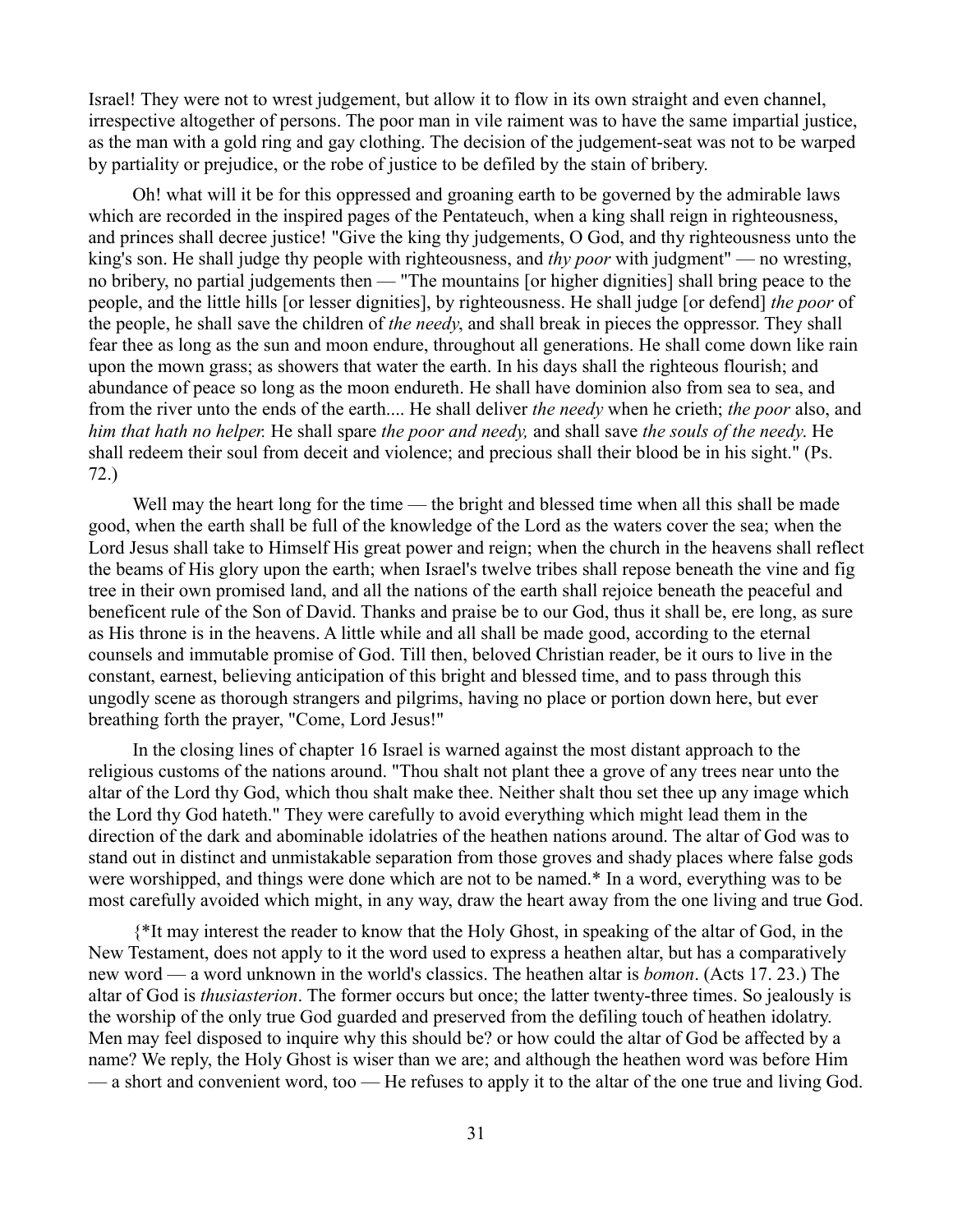See Trench's "Synonyms of the New Testament".}

Nor this only; it was not enough to maintain a correct outward form; images and groves might be abolished, and the nation might profess the dogma of the unity of the Godhead, and, all the while, there might be an utter want of heart and genuine devotedness in the worship rendered. Hence we read, "Thou shalt not sacrifice unto the Lord thy God any bullock, or sheep, wherein is blemish, or any evilfavouredness; for that is an abomination unto the Lord."

That which was absolutely perfect could alone suit the altar and answer to the heart of God. To offer a blemished thing to Him was simply to prove the absence of all true sense of what became Him, and of all real heart for Him. To attempt to offer an imperfect sacrifice was tantamount to the horrible blasphemy of saying that anything was good enough for Him.

Let us hearken to the indignant pleadings of the Spirit of God, by the mouth of the prophet Malachi. "Ye offer polluted bread upon mine altar; and ye say, Wherein have we polluted thee? In that ye say, The table of the Lord is contemptible. And if ye offer the blind for sacrifice, is it not evil? and if ye offer the lame and sick, is it not evil? offer it now unto thy governor; will he be pleased with thee, or accept thy person? saith the Lord of hosts. And now, I pray you, beseech God that he will be gracious unto us; this hath been by your means; will he regard your persons? saith the Lord of hosts. Who is there even among you that would shut the doors for nought? neither do ye kindle fire on mine altar for nought. I have no pleasure in you, saith the Lord of hosts, neither will I accept an offering at your hand. For from the rising of the sun unto the going down of the same, my name shall be great among the Gentiles; and in every place incense shall be offered unto my name, and a pure offering; for my name shall be great among the heathen, saith the Lord of hosts. But ye have profaned it, in that ye say, The table of the Lord is polluted; and the fruit thereof, even his meat is contemptible. Ye said also Behold, what a weariness is it! and ye have snuffed at it, saith the Lord of hosts: and ye brought that which was torn, and the lame and the sick; thus ye brought an offering; should I accept this of your hand? saith the Lord. But cursed be the deceiver, which hath in his flock a male, and voweth, and sacrificeth unto the Lord a corrupt thing; for I am a great King, saith the Lord of hosts, and my name is dreadful among the heathen" (Mal. 1: 7-14.)

Has all this no voice for the professing church? Has it no voice for the writer and the reader of these lines? Assuredly it has. Is there not, in our private and public worship a deplorable lack of heart, of real devotedness, deep-toned earnestness, holy energy, and integrity of purpose? Is there not much that answers to the offering of the lame and the sick, the blemished and the evil-favoured? Is there not a deplorable amount of cold formality and dead routine in our seasons of worship both in the closet and in the assembly? Have we not to judge ourselves for barrenness, distraction and wandering even at the very table of our Lord? How often are our bodies at the table, while our vagrant hearts and volatile minds are at the ends of the earth! How often do our lips utter words which are not the true expression of our whole moral being! We express far more than we feel. We sing beyond our experience.

And then, when we are favoured with the blessed opportunity of dropping our offerings into our Lord's treasury what heartless formality! What an absence loving, earnest, hearty devotedness! What little reference to the apostolic rule, "as God hath prospered us" What detestable niggardliness! How little of the whole-heartedness of the poor widow who, having but two mites in the world, and having the option of at least keeping one for her living, willingly cast in both — cast in her all! Pounds may be spent on ourselves, perhaps on superfluities during the week, but when the claims of the Lord's work, His poor, and His cause in general, are brought before us, how meagre is the response!

Christian reader, let us consider these things. Let us look at the whole subject of worship and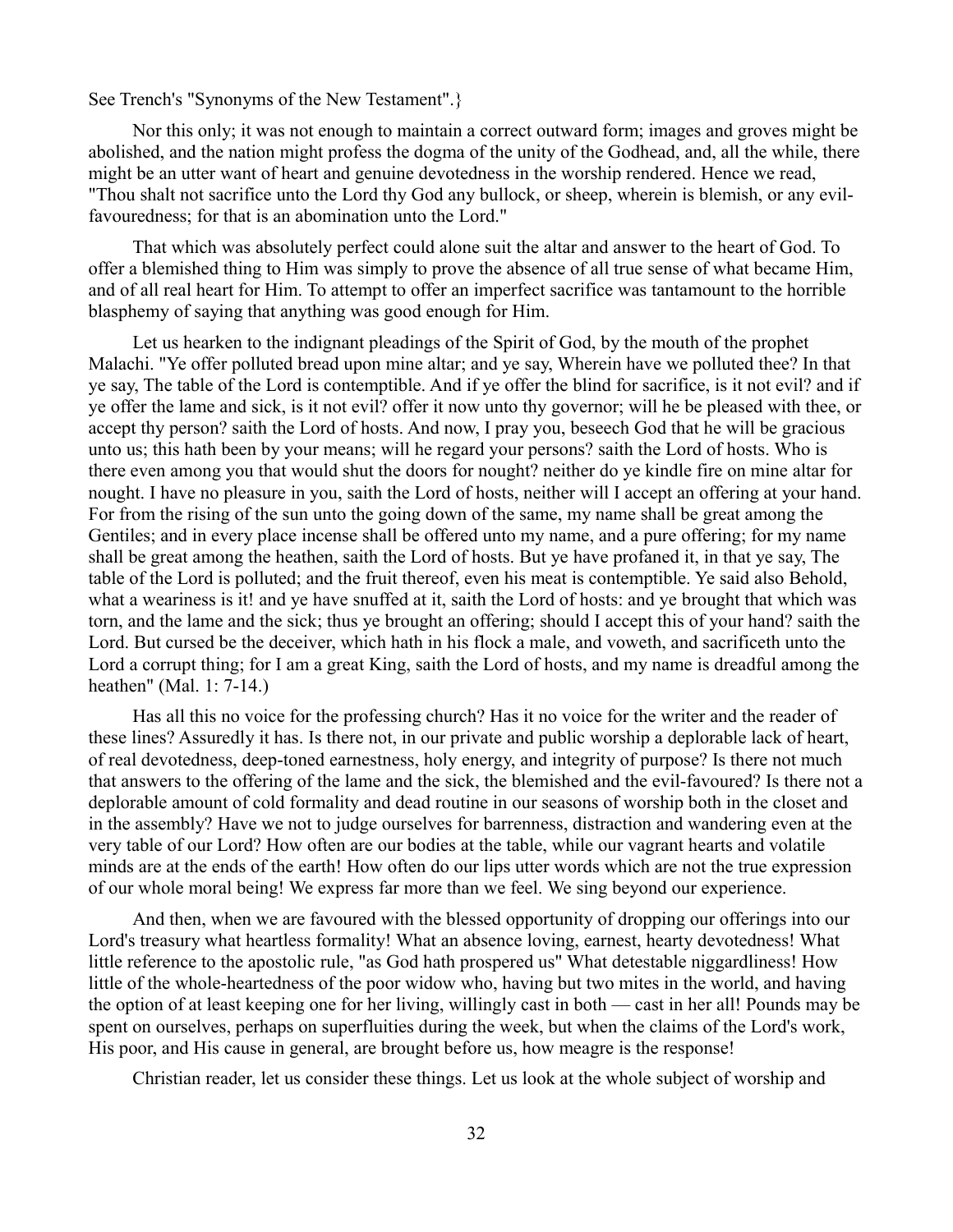devotedness in the divine presence, and in the presence of the grace that has saved us from everlasting burnings. Let us calmly reflect upon the precious and powerful claims of Christ upon us. We are not our own; we are bought with a price. It is not merely our best, but our all we owe to that blessed One who gave Himself for us. Do we not fully own it? Do not our hearts own it? Then may our lives express it! May we more distinctly declare whose we are and whom we serve! May the heart, the head, the hands, the feet, the whole man be dedicated, in unreserved devotedness, to Him, in the power of the Holy Ghost, and according to the direct teaching of holy scripture. God grant it may be so, with us and with all His beloved people!

A very weighty and practical subject now claims our attention. We feel it right to adhere, as much as possible, to the custom of quoting, at full length, the passages for the reader; we believe it to be profitable to give the very word of God itself; and, moreover, it is convenient to the great majority of readers to be saved the trouble of laying aside the volume and turning to the Bible in Order to find the passages for themselves.

"If there be found among you, within any of thy gates which the Lord thy God giveth thee, man or woman, that hath wrought wickedness in the sight of the Lord thy God, in transgressing his covenant, and hath gone and served other gods, and worshipped them, either the sun, or moon, or any of the host of heaven, which I have not commanded; and it be told thee, and thou hast heard of it, and *inquired diligently,* behold, it be *true* and the thing *certain*, that such abomination is *wrought in Israel —* something the whole nation — "Then shalt thou bring forth that man or that woman, which have committed that wicked thing, unto thy gates, even that man or woman, and shalt stone them with stones till they die. At the mouth of two witnesses, or three witnesses shall he that is worthy of death be put to death; but at the mouth of one witness he shall not put to death. The hands of the witnesses shall first upon him to put him to death, and afterwards the hands of all the people. So thou shalt put the evil away from among you)' (Ver. 2-7.)

We have already had occasion to refer to the great principle laid down in the foregoing passage. It is one of immense importance, namely, the absolute necessity of having competent testimony ere forming a judgement in any case. It meets us constantly in scripture, indeed it is the invariable rule, in the divine government, and therefore it claims our attention. We may be sure it is a safe and wholesome rule, the neglect of which must always lead us astray. We should never allow ourselves to form, much less to express and act upon a judgement without the testimony of two or three witnesses. However trustworthy and morally reliable any one witness may be, it is not a sufficient basis for a conclusion. We may feel convinced in our minds that the thing is true because affirmed by one in whom we have confidence; but God is wiser than we. It may be that the one witness is thoroughly upright truthful, that he would not, for worlds, tell an untruth or bear false witness against any one; all this may be true, but we must adhere to the divine rule, "In the mouth of two or three witnesses shall every word be established."

Would that this were more diligently attended to in the church of God! Its value in all cases of discipline, and in all cases affecting the character or reputation of any one is simply incalculable. Ere ever an assembly reaches a conclusion or acts on a judgement, in any given case, it should insist on adequate evidence. If this be not forthcoming, let all wait on God, wait patiently and confidingly, and He will surely supply what is needed.

For instance, if there be moral evil or doctrinal error in an assembly of Christians, but it is only known to one; that one is perfectly certain, and thoroughly convinced of the fact. What is be done? Wait on God for further witness. To act without this, is to infringe a divine principle laid down with all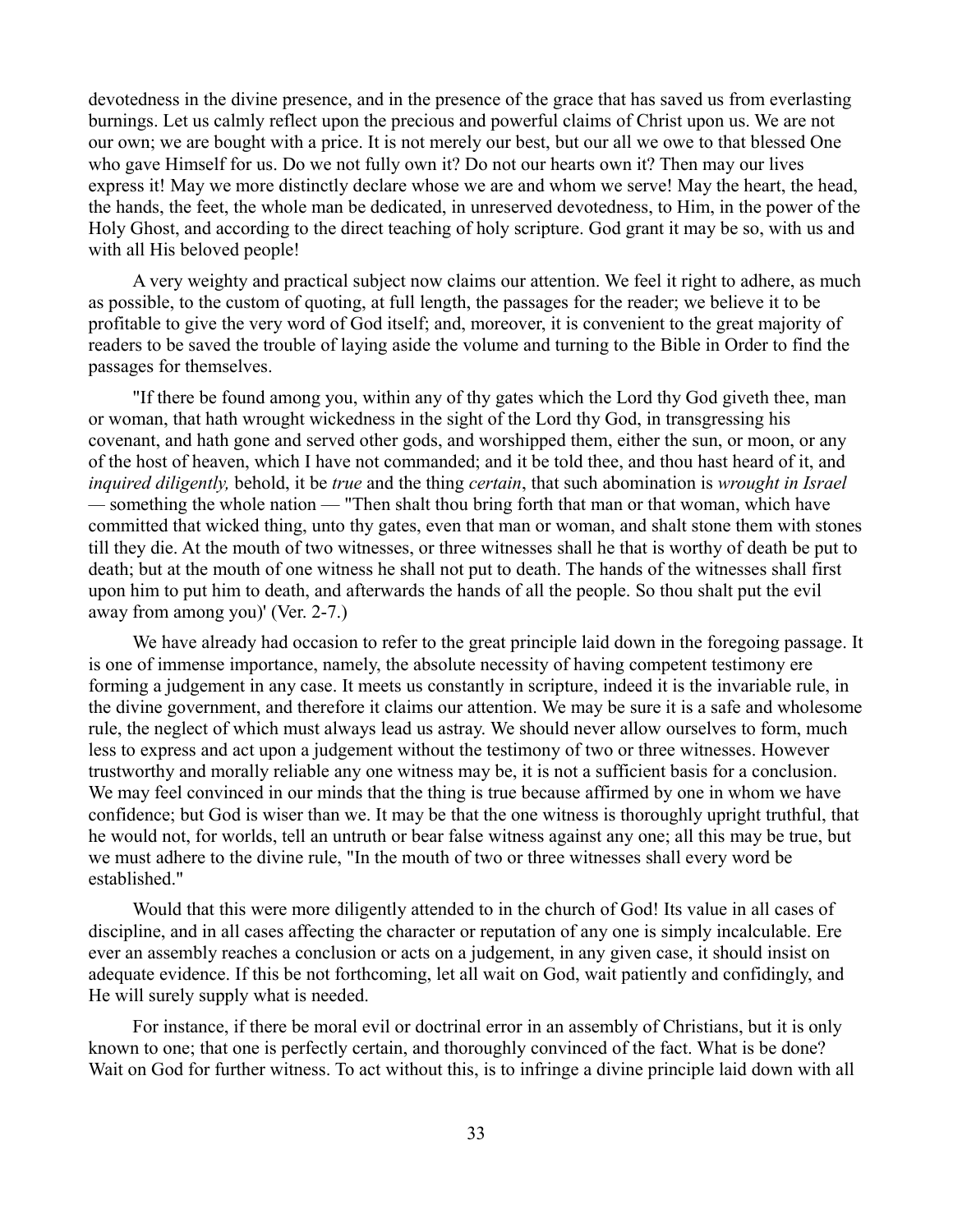possible clearness, again and again, in the word of God. Is the one witness to feel aggrieved or insulted because his testimony is not acted upon? Assuredly not; indeed he ought not to expect such a thing, yea he ought not to come forward as a witness until he can corroborate his testimony by the evidence of one or two more. Is the assembly to be deemed indifferent or supine because it refuses to act on the testimony of a solitary witness? Nay, it would be flying in the face of a divine command were it to do so.

And be it remembered, that this great practical principle is not confined in its application to cases of discipline, or questions connected with an assembly of the Lord's people; it is of universal application. We should never allow ourselves to form a judgement or come to a conclusion without the divinely appointed -measure of evidence; if that be not forthcoming, it is our plain duty to wait, and if it be needful for us judge in the case, God will, in due time, furnish needed evidence. We have known a case in which a man was falsely accused because the accuser based his charge upon the evidence of one of his senses; had he taken the trouble of getting the evidence of one or two more of his senses, he would have made the charge.

Thus the entire subject of evidence claims the attention of the reader, let his position be what it may. We are all prone to rush to hasty conclusions to take up impressions, to give place to baseless surmisings, and allow our minds to be warped and carried away by prejudice. All these have to be most carefully guarded against. We need more calmness, seriousness and cool deliberation in forming and expressing our judgement about men and things. But specially about men, inasmuch as we may inflict a grievous wrong upon a friend, a brother, or a neighbour, by giving utterance to a false impression or a baseless charge. We may allow ourselves to be the vehicle of an utterly groundless accusation, whereby the character of another may be seriously damaged. This is very sinful in the sight Of God, and should be most jealously watched against in ourselves, and sternly rebuked in others, whenever it comes before us. Whenever any one brings a charge against another behind his back, we should insist upon his proving or withdrawing his statement. Were this plan adopted, we should be delivered from a vast amount of evil speaking which is not only most unprofitable, but positively wicked, and not to be tolerated.

Before turning from the subject of evidence, we may just remark that inspired history supplies with more than one instance in which a man has been condemned with an appearance of attention to Deuteronomy 17: 6, 7. Witness the case of Naboth in 1 Kings 21; and the case of Stephen in Acts 6 and 7 and, above all, the case of the only perfect Man that ever trod this earth. Alas! men can, at times, put on the appearance wonderful attention to the letter of scripture when it suits their own ungodly ends; they can quote its sacred words in defence of the most flagrant unrighteousness and shocking immorality. Two witnesses accused Naboth of blaspheming God and the king, and that faithful Israelite was deprived of his inheritance and of his life on the testimony of two liars hired by the direction of a godless cruel woman. Stephen, a man full of the Holy Ghost, was stoned to death for blasphemy, on the testimony of false witnesses received and acted upon by the great religious leaders of the day who could, doubtless, quote Deuteronomy 17 as their authority.

But all this, while it so sadly and forcibly illustrates what man is, and what mere human religiousness without conscience is, leaves wholly untouched the moral rule laid down for our guidance, in the opening lines of our chapter. Religion, without conscience or the fear of God, is the most degrading, demoralising, hardening thing beneath the canopy of heaven; and one of its most terrible features is seen in this, that men under its influence are not ashamed or afraid to make use of the letter of holy scripture as a cloak wherewith to cover the most horrible wickedness.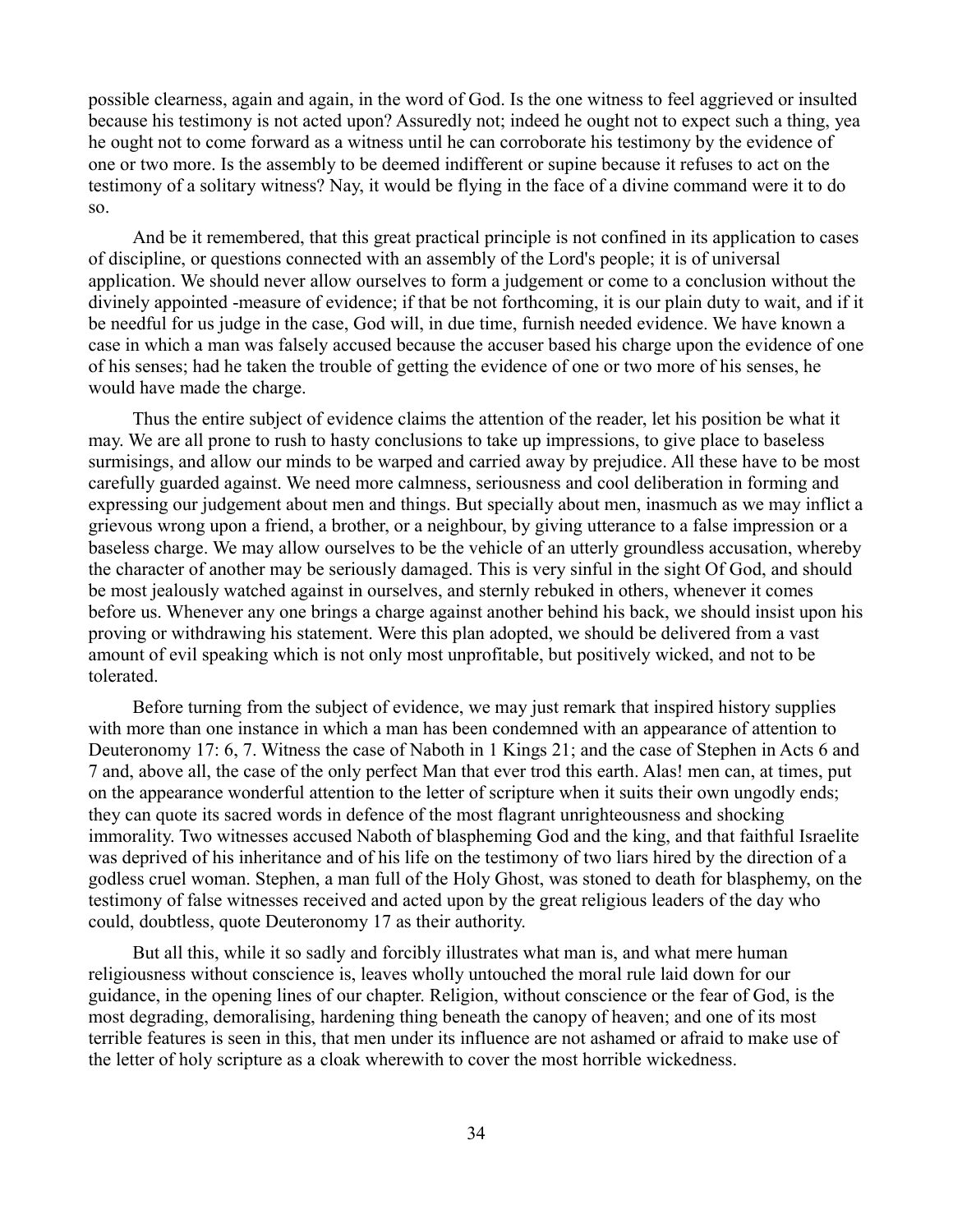But, thanks and praise to our God, His word stands forth before the vision of our souls, in all its heavenly purity, divine virtue, and holy morality, and flings back in the face of the enemy his every attempt to draw from its sacred pages a plea for ought that is not true, venerable, just, pure, lovely and of good report.

We shall now proceed to quote for the reader the second paragraph of our chapter in which we shall find instruction of great moral value, and much needed in this day of self-will and independence.

"If there arise a matter too hard for thee in judgement, between blood and blood, between plea and plea, and between stroke and stroke, being matters of controversy within thy gates; then shalt thou arise, and get thee up *into the place which the Lord thy God shall choose;* and thou shalt come unto the priests, the Levites, and unto the judge that shall be in those days, and inquire; and they shall show thee the sentence of judgement. And thou shalt do according to the sentence, which they of *that place which the Lord shall choose* shall show thee; and thou shalt observe to do according to all that they inform thee; according to the sentence of the law which they teach thee, and according to the judgement they shall tell thee, thou shalt do; thou shalt decline from the sentence which they shall show thee, to the right hand, nor to the left. And the man that will do presumptuously, and will not hearken unto the priest that standeth to minister there before the Lord thy God, or unto the judge, even that man shall die; and thou shalt put away the evil from Israel. And all the people shall *hear* and *fear*, and *do no more presumptuously."* (Vers. 8-13)

Here we have divine provision made for the perfect settlement of all questions which might arise throughout the congregation of Israel. They were to be settled in the divine presence, at the divinely appointed centre, by the divinely appointed authority, Thus self-will and presumption were effectually guarded against. All matters of controversy were to be definitively settled by the judgement of God as expressed by the priest or the judge appointed God for the purpose.

In a word, it was absolutely and entirely a matter of divine authority. It was not for one man to set himself up in self-will and presumption against another. This would never do in the assembly of God. Each one had to submit his cause to a divine tribunal, and bow implicitly to its decision. There was to be no appeal, inasmuch as there was no higher court The divinely appointed priest or judge spoke as the oracle of God, and both plaintiff and defendant had to bow, without a demur, to the decision.

Now, it must be very evident to the reader that no member of the congregation of Israel would ever have thought of bringing his case before a Gentile tribunal for judgement. This, we may feel assured, would have been utterly foreign to the thoughts and feelings of every true Israelite. It would have involved a positive insult to Jehovah Himself who was in their midst to give judgement in every case which might arise. Surely He was sufficient. He knew the ins and outs, the pros and cons, the roots and issues of every controversy however involved or difficult. All were to look to Him, and to bring their causes to the place which He had chosen, and nowhere else. The idea of two members of the assembly of God appearing before a tribunal of the uncircumcised for judgement would not have been tolerated for a moment. It would be as much as to say that there was a defect in the divine arrangement for the congregation.

Has this any voice for us? How are Christians to have their questions and their controversies settled? Are they to betake themselves to the world for judgement? Is there no provision in the assembly of God for the proper settlement of cases which may arise? Hear what the inspired apostle says on the point, to the assembly at Corinth, and "to all that in every Place call on the name of our Lord Jesus Christ, both theirs and ours," and therefore to all true Christians, now.

"Dare any of you, having a matter against another; go to law before the unjust, and not before the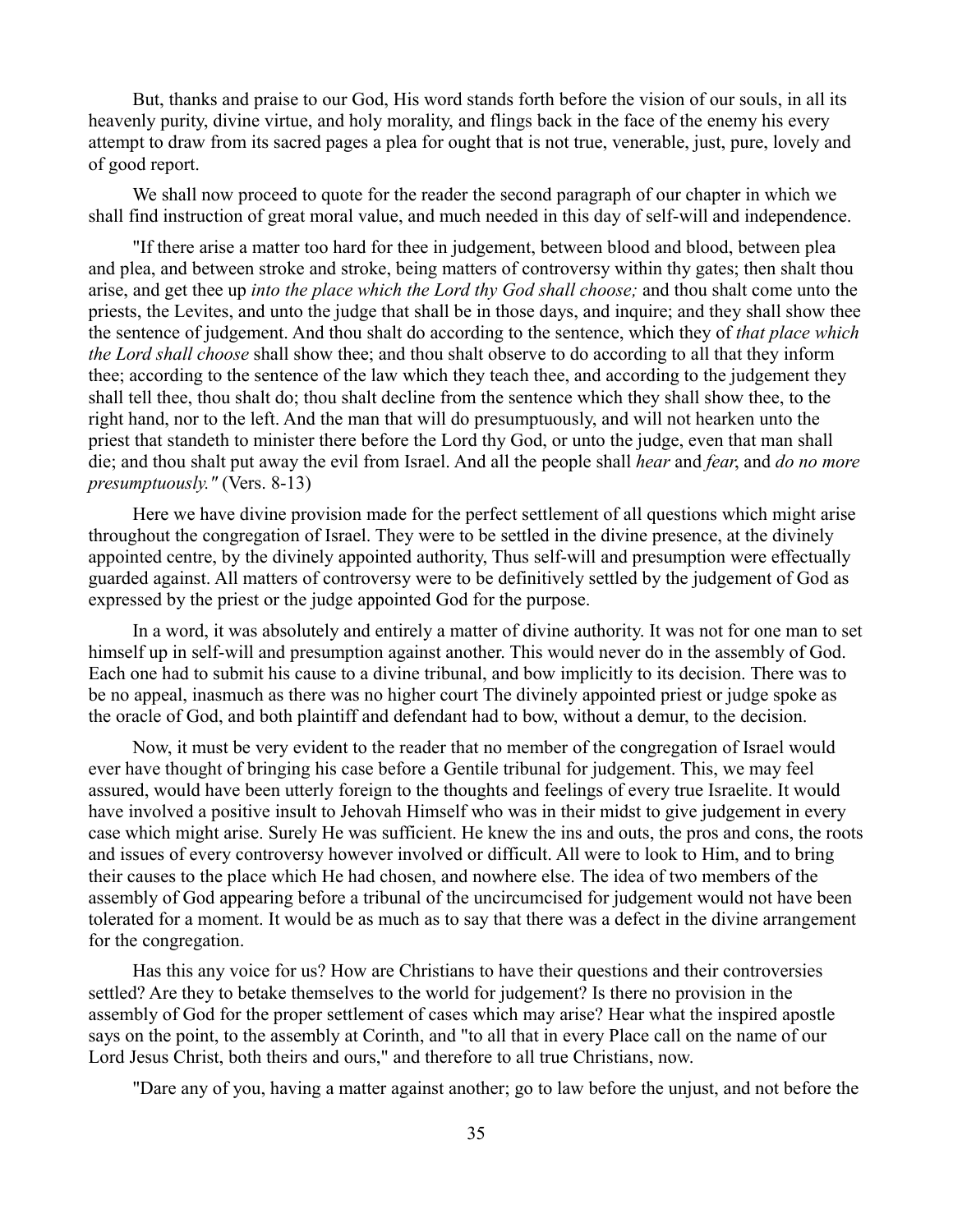saints Do ye not know that the saints shall judge the world? And if the world shall be judged by you, are ye unworthy to judge the smallest matters? Know ye not that we shall judge angels? how much more things that pertain to this life? If then ye have judgements of things pertaining to this life, set them to judge who are least esteemed in the church. I speak to your shame. Is it so, that there is not a wise man among you? no, not one that shall be able to judge between his brethren? But brother goeth to law with brother, and that before the unbelievers. Now therefore there is utterly a fault among you because ye go to law one with another. Why do ye not rather take wrong? why do ye not rather be defrauded? Nay ye do wrong, and defraud, and that your brethren. Know ye not that the unrighteous shall not inherit the kingdom of God? *Be not deceived."* (1 Cor. 6: 1-9)

Here, then, we have the divine instruction for church of God, in all ages. We must never, for a moment, lose sight of the fact that the Bible a is Book for every stage of the church's earthly career. True it is, alas! the church is not as it was when the above lines were penned by the inspired apostle; a vast change has taken place in the church's practical condition There was no difficulty, in early days, in distinguishing between the church and the world, between "the saints" and "unbelievers;" between "those within" and "those without." The line of demarcation was broad, distinct, and unmistakable, in those days. Any one who looked at the face of society, in a religious point of view, would see three things, namely, Paganism, Judaism and Christianity the Gentile, the Jew and the church of God — the temple, the synagogue, and the assembly of God. There was no confounding these things. The Christian assembly stood out in vivid contrast with all beside. Christianity was strongly and clearly pronounced in those primitive times. It was neither a national, provincial nor parochial affair, but a personal, practical, living reality. It was not a mere nominal, national, professional creed, but a divinely wrought faith, a living power in the heart flowing out in the life.

But now things are totally changed. The church and the world are so mixed up, that the vast majority of professors could hardly understand the real force and proper application of the passage which we have just quoted. Were we to speak to them about "the saints" going to law "before the unbelievers," it would seem like a foreign tongue. Indeed the term "saint" is hardly heard in the professing church save when used with a sneer, or as applied to such as have been canonised by a superstitious reverence.

But has any change come over the word of God, or over the grand truths which that word unfolds to our souls? Has any change come over the thoughts of God in reference to what His church is, or what the world is, or as to the proper relation of the one to the other Does He not know who are "saints" and who are "unbelievers"? Has it ceased to be "a fault" for "brother to go to law with brother, and that before the unbelievers"? In a word, has holy scripture lost its power, its point, its divine application? Is it no longer our guide, our authority, our one perfect rule and unerring standard? Has the marked change that has come over the church's moral condition deprived the word of God of all power of application to us — "to all that in every place call on the name of our Lord Jesus Christ"? Has our Father's most precious Revelation become, in any one particular, a dead letter — a piece of obsolete writing — a document pertaining to days long gone by? Has our altered condition robbed the word of God of a single one of its moral glories?

Reader, what answer does your heart return these questions? Let us, most earnestly, entreat you to weigh them honestly, humbly and prayerfully in the presence of your Lord. We believe your answer will be a wonderfully correct index of your real position and moral state. Do you not clearly see and fully admit that scripture can never lose its power? Can the principles of 1 Cor 6 ever cease to be binding on the church of God. It is fully admitted — for who can deny that things are sadly changed? — but "scripture cannot be broken and therefore what was "a fault" in the first century cannot be right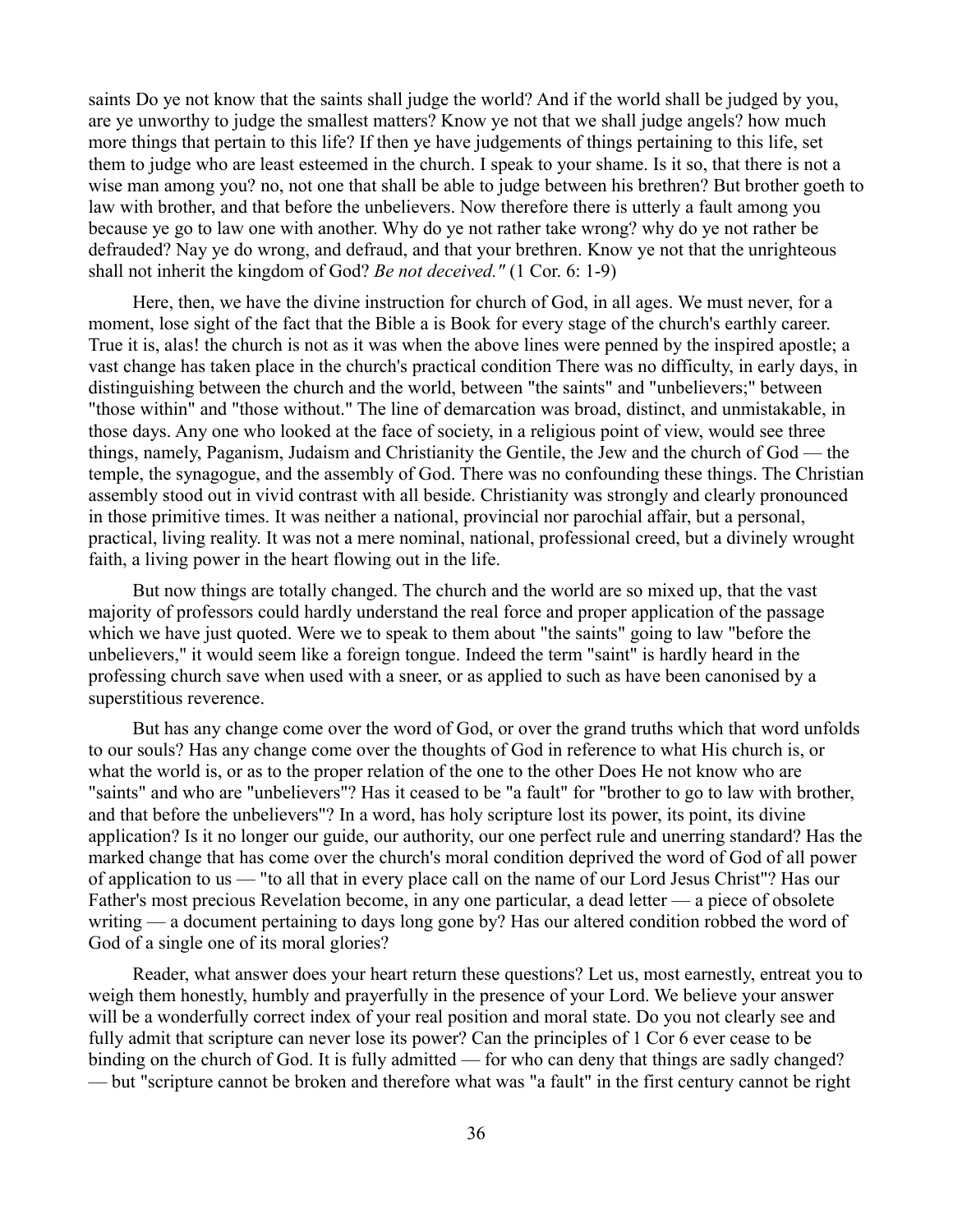in the nineteenth; there may be more difficulty in carrying out divine principles, but we must never consent to surrender them, or to act on any lower ground. If once we admit the idea that because the whole professing church has gone wrong, it is impossible for us to do right, the whole principle of Christian obedience is surrendered. It is as wrong for "brother to go to law with brother, before the unbelievers" today, as it was when the apostle wrote his epistle to the assembly at Corinth\* True, the church's *visible* unity is gone; she is shorn of many gifts, she has departed from her normal condition; but the principles of the word of God can no more lose their power than the blood of Christ can lose its virtue, or His Priesthood lose its efficacy.

{\*It is well for us to bear in mind that wherever there are "two or three" gathered to the Name of the Lord Jesus, in ever such weakness, there will be found, if only they are truly humble and dependent, spiritual ability to judge in any case that may arise between brethren. They can count on divine wisdom being supplied for the settlement of any question, plea or controversy, so that there need not be any reference to a worldly tribunal.

No doubt, worldly men would smile at such an idea; but we must adhere, with holy decision, to the guidance of scripture. Brother must not go to law with brother before the unbelievers. This is distinct and emphatic. There are resources available for the assembly in Christ the Head and Lord, for the settlement of every possible question.

Let the Lord's people seriously apply their hearts to the consideration of this subject. Let them see that they are gathered on the true ground of the church of God; and then, though ever conscious that things are not as they once were, in the church, though sensible Of the greatest weakness, failure and shortcoming, they will, nevertheless, find the grace of Christ ever sufficient for them, and the word of God full of all needed instruction and authority, so that they need never betake themselves to the world for help, counsel or judgement. Where two or three are gathered together in my name, there am I in the midst of them."

This surely is enough for every exigency. Is there any question that our Lord Christ cannot settle? Do we want natural cleverness, worldly wisdom, longheadedness, great learning, keen sagacity, if we have Him? Surely not; indeed all such things can only prove like Saul's armour to David. All we want is simply to use the resources which we have in Christ. We shall assuredly find, "in the place where his name is recorded," priestly wisdom to judge in every case which may arise between brethren.

And, farther, let the Lord's dear people remember, in all cases of local difficulty which might arise, that there is no need whatever for them to look for extraneous aid, to write to other places to get some wise men to come and help them. No doubt, if the Lord sends any of His beloved servants, at the moment, their sympathy, fellowship, counsel and help will be highly prized. We are not encouraging independence one another, but absolute and complete dependence upon Christ our Head and Lord.}

And, further, we must bear in mind that there are resources of wisdom, grace, power and spiritual gift treasured up for the church in Christ her Head, ever available for those who have faith to use them. We are not straitened in our blessed and adorable Head. We need never expect to see the body restored to its normal condition on the earth; but, for all that, it is our privilege to see what the true ground of the body is, and it is our duty to occupy that ground and no other.

Now, it is perfectly wonderful the change that takes place in our whole condition, in our view of things, in our thoughts of ourselves and our surroundings, the moment we plant our foot on the true ground of the church of God. Everything seems changed. The Bible seems a new book. We see everything in a new light. Portions of scripture which we have been reading for years without interest or profit now sparkle with divine light, and fill us with wonder, love and praise. We see every thing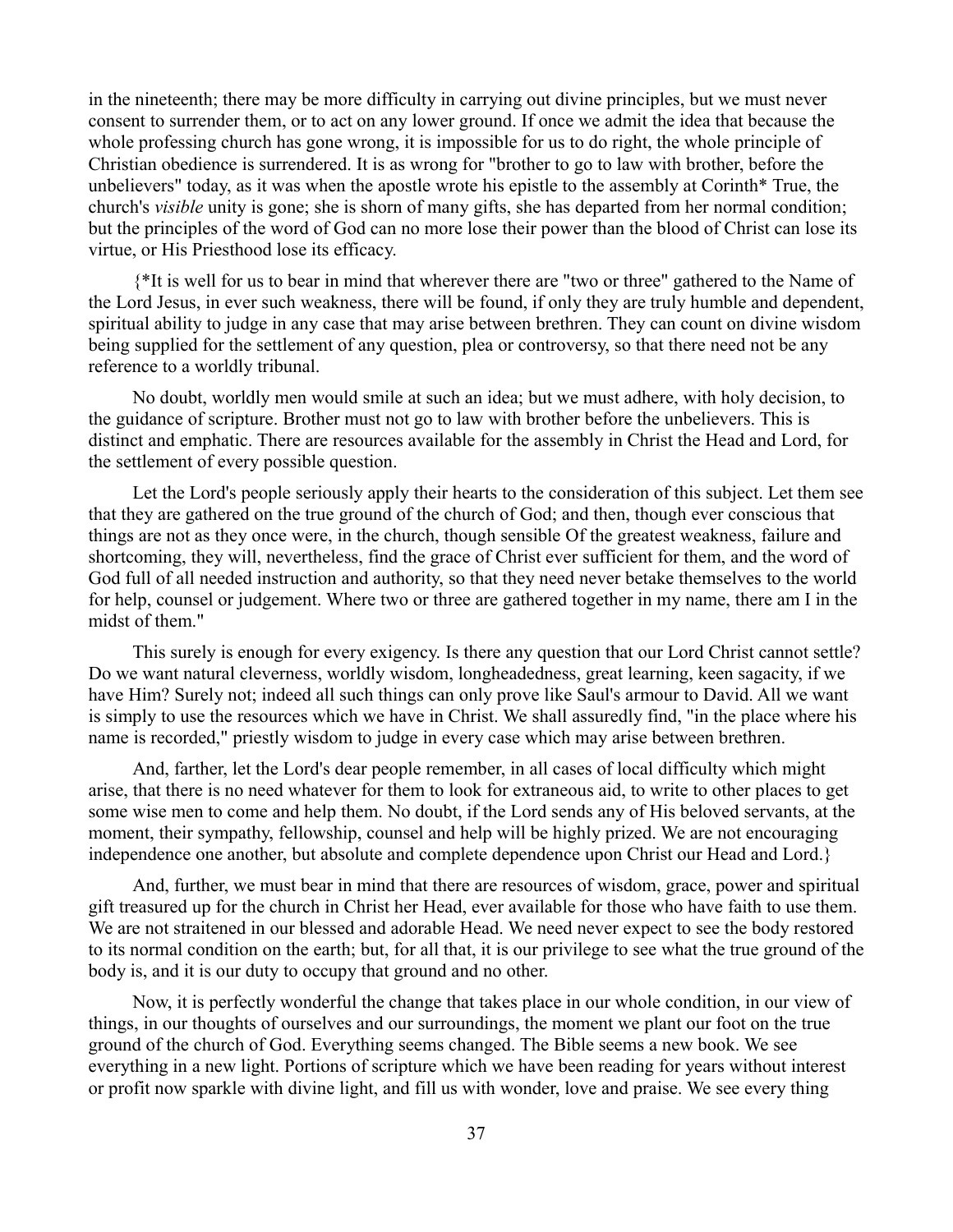from a new stand-point; our whole range of vision is changed; we have made our escape from the murky atmosphere which enwraps the whole professing church, and can now look round and see things clearly in the heavenly light of scripture. In fact, it seems like a new conversion; and we find we can now read scripture intelligently, because we have the divine key. We see Christ to be the centre and object of all the thoughts, purposes and counsels of God from everlasting to everlasting, and hence we are conducted into that marvellous sphere of grace and glory which the Holy Ghost delights to unfold in the precious word of God.

May the reader be led into the thorough understanding of all this, by the direct and powerful ministry of the Holy Spirit! May he be enabled to give himself to the study of scripture, and to surrender himself, unreservedly to its teaching and authority! Let him not confer with flesh and blood, but cast himself, like a little child, on the Lord, and seek to be led on, in spiritual intelligence and practical conformity to the mind of Christ.

We must now look for a moment at the closing verses of our chapter in which we have a remarkable onlook into Israel's future, anticipating the moment in which they should seek to set a king over them.

"When thou art come unto the land which the Lord thy God giveth thee, and shalt possess it, and shalt dwell therein, and shalt say, I will set a king over me, like as all the nations that are about me; thou shalt in any wise set him king over thee whom the Lord thy God shall choose; one from among thy brethren shalt thou set king over thee; thou mayest not set a stranger over thee, which is not thy brother. But he shall not multiply horses to himself, nor cause the people to return to Egypt, to the end that he should multiply horses; forasmuch as the Lord hath said unto you, Ye shall henceforth return no more that way. Neither shall he multiply wives to himself, that his heart turn not away; neither shall he greatly multiply to himself silver and gold"

How very remarkable that the three things which the king was not to do, were just *the* very things which were done — and extensively done by the greatest and wisest of Israel's monarchs. "King" Solomon made a navy of ships in Ezion-geber, which is beside Eloth, on the shore of the Red Sea, in the land of Edom. And Hiram sent in the navy his servants, shipmen that had knowledge of the sea, with the servants of Solomon. And they came to Ophir, and fetched from thence *gold*, four hundred and twenty talents [over two millions], and brought it to king Solomon." "And Hiram sent to the king sixscore talents of gold." "And the weight of gold that came to Solomon in one year was six hundred three-score and six talents of gold. [Nearly three-and a-half millions.] Beside that he had of the merchantmen, and of the traffic of the spice merchants, and of all the kings of Arabia, and of the governors of the country." Again, we read, "And the king made *silver* to be in Jerusalem as stones.... And Solomon *had horses brought out of Egypt....* But king Solomon loved many strange women.... And he had seven hundred wives, princesses, and three hundred concubines; and his wives turned away his heart." (1 Kings 10, 11.)

What a tale this tells! What a commentary it furnishes upon man in his very best and highest estate! Here was a man endowed with wisdom beyond all others, surrounded by unexampled blessings, dignities, honours and privileges; his earthly cup was full to the brim; there was nothing lacking which this world could supply to minister to human happiness. And not only so, but his remarkable prayer at the dedication of the temple might well lead us to cherish the brightest hopes respecting him, both personally and officially.

But, sad to say, he broke down, most deplorably, in every one of the particulars as to which the law of his God had spoken so definitely and so clearly. He was told not to multiply silver and gold, and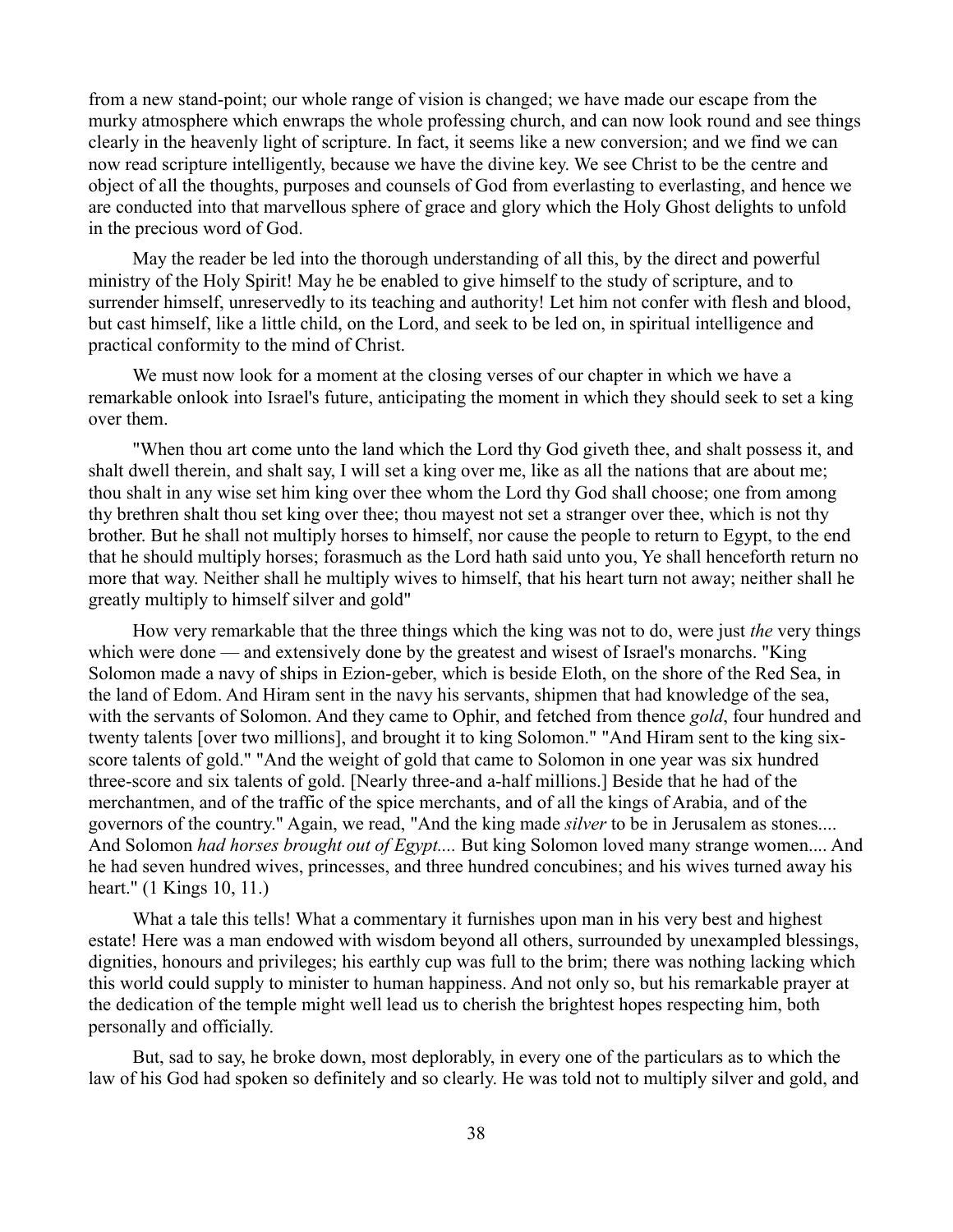yet he multiplied them. He was told not to return to Egypt to multiply horses, and yet to Egypt he went for horses. He was told not to multiply wives, and yet he had a thousand of them, and they turned away his heart! Such is man! Oh! how little is he to be counted upon! "All flesh is as grass, and all the glory of man as the flower of grass. The grass withereth and the flower thereof falleth away." "Cease ye from man whose breath is in his nostrils, for wherein is he to be accounted of?"

But we may ask, how are we to account for Solomon's signal, sorrowful and humiliating failure? What was the real secret of it? To answer this, we must quote for the reader the closing verses of our chapter.

"And it shall be, when he sitteth upon the throne of his kingdom, that he shall write him a copy of this law in a book out of that which is before the priests the Levites; *and it shall be with him,* and *he shall read therein all the days of His life;* that he may learn to fear the Lord his God, to keep all the words of this law and these statutes, to do them; that his. heart be not lifted up above his brethren, and that he turn not aside from the commandment, to the right hand or to the left; to the end that he may prolong his days in his kingdom, he and his children, in the midst of Israel." (Vers. 18-20.)

Had Solomon attended to these most precious and weighty words, his historian would have had a very different task to perform. But he did not. We hear nothing of his having made a copy of the law; and, most assuredly, if he did make a copy of it, he did not attend to it; yea, he turned his back upon it, and did the very things which he was told not to do. In a word, the cause of all the wreck and ruin that so rapidly followed the splendour of Solomon's reign, was neglect of the plain word of God.

It is this which makes it all so solemn for us, in this our own day, and which leads us to call the earnest attention of the reader to it. We deeply feel the need of seeking to rouse the attention of the whole church of God to this great subject. Neglect of the word of God is the source of all the failure, all the sin, all the error, all the mischief and confusion, the heresies, sects and schisms that have ever been or are now in this world. And we may add, with equal confidence, that the only real sovereign remedy for our present lamentable condition will be found in returning, *every one for himself and herself,* to the simple but sadly neglected authority of the word of God. Let each one see his own departure, and that of the whole professing body, from the plain and positive teaching of the New Testament — the commandments of our blessed Lord and Saviour Jesus Christ. Let us humble ourselves under the mighty hand of our God, because of our common sin, and let us turn to Him in true self-judgment, and He will graciously restore, and heal, and bless us, and lead us in that most blessed path of obedience which lies open before every truly humble soul.

May God the Holy Ghost, in His own resistless power, bring home to the heart and conscience of every member of the body of Christ, on the face of the earth, the urgent need of an immediate and unreserved surrender to the authority of the word of God!

## Deuteronomy 18.

The opening paragraph of this chapter suggests a deeply interesting and practical line of truth.

"The priests the Levites, and all the tribe of Levi, shall have no part nor inheritance with Israel; they shall eat the offerings of the Lord made by fire, and his inheritance. Therefore shall they have no inheritance among their brethren: the Lord is their inheritance, as he hath said unto them. And this shall be the priest's due from the people, from them that offer a sacrifice, whether it be ox or sheep; and they shall give unto the priest, the shoulder, and the two cheeks, and the maw. The firstfruit also of thy corn, of thy wine, and of thine oil, and the first of the fleece of thy sheep, shalt thou give him. For the Lord thy God hath chosen him out of all thy tribes, to stand to minister in the name of the Lord, him and his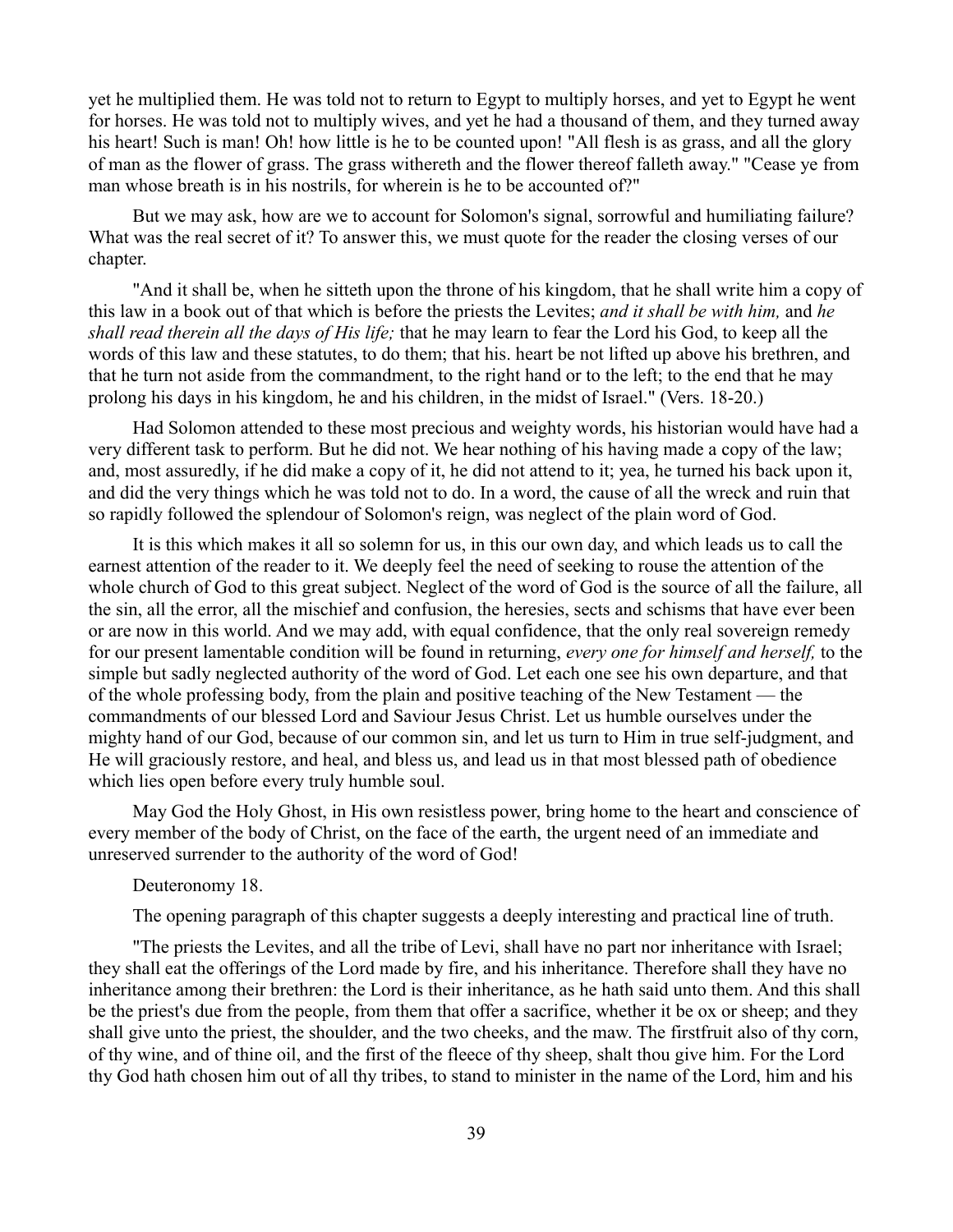sons for ever. And if a Levite come from any of thy gates out of all Israel, where he sojourned, and *come with all the desire of his mind unto the place which the Lord shall choose;* then he shall minister in the name of the Lord his God, as all his brethren the Levites do, which stand there before the Lord They shall have like portions to eat, beside that which cometh out of the sale of his patrimony." (Vers. 1-8.)

Here, as in every part of the book of Deuteronomy, the Priests are classed with the Levites, in a very marked way. We have called the reader's attention to this, as a special characteristic feature of our book, and shall not dwell upon it now, but merely, in passing, remind the reader of it, as something claiming his attention. Let him weigh the opening words of our chapter, "The priests the Levites," and compare them with the way in which the priests, the sons of Aaron, are spoken of in Exodus, Leviticus and Numbers; and if he should be disposed to ask the reason of this distinction, we believe it to be this, that in Deuteronomy the divine object is to bring the whole assembly of Israel more into prominence, and hence it is that the priests, in their official capacity, come rarely before us. The grand Deuteronomic idea is, *Israel in immediate relationship with Jehovah.*

Now, in the passage just quoted, we have the priests and the Levites linked together, and presented as the Lord's servants, wholly dependent upon Him, and intimately identified with His altar and His service. This is full of interest, and opens up a very important field of practical truth to which the Church of God would do well to attend.

In looking through the history of Israel, we observe that when things were in anything like a healthful condition, the altar of God was well attended to, and, as a consequence, the priests and Levites were well supplied. If Jehovah had His portion, His servants were sure to have theirs. If He was neglected, so were they. They were bound up together. The people were to bring their offerings to God, and He shared them with His servants. The priests the Levites were not to exact or demand of the people, but the people were privileged to bring their gifts to the altar of God, and He permitted His servants to feed upon the fruit of His people's devotedness to Him.

Such was the true, the divine idea as to the Lord's servants of old. They were to live upon the voluntary offerings presented to God by the whole congregation. True it is that, in the dark and evil days of the sons of Eli, we find something sadly different from this lovely moral order. Then "the priest's custom with the people was, that, when any one offered sacrifice, the priest's servant came, while the flesh was in seething, with a fleshhook of three teeth in his hand; and he struck it into the pan, or kettle, or caldron, or pot; all that the flesh hook brought up the priest took for himself. So they did in Shiloh unto all the Israelites that came thither. Also before they burnt the fat" — God's special portion — "the priest's servant came, and said to the man that sacrificed, Give flesh to roast for the priest; for he will not have sodden flesh of thee, but raw. And if any man said unto him, Let them not fail to burn the fat presently, and then take as much as thy soul desireth then he would answer him, Nay; but thou shalt give it me now; and if not, *I will take it by force.* Wherefore the sin of the young men was very great before the Lord; for men abhorred the offering of Lord." (1 Sam. 2: 13-17.)

All this was truly deplorable, and ended in the solemn judgement of God upon the house of Eli. It could not be otherwise. If those who ministered at the altar could be guilty of such terrible iniquity and impiety, judgement must take its course.

But the normal condition of things, as presented in our chapter, was in vivid contrast with all this frightful iniquity. Jehovah would surround Himself with the willing offerings of His people, and, from these offerings He would feed His servants who ministered at His altar. Hence, therefore, when the altar of God was diligently, fervently and devotedly attended to, the priests the Levites had a rich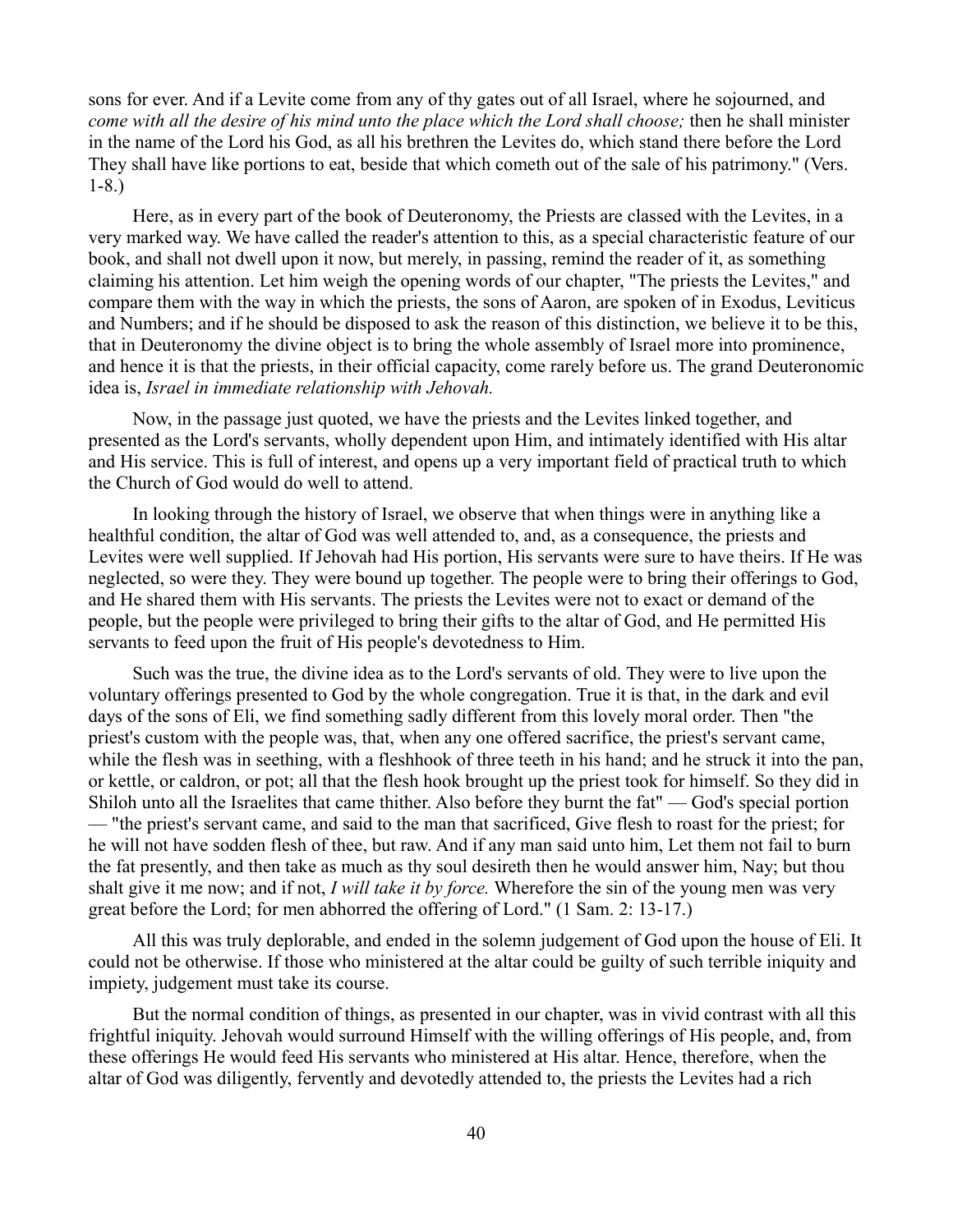portion, an abundant supply; and, on the other hand, when Jehovah and His altar were treated with cold neglect, or merely waited upon in a barren routine or heartless formalism, the Lord's servants were correspondingly neglected. In a word, they stood intimately identified with the worship and service of the God of Israel.

Thus, for example, in the bright days of the good king Hezekiah, when things were fresh and hearts happy and true, we read, "And Hezekiah appointed the courses of the priests and the Levites after their courses, every man according to his service, the priests and Levites for burnt offerings, and for peace offerings, to minister, and to give thanks, and to praise in the gates of the tents of the Lord. He appointed also the king's portion of his substance for the burnt offerings, to wit, for the morning and evening burnt offerings, and the burnt offerings for the Sabbaths, and for the new moons, and for the set feasts, *as it is written in the law of the Lord.* Moreover he commanded the people that dwelt in Jerusalem *to give the portion of the priests and the Levites, that they might be encouraged in the law of the Lord.* And as soon as the commandment came abroad, the children of Israel brought *in abundance* the firstfruits of corn, wine, and oil, and honey, and of all the increase of the field; and the tithe of *all things* brought they in *abundantly*. And concerning the children of Israel and Judah, that dwelt in the cities of Judah, they also brought in the tithe of oxen and sheep, and the tithe of holy things which were consecrated unto the Lord their God, and laid them by heaps. In the third month they began to lay the foundation of the heaps, and finished them in the seventh month. And when Hezekiah and the princes came and saw the heaps, they blessed the Lord, and his people Israel Then Hezekiah questioned with the priests and the Levites concerning the heaps. And Azariah the chief priest of the house of Zadok answered him, and said, *Since the people began to bring the offerings into the house of Lord, we have had enough, to eat, and have left plenty, for the Lord hath blessed his people; and that which is left is this great store."* (2 Chr. 31: 2-10.)

How truly refreshing is all this! And how encouraging! The deep, full, silvery tide of devotedness flowed around the altar of God bearing upon its bosom an ample supply to meet all the need of the Lord's servants, and "heaps" beside. This, we feel assured, was grateful to the heart of the God of Israel, as it was to the hearts of those who had given themselves, at His call and by His appointment, to the service of His altar and His sanctuary.

And let the reader specially note those precious words, "*As it is written in the law of the Lord."* Here was Hezekiah's authority, the solid basis of his whole line of conduct, from first to last. True, the nation's visible unity was gone; the condition of things, when he began his blessed work, was most discouraging; but the word of the Lord was as true, as real, and as direct in its application in Hezekiah's day as it was in the days of David or Joshua. Hezekiah rightly felt that Deuteronomy 18: 1-8 applied to his day and to his conscience, and that he and the people were responsible to act upon it, according to their ability. Were the priests and the Levites to starve because Israel's national unity was gone? Surely not. They were to stand or fall with the word, the worship, and the work of God. Circumstances might vary, and the Israelite might find himself in a position in which it would be impossible to carry out in detail all the ordinances of the Levitical ceremonial, but he never could find himself in circumstances in which it was not his high privilege to give full expression to his heart's devotedness to the service, the altar, and the law of Jehovah.

Thus, then, we see, throughout the entire history of Israel, that when things were at all bright and healthy, the Lord's worship, His work, and His workmen were blessedly attended to. But, on the other hand, when things were low, when hearts were cold, when self and its interests had the uppermost place, then all these great objects were treated with heartless neglect. Look for example, at Nehemiah 13. When that beloved and faithful servant returned to Jerusalem, after an absence of certain days, he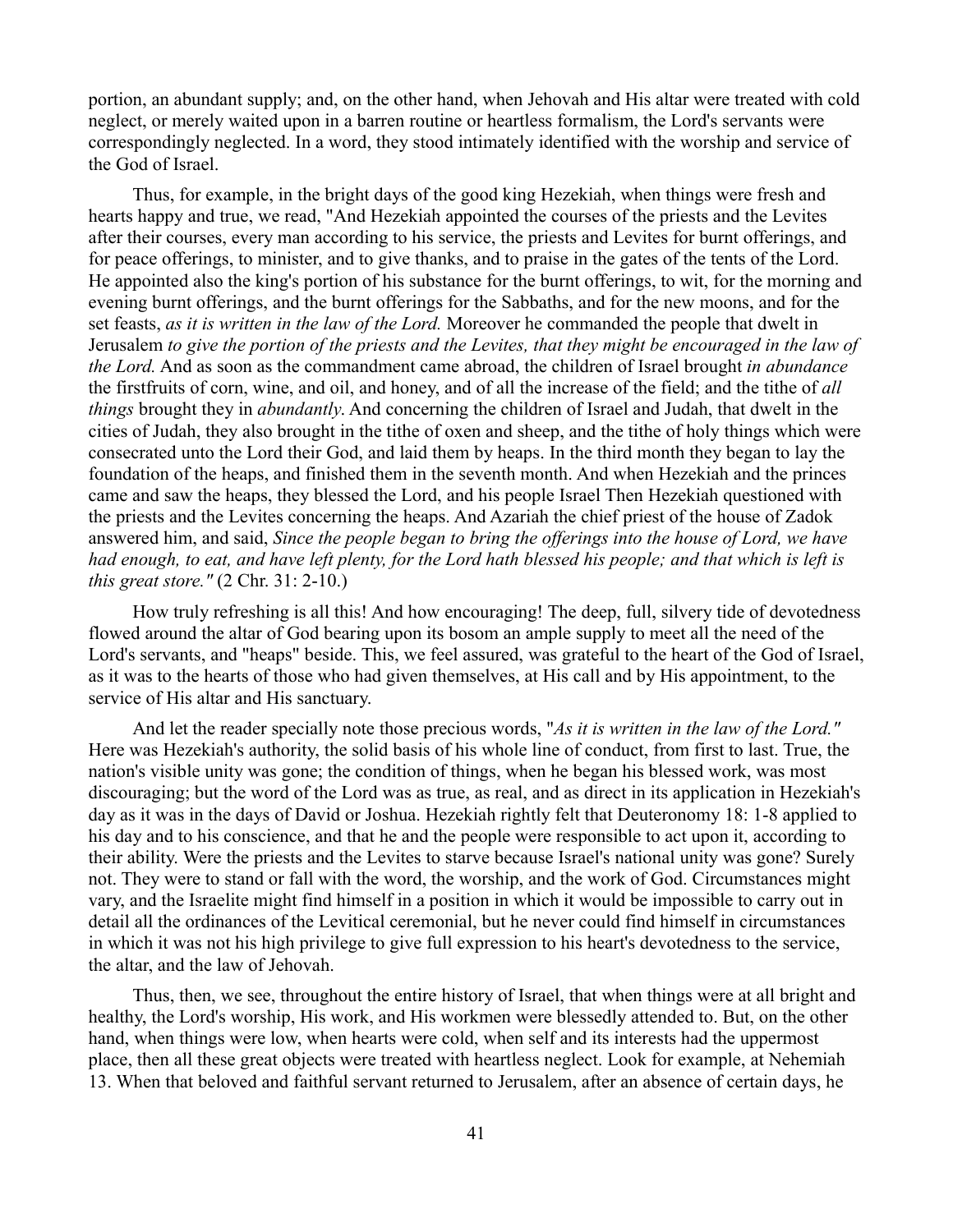found, to his deep sorrow, that, even in that short time, various things had gone sadly astray; amongst the rest, the poor Levites had been left without anything to eat. " And I perceived that the portions of the Levites had not been given them; for the Levites and the singers that did the work were fled every one to his field." There were no "heaps" of firstfruits in those dismal days, and surely it was hard for men to work and sing when they had nothing to eat. This was not according to the law of Jehovah, nor according to His loving heart. It was a sad reproach upon the people that the Lord's servants were obliged, through their gross neglect, to abandon His worship and His work, in order to keep themselves from starving.

This, truly, was a deplorable condition of things. Nehemiah felt it keenly, as we read, "Then contended I with the rulers, and said, *why is the house of God forsaken?* And I gathered them together, and set them in their place. Then brought all Judah the tithe of the corn, and the new wine, and the oil, unto the treasuries. And I made treasurers over the treasuries....for they were counted faithful;" — they were entitled to the confidence of their brethren — "and their office was to distribute unto their brethren." It needed a number of tried and faithful men to occupy the high position of distributing to their brethren the precious fruit of the people's devotedness; they could take counsel together, and see that the Lord's treasury was faithfully managed, according to His word, and the need of His true and *bona fide* workmen fully met, without prejudice or partiality.

Such was the lovely order of the God of Israel — an order to which every true Israelite such as Nehemiah and Hezekiah, would delight to attend. The rich tide of blessing flowed forth from Jehovah to His people, and back from His people to Him, and from that flowing tide His servants were to draw a full supply for all their need. It was a dishonour to Him to have the Levites obliged to return to their fields; it proved that His house was forsaken, and that there was no sustenance for His servants.

Now, the question may here be asked, What has all this to say to us? What has the church of God to learn from Deuteronomy 18: 1-8? In order to answer this question, we must turn to 1 Corinthians 9 where the inspired apostle deals with the very important subject of the support of the Christian ministry — a subject so little understood by the great mass of professing Christians. As to *the law of the case,* it is as distinct as possible. "Who goeth a warfare any time at his own charges? who planteth a vineyard, and eateth not of the fruit thereof? or who feedeth a flock, and eateth not of the milk of the flock? Say I these things as a man? or saith not the law the same also? For it is written in the law of Moses, Thou shalt not muzzle the mouth of ox that treadeth out the corn. Doth God take care for oxen? or saith he it altogether for our sakes? For our sakes, no doubt, this is written; that he that ploweth should plow in hope; and that he that thresheth in hope should be partaker of his hope. If we have sown unto you spiritual things, is it a great thing if we shall reap your carnal things? If others be partakers of this power over you, are not we rather? Nevertheless" — here grace shines out, in all its heavenly lustre — "we have not used this power; but suffer all things, lest we should hinder the gospel of Christ. Do ye not know, that they which minister about holy things live of the things of the temple? and they which wait at the altar are partakers with the altar? Even so hath the Lord ordained that they which preach the gospel should live of the gospel. But" — here, again, grace asserts its holy dignity — "I have used none of these things; neither have I written these things, that it should be so done unto me; for it were better for me to die, than that any man should make my glorying void. For though I preach the gospel, I have nothing to glory of; for necessity is laid upon me; yea, woe is unto me, if I preach not the gospel! For if I do this thing willingly, I have a reward; but if against my will, a dispensation of the gospel is committed unto me. What is my reward then? Verily that, when I preach the gospel, I may make the gospel of Christ without charge, that I abuse not my power in the gospel." (1 Cor. 9: 7-18)

Here we have this interesting and weighty subject presented in all its bearings. The inspired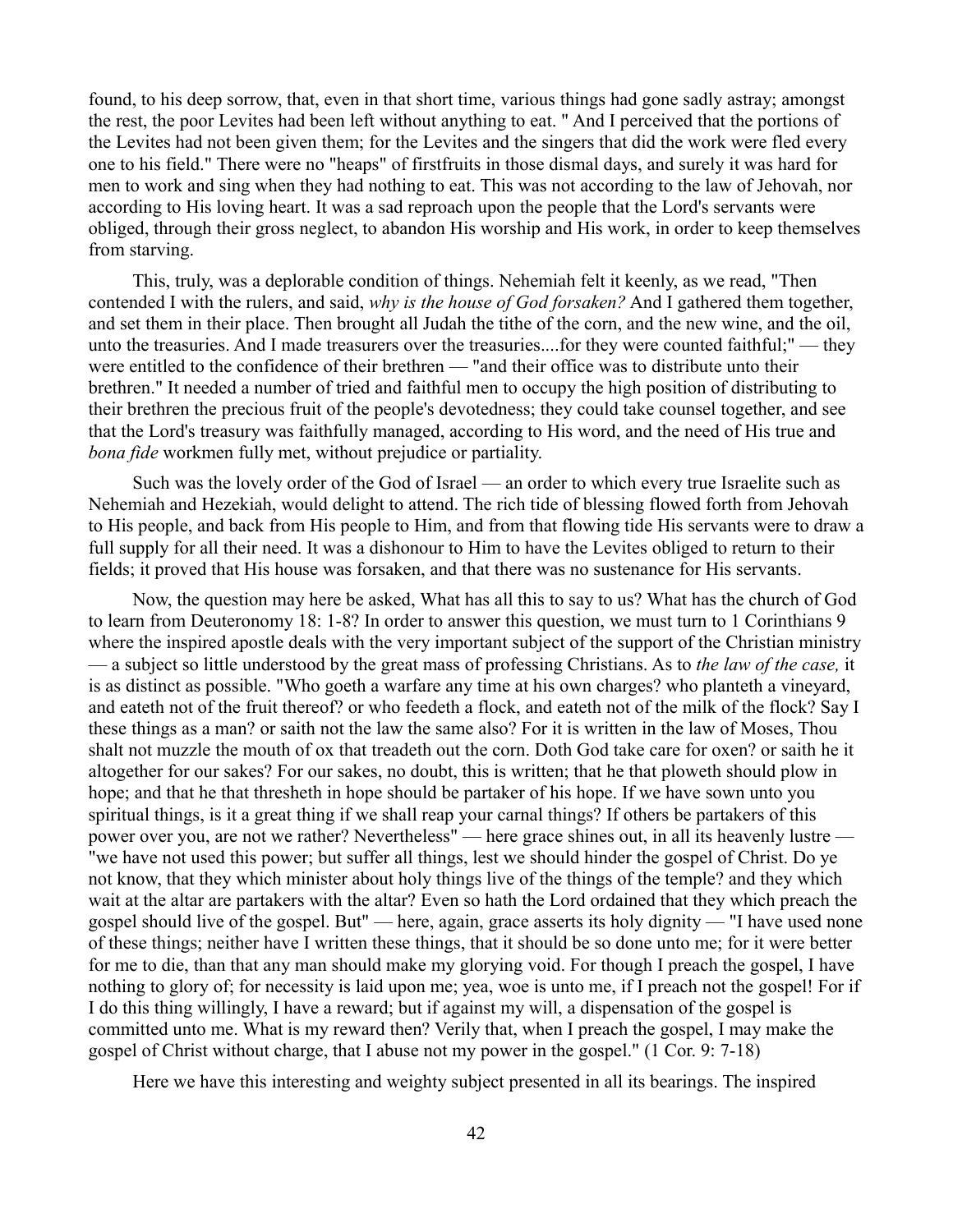apostle lays down, with all possible decision and clearness the divine law on the point. There is no mistaking it. "The Lord hath ordained that they that preach the gospel should live of the gospel;" that, just as the priests and the Levites, of old, lived on offerings presented by the people, so, now, those who are really called of God, gifted by Christ, and fitted by the Holy Ghost, to Preach the gospel, and who are giving themselves constantly and diligently, to that glorious work, are morally entitled to temporal support. It is not that they should look to those to whom they preach for a certain stipulated sum. There is no such idea as this in the New Testament. The workman must look to his Master, and to Him alone for support. Woe be to him if he looks to the church, or to men in any way The priests and Levites had their portion in and from Jehovah. He was the lot of their inheritance. True, He expected the people to minister to Him in the persons of His servants. He told them what to give, and blessed them in giving; it was their high privilege as well as their bounden duty to give; had they refused or neglected, it would have brought drought and barrenness upon their fields and vineyards. (Haggai 1: 5-11)

But the priests the Levites had to look *only* to Jehovah. If the people failed in their offerings, the Levites had to fly to their fields and work for their living. They could not go to law with any one for tithes and offerings; their only appeal was to the God of Israel who had ordained them to the work, given them the work to do.

So also with the Lord's workmen, now; they must look *only* to Him. They must be well assured that He has fitted them for the work and called them to it ere they attempt to push out — if we may so express it — from the shore of circumstances, and give themselves wholly to the work of preaching. They must take their eyes completely off from men, from all creature streams and human props, and lean exclusively upon the living God. We have seen the most disastrous consequences resulting from acting under a mistaken impulse in this most solemn matter; men not called of God, or fitted for the work, giving up their occupations, and coming forth, as they said, to live by faith and give themselves to the work. Deplorable shipwreck was the result in every instance. Some, when they began to look the stern realities of the path straight in the face, became so alarmed, that they actually lost their mental balance, lost their reason for a time; some lost their peace; and some went right back into the world again.

In short, it is our deep and thorough conviction, after forty years' observation, that the cases are few and far between in which it is morally safe and good for one to abandon his bread-winning calling in order to preach the gospel. It must be so distinct and unquestionable to the man himself, that he has only to say, with Luther, at the Diet of Worms, "Here am; I can do no otherwise: God help me! Amen" Then he may be perfectly sure that God will sustain him in the work to which He has called him, and meet all his need, "according to his riches in glory by Christ Jesus." And as to men, and their thoughts respecting him and his course, he has simply to refer them to his Master. He is not responsible to them nor has he ever asked them for anything. If they were compelled to support him, reason would they might complain or raise questions; but, as they are not, they must just leave him, remembering that to his own Master he standeth or falleth.

But when we look at the splendid passage just quoted from 1 Corinthians 9, we find that the blessed apostle, after having established, beyond all question, his right to be supported, relinquishes it completely. "Nevertheless, I have used none of these things." He worked with his hands; he wrought with labour and travail night and day, in order not to be chargeable or burdensome to any. These hands," he says, "have ministered to my necessities, and those that were with me." He coveted no man's silver, or gold, or apparel. He travelled, he preached, he visited from house to house, he was the laborious apostle, the earnest evangelist the diligent pastor, he had the care of all the churches. Was not he entitled to support? Assuredly he was. It ought to have been the joy of the church of God to minister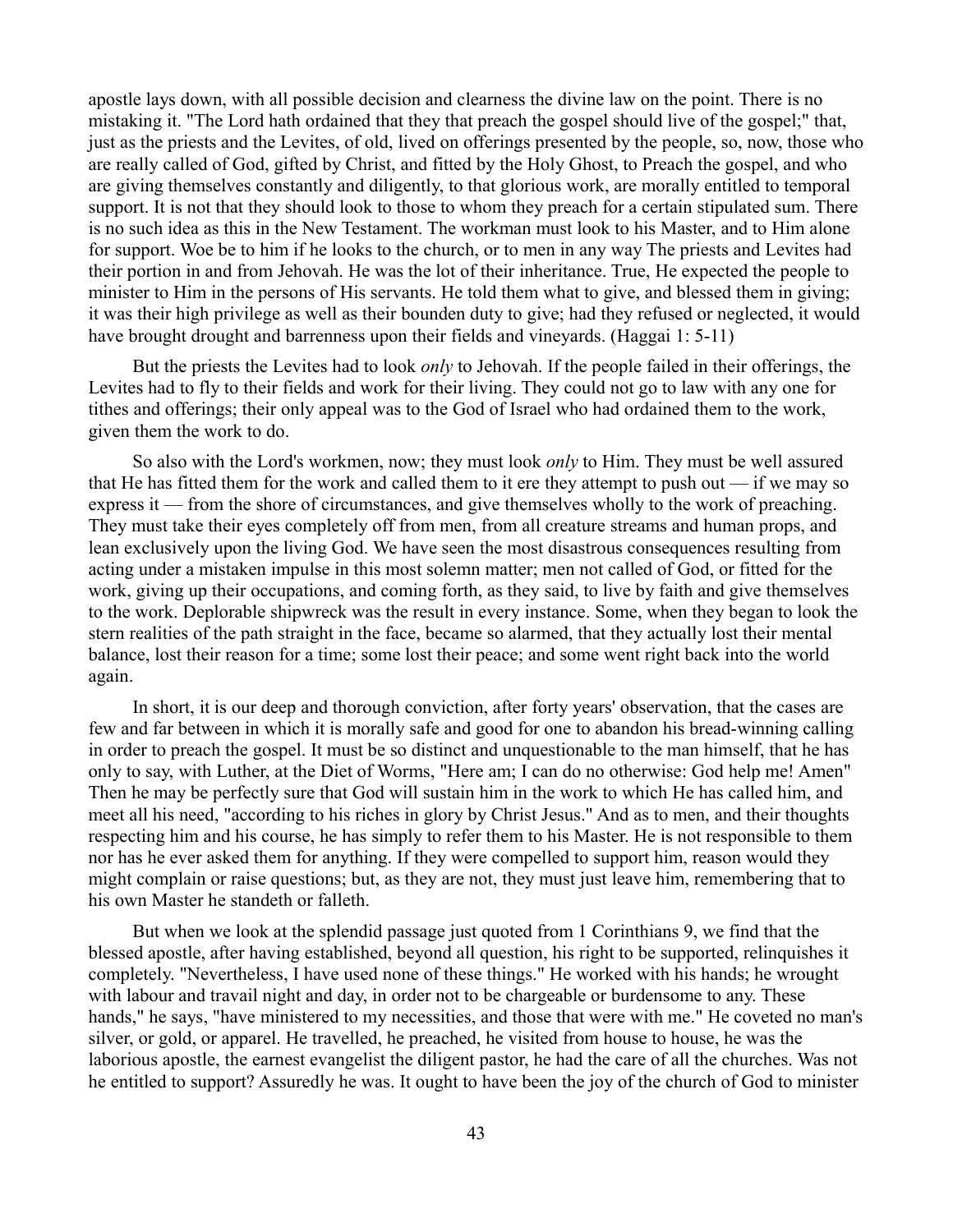to his every need. But he never enforced his claim; nay, he surrendered it. He supported himself and his companions by the labour of his hands; and all this as an example, as he says to the elders of Ephesus, "I have showed you all things how that so labouring ye ought to support the weak and to remember the words of the Lord Jesus, how he said, It is more blessed to give than to receive.

Now, it is perfectly wonderful to think of this beloved and revered servant of Christ, with his extensive travels, from Jerusalem and round about to Illyricum, his gigantic labours as an evangelist, a pastor and a teacher, and yet finding time to support himself and others by the work of his hands. Truly he occupied high moral ground. His case is a standing testimony against hirelingism, in every shape and form. The infidel's sneering reference to well-paid ministers could have no application whatever to him. He certainly did not preach for hire.

And yet he thankfully received help from those who knew how to give it. Again and again, beloved assembly at Philippi ministered to the necessities of their revered and beloved father in Christ. How well for them that they did so! It will never be forgotten. Millions have read the sweet record of their devotedness, and been refreshed by the odour of their sacrifice; it is recorded in heaven where nothing of the kind is ever forgotten, yea, it is engraved on the very tablets of the heart of Christ. Hear how the blessed apostle pours out his grateful heart to his much loved children "I rejoice in the Lord greatly, that now at the last your care of me hath flourished again; wherein ye were also careful, but ye lacked opportunity. Not that I speak in respect of want;" — blessed, self-denying servant — "for I have learned in whatsoever state I am, to be content. I know both how to be abased, and I know how to abound; everywhere, and in all things I am instructed, both to be full and to be hungry, both to abound and to suffer need. I can do all things through Christ which strengtheneth me. Notwithstanding, ye have well done that ye did communicate with my affliction Now ye know Philippians know also, that in the beginning of the gospel, when I departed from Macedonia, no church communicated with me as concerning giving and receiving, but ye only. For even in Thessalonica ye sent once and again unto my necessity. Not because I desire a gift, but I desire fruit that may abound to your account. But I have all and abound; I am full, having received from Epaphroditus the things which were sent from you, an odour of a sweet smell, a sacrifice acceptable, well-pleasing to God. But my God shall supply all your need, according to his riches in glory by Christ Jesus." (Phil. 4: 10-19.)

What a rare privilege to be allowed to comfort the heart of such an honoured servant of Christ, at the close of his career, and in the solitude of his prison at Rome! How seasonable, how right, how lovely was their ministry! What joy to receive the apostle's acknowledgments! And then how precious the assurance that their service had gone up, as an odour of sweet smell, to the very throne and heart of God! Who would not rather be a Philippian ministering to the apostle's need, than a Corinthian calling his ministry in question, or a Galatian breaking his heart? How vast the difference! The apostle could not take anything from the assembly at Corinth. Their state did not admit of it. Individuals in that assembly did minister to him, and their service is recorded on the page of inspiration, remembered above, and it will be abundantly rewarded in the kingdom by-and-by. "I am glad of the coming of Stephanus and Fortunatus and Achaicus: *for that which was lacking on your part they have supplied.* For they have refreshed my spirit and yours: therefore acknowledge ye them that are such." (1 Cor. 16: 17, 18.)

Thus, then, from all that has passed before us, we learn, most distinctly, that both under the law and under the gospel, it is according to the revealed will, and according to the heart of God that those who are really called of Him to the work, and who devote themselves, earnestly, diligently and faithfully to it, should have the hearty sympathy and practical help of His people. All who love Christ will count it their deepest joy to minister to Him in the persons of His servants. When He Himself was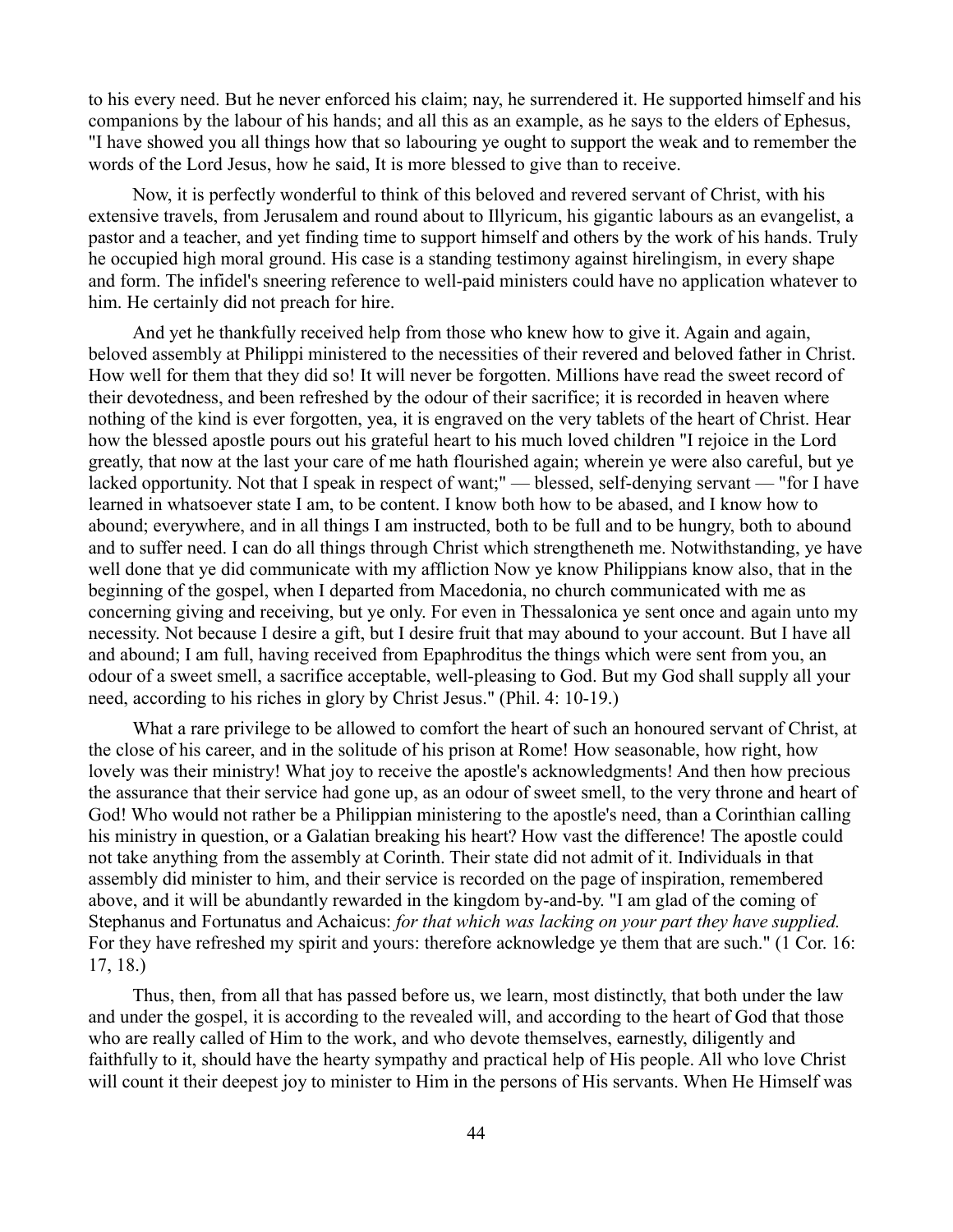here upon earth, He graciously accepted help from the hands of those who loved Him, and had reaped the fruit His most precious ministry — "certain women, which had been healed of evil spirits and infirmities, Mary called Magdalene, out of whom went seven devils, and Joanna the wife of Chuza, Herod's steward, and Susanna, and many others, which ministered unto Him of their substance." (Luke 8: 2, 3.)

Happy, highly privileged women! What joy be allowed to minister to the Lord of glory, in the days of His human need and humiliation! There stand their honoured names, on the divine page written down by God the Holy Ghost, to be read by untold millions, to be borne along the stream of time right onward into eternity. How well it was for those women that they did not waste their substance in selfindulgence, or hoard it up to be rust on their souls, or a positive curse, as money must ever be if not used for God!

But, on the other hand, we learn the urgent need on the part of all who take the place of workers, whether in or out of the assembly, of keeping themselves perfectly free from all human influence, all looking to men, in any shape or form. They must have to do with God in the secret of their own souls, or they will, assuredly, break down, sooner or later. They must look to Him alone for the supply of their need. If the church neglect them, the church will be the serious loser here and hereafter. If they can support themselves by the labour of their hands, without curtailing their direct service to Christ, so much the better; it is unquestionably the more excellent way. We are as persuaded of this as of the truth of any proposition that could be submitted to us. There is nothing more spiritually and morally noble than a truly gifted servant of Christ supporting himself and his family, by the sweat of his brow or the sweat of his brain, and, at the same time, giving himself diligently to the Lord's work, whether as an evangelist, a pastor or a teacher. The moral antipodes of this is presented to our view in the person of a man who, without gift, or grace, or spiritual life, enters what is called the ministry, as a mere profession or means of living. The position of such a man is morally dangerous and miserable in extreme. We shall not dwell upon it, inasmuch as it does not come within the range of the subject which been engaging our attention, and we are only too thankful to leave it, and proceed with our chapter.

"When thou art come into the land which the Lord thy God giveth thee, thou shalt not learn to do after the abominations of those nations. There shall not be found among you any one that maketh his son or his daughter to pass through the fire, or that useth divination, or an observer of times, or an enchanter, or a witch, or a charmer, or a consulter with familiar spirits, or a wizard, or a necromancer. For *all that do these things are an abomination unto Lord*; and because of these abominations the Lord thy God doth drive them out from before thee. Thou shalt be perfect with the Lord thy God. For these nations, which thou shalt possess, hearkened unto observers of times, and unto diviners; *but as for thee, the Lord thy God hath not suffered thee so to do." (Vers. 9-14.)*

Now, it may be that, on reading the foregoing quotation, the reader feels disposed to ask what possible application it can have to professing Christians? We ask, in reply, Are there any Christians who are in the habit of going to the performances of wizards, magicians and necromancers? Are there any who take part in table- turning, spirit-rapping, mesmerism, or *clairvoyance*?\* If so, the passage which we have just quoted very pointedly and solemnly, upon all such. We most surely believe that all these things which we have named are of the devil. This may sound harsh and severe; but we cannot help that. We are thoroughly persuaded that when people lend themselves to the awful business of bringing up, in any way, the spirits of the departed, they are simply putting themselves into the hands of the devil to be deceived and deluded by his lies. What, we may ask, do those who hold in their hands a perfect revelation from God, want of table-turning and spirit-rapping? Surely nothing And, if not content with that precious word, they turn to the spirits of departed friends or others, what can they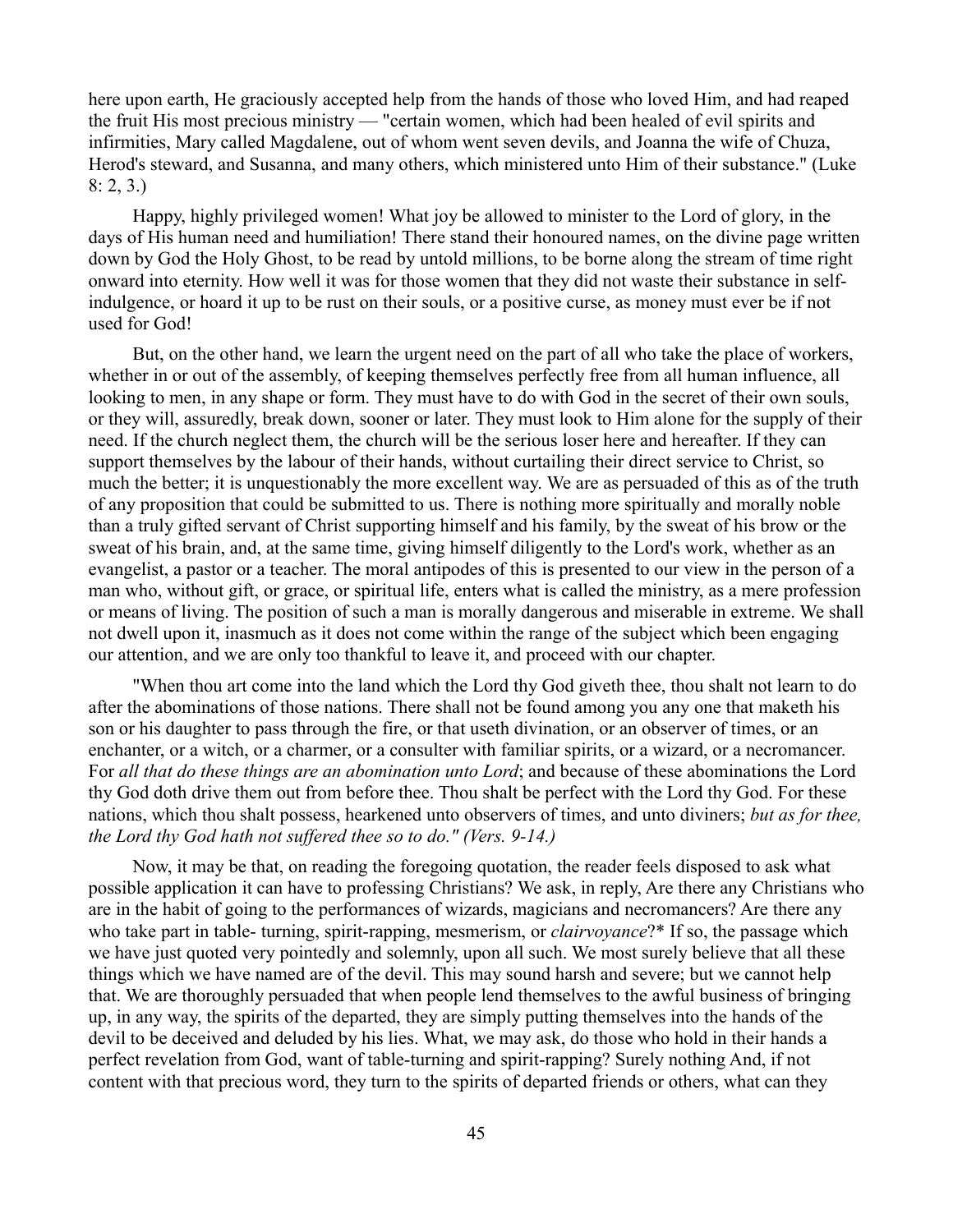expect but that God will judicially give them over to be blinded and deceived by wicked spirits who come up and personate the departed, and tell all manner lies?

{\*Some of our readers may object to our classing with mesmerism with spirit-rapping and tableturning. It may be they would regard it in the same light, and use it in the same way, as ether or chloroform, in medical practice. We do not attempt to dogmatise on the point. We can only say that we could have nothing whatever to do with it. We consider it a solemn thing for any one to allow himself to be placed by another in a state of utter unconsciousness [mesmerism, Compiler.], for any purpose whatsoever. And as to the idea of listening to, or being guided by the ravings of a person in that state, we can only regard it as absolutely absurd, if not positively sinful.}

We cannot attempt go fully into this subject here. We have no time, for anything of the sort. We merely fell it to be our solemn duty to warn the reader about having anything whatever to do with consulting departed spirits. We believe it to be most dangerous work. We do not enter upon the question as to whether souls can come back to this world; no doubt, God could permit them to come if He saw fit; but this we leave. The great point for us to keep ever before our hearts is the perfect sufficiency of divine revelation, what do we want of departed spirits? The rich man imagined that if Lazarus were to go back to earth and speak to his five brethren, it would have a great effect. "I pray thee therefore, father, that thou wouldest send him to my father's house; for I have five brethren; that he may testify unto them, lest they also come into this place of torment. Abraham saith unto him, They have *Moses and the prophets; let them hear them.* And he said, Nay, father Abraham; but if one went unto them from the dead, they will repent. And he said unto him, If they hear not *Moses and the prophets,* neither will they be persuaded, though one rose from the dead" (Luke 16: 27-31.)

Here we have a thorough settlement of this question. If people will not hear the word of God, if they will not believe its clear and solemn statements as to themselves, their present condition, their future destiny, neither will they be persuaded though a thousand departed souls were to come back and tell them what they saw, and heard, and felt in heaven above or in hell beneath; it would produce no saving or permanent effect upon them. It might cause great excitement, great sensation, furnish great material for talk, and fill the newspapers far and wide; but there it would end. People would go on all the same, with their traffic and gain, their folly and vanity, their pleasure-hunting and self-indulgence. "If they hear not Moses and the prophets," — and we may add, Christ and His holy apostles — "neither will they be persuaded, though one rose from the dead. The heart that will not bow to scripture will be not convinced by anything; and as to the true believer, he has in scripture all he can possibly want, and therefore he has no need to have recourse to table-turning, spirit-rapping or magic. "And when they shall say unto you, Seek unto them that have familiar spirits, and unto wizards that peep, and that mutter; should not a people seek unto their God for the living to the dead? *To the law and to the testimony*; if they speak not according to this word, it is because there is no light in them." (Isaiah 8: 19, 20.)

Here is the divine resource of the Lord's people, at all times and in all places; and to this it is that Moses refers the congregation in the splendid paragraph which closes our chapter. He shows them, very distinctly, that they had no need to apply to familiar spirits, enchanters, wizards, or witches, which all were an abomination to the Lord. The Lord thy God," he says, " will raise up unto thee a prophet from the midst of thee, of thy brethren, like unto me *unto him ye shall hearken;* according to all that desiredst of the Lord thy God in Horeb, in day of the assembly, saying, Let me not hear the voice of the Lord my God, neither let me see this great fire any more, that I die not. And the Lord said unto me, They have well spoken that which they have spoken. I will raise them up a Prophet from among their brethren, like unto thee, and will put my words in his mouth; and he shall speak unto them all that I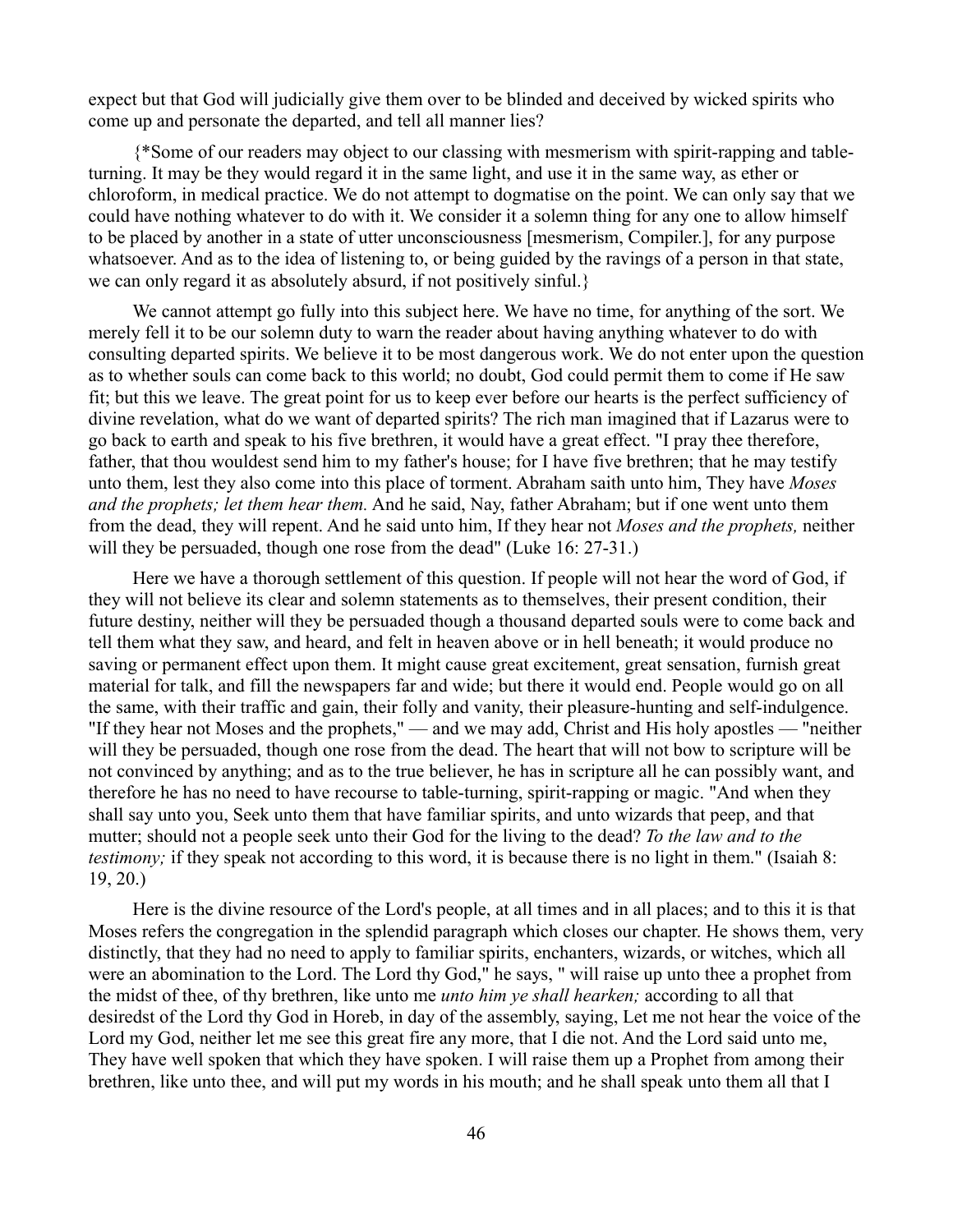shall command him. And it shall to pass, that whosoever will not hearken unto words which he shall speak in my name, I will require it of him. But the prophet which shall presume to speak a word in my name, which I have not commanded him to speak, or that shall speak in the name of other gods, even that prophet shall die. And if thou say in thine heart, How shall we know the word which the Lord hath not spoken? When a prophet speaketh in the name of the Lord, if the thing follow not, nor come to pass, that is the thing which the Lord hath not spoken, but the prophet hath spoken it presumptuously: thou shalt not be afraid of him." (Vers. 15-22.)

We can be at no loss to know who this Prophet is, namely, our adorable Lord and Saviour Jesus Christ. In the third chapter of Acts, Peter so applies the words of Moses. "He shall send Jesus Christ, which before was preached unto you; whom the heaven must receive until the times of restitution of all things, which God hath spoken by the mouth of all his holy prophets since the world began. For Moses truly said unto the fathers, A prophet shall the Lord your God raise up unto you of your brethren, like unto me; him shall ye hear in all things, whatsoever he shall say unto you. And it shall come to pass, that every soul, which will not hear that prophet, shall be destroyed from among the people." (Vers. 20-23.)

How precious the privilege of hearing the voice of such a Prophet! It is the voice of God speaking through the lips of the Man Christ Jesus — speaking, not in thunder, not with flaming fire, nor the lightning's flash, but in that still small voice of love and mercy which falls in soothing power, on the broken heart and contrite spirit, which distills like the gentle dew of heaven upon the thirsty ground. This voice we have in the holy scriptures, that precious revelation which comes so constantly and so powerfully before us, in our studies on this blessed book of Deuteronomy. We must never forget this. The voice of scripture is the voice of Christ, and the voice of Christ is the voice of God.

We want no more. If any one presumes to come with a fresh revelation, with some new truth not contained in the divine Volume, we must judge him and his communication by the standard of scripture and reject them utterly. "Thou shalt not be afraid of him" False prophets come with great pretensions, high-sounding words and sanctimonious bearing. Moreover they seek to surround themselves with a sort of dignity, weight and impressiveness which are apt to impose on the ignorant. But they cannot stand the searching power of the word of God. Some simple clause of holy scripture will strip them of all their imposing surroundings, and cut up by the roots their wonderful revelations. Those who know the voice of the true Prophet will not listen to any other; those who have heard the voice of the good Shepherd will not listen to the voice of a stranger.

Reader, see that you listen *only* to the voice of Jesus.

Deuteronomy 19.

"When the Lord thy God hath cut off the nations, whose land the Lord thy God giveth thee, and thou succeedest them, and dwellest in their cities, and in their houses; thou shalt separate three cities for thee *in the midst of thy land,* which the Lord thy God giveth thee to possess it. *Thou shalt prepare thee a way*, and divide the coasts of thy land, which the Lord thy God giveth thee to inherit, into three parts, *that every slayer may flee thither."* (Vers. 1-3.)

What a very striking combination of "goodness and severity" we observe in these few lines! We have the "cutting off" of the nations of Canaan, because of their consummated wickedness which had become positively unbearable. And, on the other hand, we have a most touching display of divine goodness in the provision made for the poor manslayer, in the day of his deep distress, when flying for his life, from the avenger of blood. The government and the goodness of God are, we need hardly say, both divinely perfect. There are cases in which goodness would be nothing but a toleration of sheer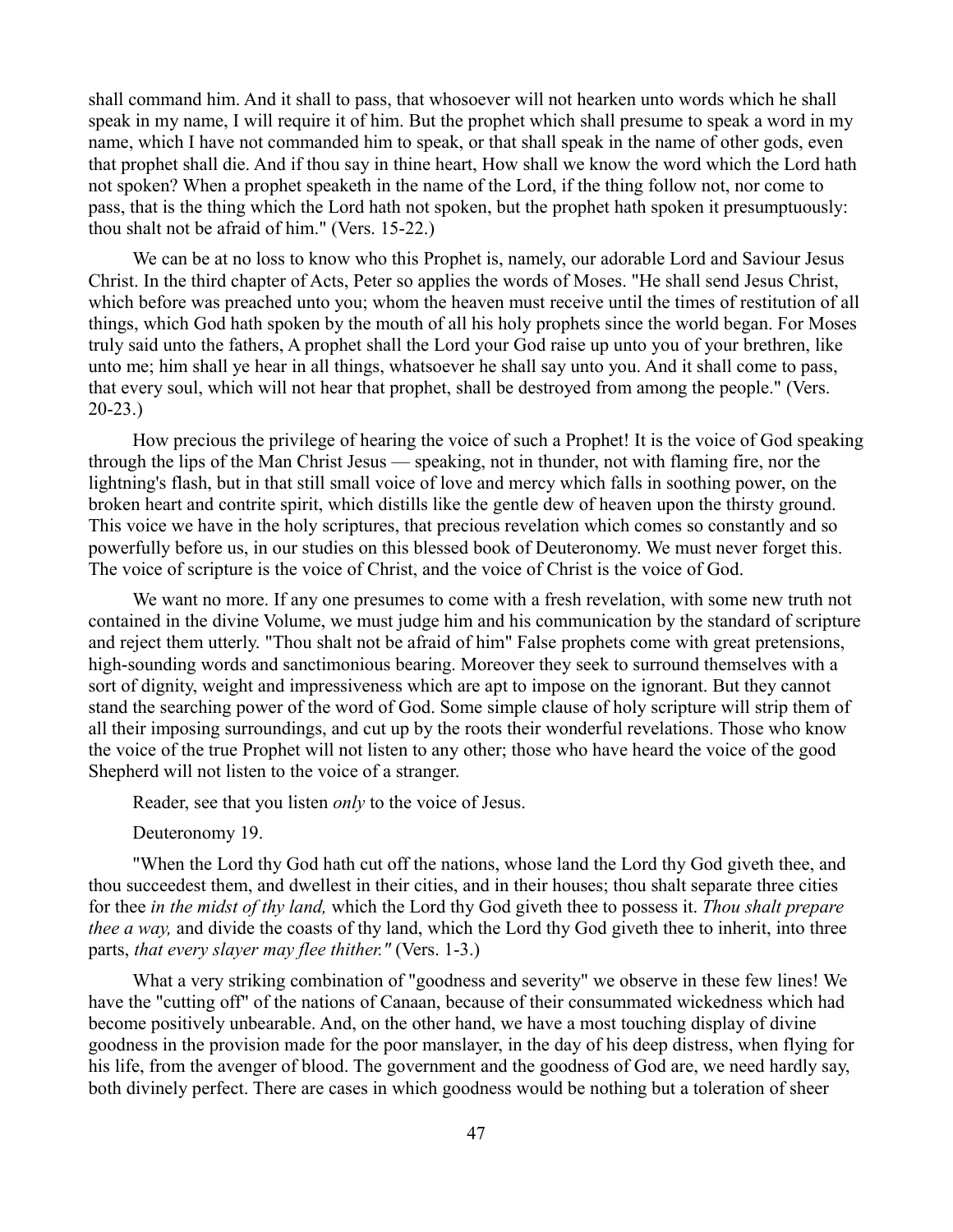wickedness and open rebellion which is utterly impossible under the government of God. If men imagine that, because God is good, they may go on and sin with a high hand, they will, sooner or later, find out their woeful mistake.

"Behold," says the inspired apostle, "the goodness and severity of God!"\* God will, most assuredly, cut off evil doers who despise His goodness and long-suffering mercy. He is slow to anger, blessed be His Holy Name! and of great kindness. For hundreds of years He bore with the seven nations; of Canaan, until their wickedness rose up to the very heavens, and the land' itself could bear them no longer. He bore with the enormous wickedness of the guilty cities of the plain; and if He had found even ten righteous people in Sodom, He would have spared it for their sakes. But the day of terrible vengeance came, and they were "cut off"

{\*The word rendered "severity" is *apotomia*, which literally means "Cutting off."}

And so will it be, ere long, with guilty Christendom. "Thou also shalt be cut off." The reckoning time will come, and oh! what a reckoning time it will be! The heart trembles at the thought of it, while the eye scans and the pen traces the soul subduing words.

But mark how divine "goodness" shines out in the opening lines of our chapter. See the gracious painstaking of our God to make the city of refuge as available as possible for the slayer. The three cities were to be "*in the midst of thy land"* It would not do to have them in remote corners, or in places difficult of access. And not only so, but "*thou shalt prepare thee a way*." And again, "thou shalt divide the coasts of thy land.... *into three parts."* Everything was to be done to facilitate the slayer's escape. The gracious Lord thought of the feelings of the distressed one "flying for refuge to lay hold on the hope set before him." The city of refuge was to be "brought near, just as "the righteousness of God" is brought near to the poor broken-hearted helpless sinner — so near, that it is "to him that *worketh not,* but believeth on him that justifieth the ungodly."

There is peculiar sweetness in the expression, "*Thou shalt prepare thee a way".* How like our own ever gracious God — "The God and Father of our Lord Jesus Christ! " And yet it was the same God that cut off the nations of Canaan in righteous judgement, who thus made such gracious provision for the manslayer "Behold, the goodness and severity of God."

"And this is the case of the slayer which shall flee thither, *that he may live,* whoso killeth his neighbour ignorantly, whom he hated not in time past; as when a man goeth into the wood with his neighbour to hew wood, and his hand fetcheth a stroke with the axe to cut down the tree, and the head slippeth from the helve, and lighteth upon his neighbour, that he die; he shall flee unto one of those cities and live; lest the avenger of the blood pursue the slayer, while his heart is hot, and overtake him, *because the way is long" —* most touching.. and exquisite grace! — "and slay him; whereas he was not worthy of death, inasmuch as he hated him not in time past. Wherefore I command thee, saying, Thou shalt separate three cities for thee." (Vers. 4-7.)

Here we have a most minute description of the man for whom the City of refuge was provided. If he did not answer to this, the city was not for him; but if he did, he might feel the most perfect assurance that a gracious God had thought of him, and found a refuge for him where he might be as safe as the hand of God could make him. Once the slayer found himself within the precincts of the city of refuge, he might breathe freely, and enjoy calm and sweet repose. No avenging sword could reach him there, not a hair of his head could be touched there.

He was safe; yes, perfectly safe; and not only perfectly safe, but perfectly *certain*. He was not hoping to be saved, he was sure of it. He was in the city, and that was enough. Before he got in, he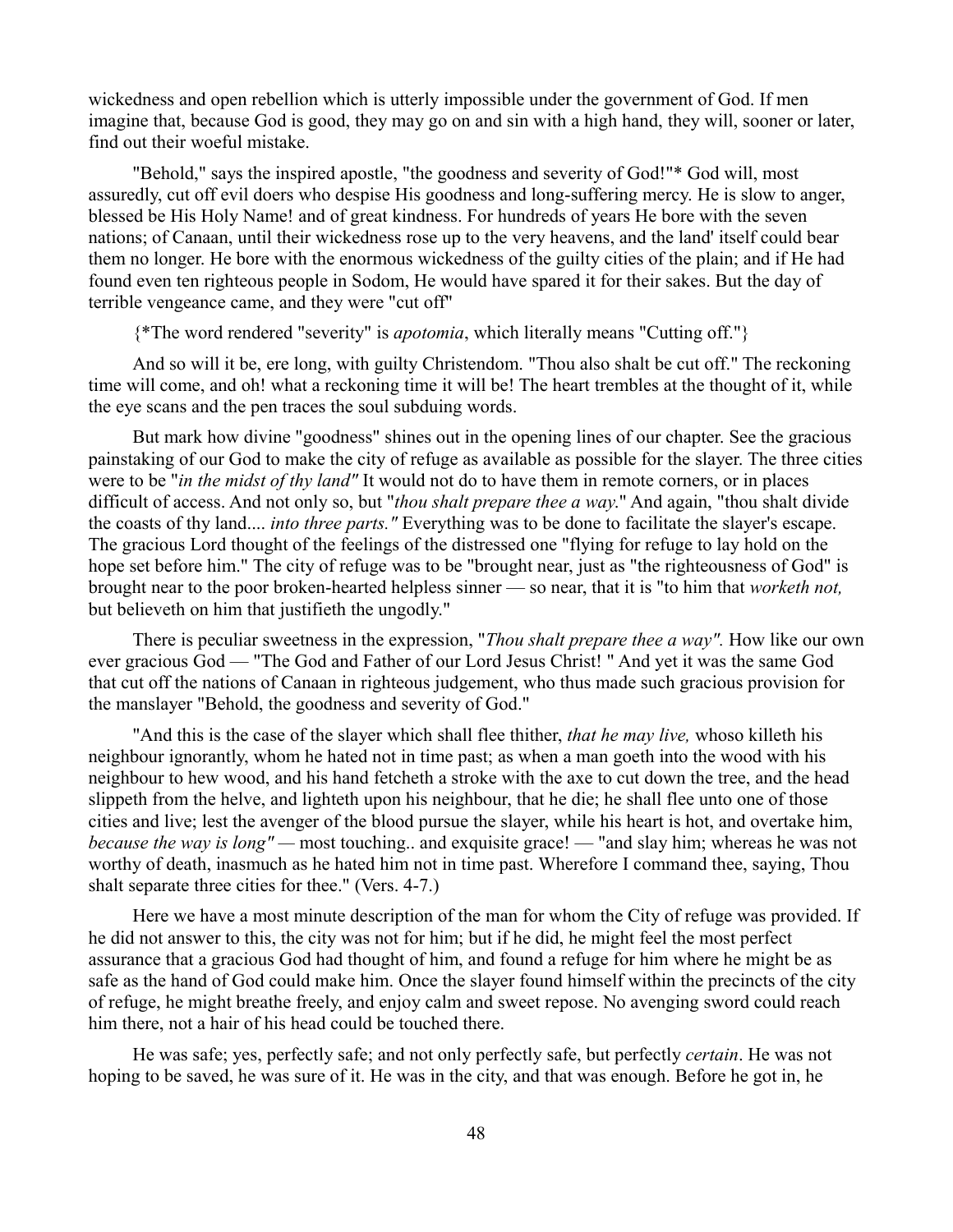might have many a struggle deep down in his poor terrified heart, many doubts and fears and painful exercises. He was flying for his life, and this was a serious and an all-absorbing matter for him — a matter that would make all beside seem light and trifling. We could not imagine the flying slayer stopping to gather flowers by the roadside. Flowers, he would say, "What have I to do with flowers just now? My life is at stake. I am flying for my life. What if the avenger should come and find me gathering flowers? No, the city is my one grand all-engrossing object; nothing else has the smallest interest or charm for me. I want to be saved; that is my exclusive business now.

But the moment he found himself within the gates, he was safe, *and he knew it.* How did know it? By his feelings? By his evidences? By experiences? Nay; but simply by the word of God. No doubt, he had the feeling, the evidence and the experience, and most precious they would be to him after his tremendous struggle and conflict to get in. But these things were, by no means, the ground of his certainty or the basis of his peace. He knew he was safe because God told him so. The *grace* of God had made him *safe*, and the *word* of God made him *sure*.

We cannot conceive a manslayer, within the walls of the city of refuge, expressing himself as many of the Lord's dear people do, in reference to the question of safety and certainty. He would not deem it presumption to be sure he was safe. If any one had asked him, "Are you sure you are safe?" "Sure!" he would say, "How can I be otherwise than sure? Was I not a slayer? Have I not fled to this city of refuge? Has not Jehovah, our covenant God, pledged His word for it? Has not said that, 'fleeing thither he may live'? Yes, thank God, I am perfectly sure. I had a terrible run for it — a fearful struggle. At times, I felt as if the avenger had me in his dreaded grasp. I gave myself up for lost; but then, God, in infinite mercy, made the way so plain, and made the city so easy of access to me, that, spite of all doubts and fears, here I am, safe and certain. The struggle is all over, the conflict past and gone. I can breathe freely now, and walk up and down in the perfect security of this blessed place, praising our gracious covenant God, for His great goodness in having provided such a sweet retreat for a poor slayer like me."

Can the reader speak thus as to his safety Christ? Is he saved, and does he know it? If not, may the Spirit of God apply to his heart the simple illustration of the manslayer within the walls of the city of refuge! May he know that "strong consolation" which is the sure, because divinely appointed portion of all those who have "fled for refuge to lay hold on the hope see before them." (Heb. 6: 18.)

We must now proceed with our chapter; and, in so doing, we shall find that there was more to be thought of in the cities of refuge than the question of the slayer's safety. That was provided for perfectly, as we have seen; but the glory of God, the purity of His land, and the integrity of His government had to be duly maintained. If these things were touched, there could be no safety for any one. This great principle shines on every page of the history of God's ways with man. Man's true blessing and God's glory are indissolubly bound together, and both the one and the other rest on the same imperishable foundation, namely, Christ and His precious work.

"And if the Lord thy God enlarge thy coast, as he hath sworn unto thy fathers, and give thee all the land which he promised to give unto thy fathers; if thou shalt keep all these commandments to do them, which I command thee this day, to love the Lord thy God, and to walk ever in his ways; then shalt thou add three cities more for thee, beside these three; *that innocent blood be not shed in thy land,* which the Lord thy God giveth thee for an inheritance, and so blood be upon thee. But if any man hate his neighbour, and lie in wait for him, and rise up against him, and smite him mortally that he die, and fleeth into one of these cities; then the elders of his city shall send and fetch him thence, and deliver him into the hand of the avenger of blood, that he may die. Thine eye shall not pity him, *but thou shalt*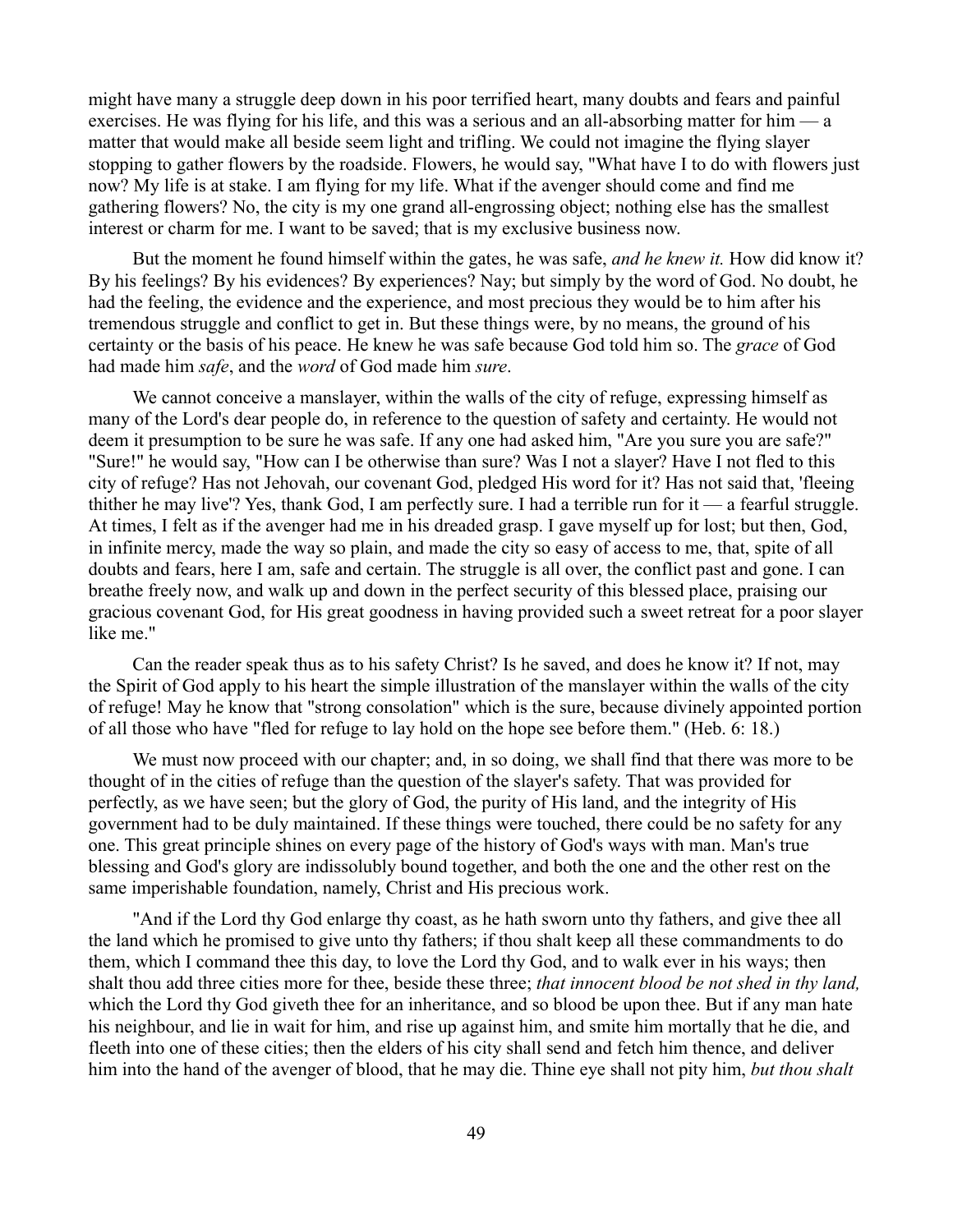#### *put away the guilt of innocent blood from Israel,* that it may go well with thee." (Vers. 8-13.)

Thus, whether it was *grace* for the slayer, or *judgement* for the murderer, the glory of God, and the claims of His government had to be duly maintained. The unwitting manslayer was met by the provision of mercy; the guilty murderer fell beneath the stern sentence of inflexible justice. We must never forget the solemn reality of divine government. It meets us everywhere; and if it were more fully recognised, it would effectually deliver us from one-sided views of the divine character. Take such words as these, "Thine eye shall not pity him." Who uttered them? Jehovah. Who penned them? God the Holy Ghost. What do they mean? Solemn judgement upon wickedness. Let men beware how they trifle with these weighty matters. Let the Lord's people beware how they give place to foolish reasonings in reference to things wholly beyond their range. Let them remember that a false sentimentality may constantly be found in league with an audacious infidelity in calling in question the solemn enactments of divine government. This is a very serious consideration. Evil doers must look out for the sure judgement of a sin-hating God, If a wilful murderer presumed to avail himself of God's provision for the ignorant manslayer, the hand of justice laid hold of him and put him to death, without mercy. Such was the government of God in Israel Of old; and such will it be in a day that is rapidly approaching. Just now, God is dealing in long-suffering mercy with the world; this is the day of salvation, the acceptable time. The day of vengeance is at hand. Oh! that man, instead of reasoning about the justice of God's dealings with evil doers, would flee for refuge to that precious Saviour who died on the cross to save us from the flames of an everlasting hell!\*

{\*For other points presented in the cities of refuge we must refer the reader to 'Notes on the Book of Numbers," chapter 35.}

Before quoting for the reader the closing paragraph Of our chapter, we would just call his attention to Verse 14, in which we have a very beautiful proof of God's tender care for His people, and His most gracious interest in everything which, directly or indirectly concerned them. "Thou shalt not remove thy neighbour's landmark, which they of old time have set in thine inheritance, which thou shalt inherit in the land that the Lord thy God giveth thee to possess it."

This passage, taken in its plain import and primary application is full of sweetness, as presenting the loving heart of our God, and showing us how marvellously He entered into all the circumstances of His beloved people. The landmarks were not to be meddled with. Each one's portion was to be left intact according to the boundary lines set up by those of old time. Jehovah had given the land to Israel; and, not only so, but He had assigned to each tribe and to each family their proper portion, marked off With perfect precision, and indicated by landmarks so plain that there could be no confusion, no clashing of interests, no interference one with another, no ground for lawsuit or controversy about property. There stood the ancient landmarks marking off each one's portion in such a manner as to remove all possible ground of dispute. Each one held as a tenant under the God of Israel, who knew all about his little holding, as we say; and every tenant had the comfort of knowing that the eye of the gracious and Almighty Landlord was upon his bit of land, and His hand over it to protect it from every intruder. Thus he could abide in peace under his vine and under his fig-tree, enjoying the portion assigned by the God of Abraham, Isaac and Jacob.

Thus much as to the obvious sense of this beautiful clause of our chapter. But surely it has a deep spiritual meaning also. Are there not spiritual landmarks for the church of God, and for each individual member thereof, marking off, with divine accuracy, the boundaries of our heavenly inheritance — those landmarks which they of old time, even the apostles of our Lord and Saviour Jesus have set up? Assuredly there are, and God has His eye upon them, and He will not permit them to removed with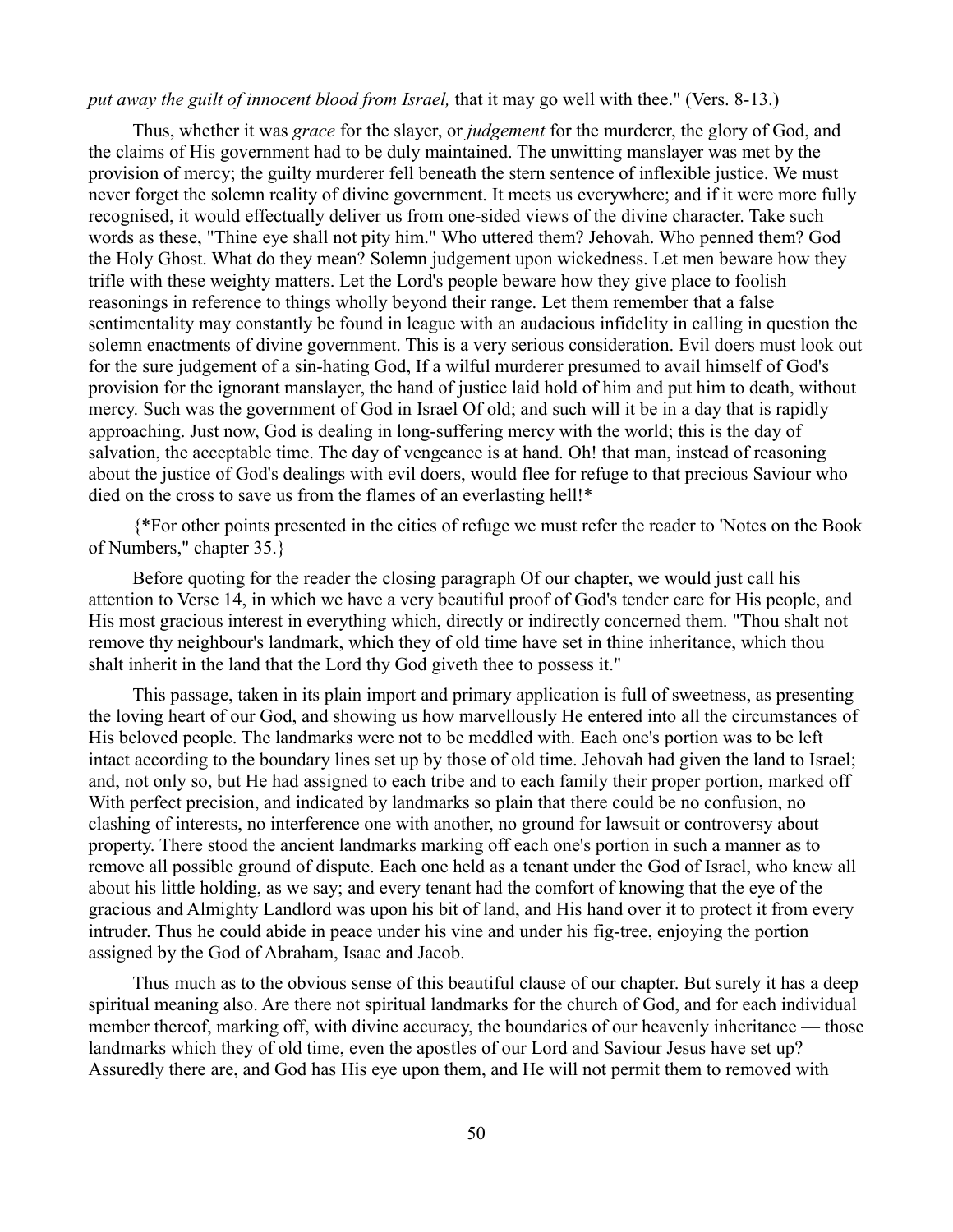impunity. Woe be to the man that attempts to touch them; he will have to give account to God for so doing. It is a serious thing for any one to interfere, in any way, with the place, portion, and prospect of the church of God; and it is to be feared that many are doing it without being aware of it.

We do not attempt to go into the question of what these landmarks are; we have sought to do this in our first volume of "Notes on Deuteronomy," as well as in the other four volumes of the series; but we feel it to be our duty to warn, in the most solemn manner, all whom it may concern, against doing that which, in the church of God, answers to the removal of the landmarks in Israel. If any one had come forward in the ]and of Israel to suggest some new arrangement in the inheritance of the tribes, to adjust the property of each upon some new principle, to set up some new boundary lines, what would have been the reply of the faithful Israelite? A very simple one, we may be sure. He would have replied in the language of Deuteronomy 19: 14. He would have said "We want no novelties here; we are perfectly content with those sacred and time-honoured landmarks which they of old time have set in our inheritance. We are determined, by the grace of God, to keep to them, and to resist, with firm purpose, any modern innovation."

Such, we believe, would have been the prompt reply of every true member of the congregation of Israel; and surely the Christian ought not to be less prompt or less decided in his answer to all those who, under the plea of progress and development, remove the landmarks of the church of God, and instead of the precious teaching of Christ and His apostles, offer us the so-called light of science, and the resources of philosophy. Thank God, we want them not. We have Christ and His word; what can be added to these? What do we want of human progress or development, when we have "*that which was from the beginning"?* What can science or philosophy do for those who possess "*all truth"?* No doubt, we want, yea, long to make progress in the knowledge of Christ; long for a fuller, clearer development of the life of Christ in our daily history; but science and philosophy cannot help us in these; nay, they could only prove a most serious hindrance.

Christian reader, let us seek to keep close to Christ, close to His word. This is our only security, in this dark and evil day. Apart from Him, we are nothing, have nothing, can do nothing. In Him we have all He is the portion of our cup and the lot of our inheritance. May we know what it is not only to be safe in Him, but separated to Him, and satisfied with Him, till that bright day when we shall see Him as He is, and be like Him and with Him for ever.

We shall now do little more than quote the remaining verses of our chapter. They need no exposition. They set forth wholesome truth to which professing Christians, with all their light and knowledge, may well give attention.

"One witness shall not rise up against a man for any iniquity, or for any sin, in any sin that he sinneth; at the mouth of two witnesses, or at mouth of three witnesses, shall the matter be established." (Ver. 15.)

This subject has already come before us. It cannot be too strongly insisted upon. We may judge of its importance from the fact that, not only does Moses, again and again, press it upon Israel's attention, but our Lord Jesus Christ Himself, and the Holy Ghost in the apostle Paul, in two of his epistles, insists upon the principle of "two or three witnesses," in every case. One witness, be he ever so trustworthy, is not sufficient to decide a case. If this plain fact were more carefully weighed and duly attended to, it would put an end to a vast amount of strife and contention. We in our fancied wisdom, might imagine that one thoroughly reliable witness ought to be sufficient to settle any question. Let us remember that God is wiser than we are, and that it is ever our truest wisdom as well as our greatest moral security to hold fast by His unerring word.